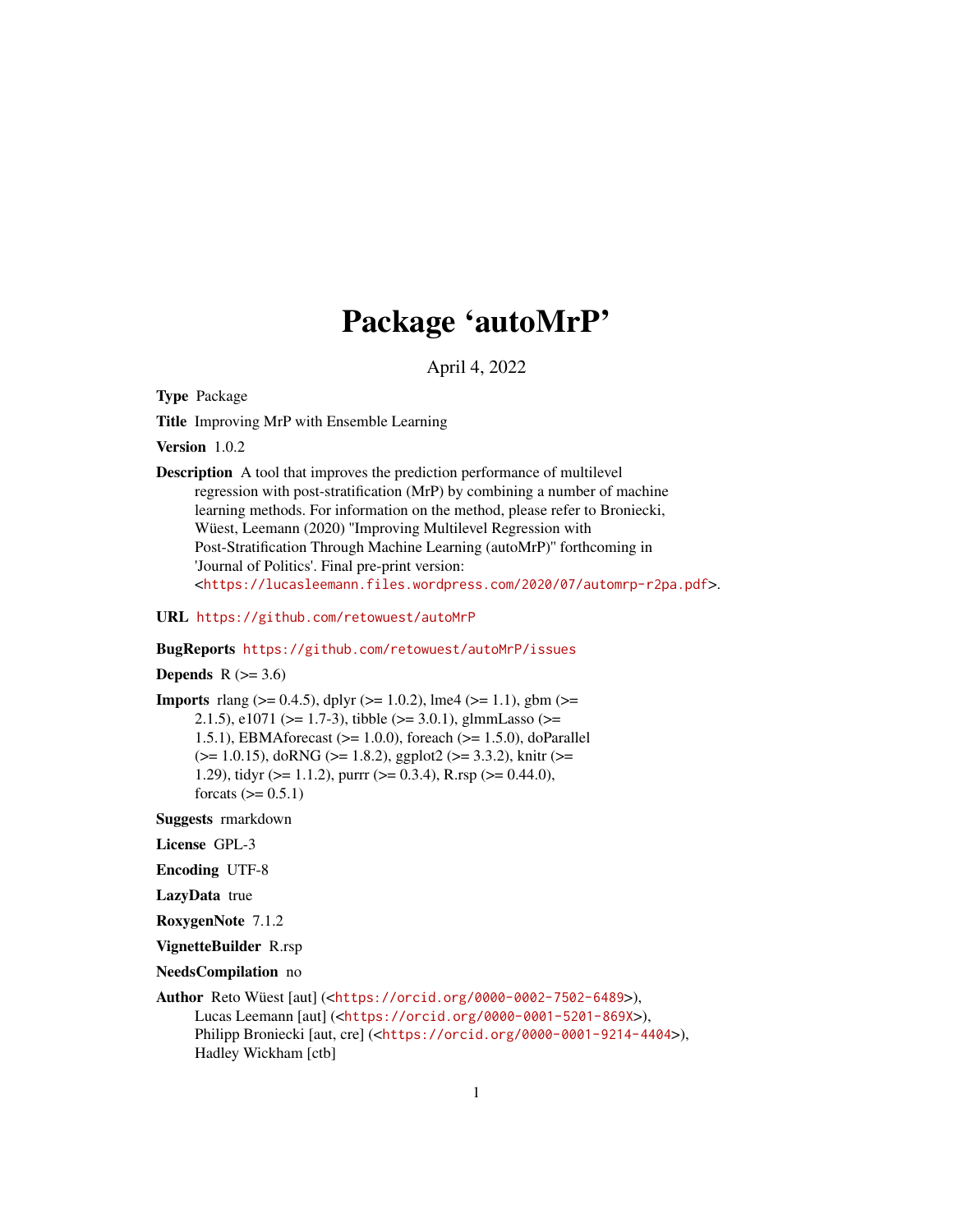Maintainer Philipp Broniecki <philippbroniecki@gmail.com> **Repository CRAN** Date/Publication 2022-04-04 16:30:07 UTC

# R topics documented:

| $\overline{3}$                                                                                                                    |
|-----------------------------------------------------------------------------------------------------------------------------------|
| $\overline{4}$                                                                                                                    |
| 5                                                                                                                                 |
| 11                                                                                                                                |
| 12                                                                                                                                |
| 13                                                                                                                                |
| 18                                                                                                                                |
| 19                                                                                                                                |
| 19                                                                                                                                |
| 21                                                                                                                                |
| 22                                                                                                                                |
| 23                                                                                                                                |
| 25<br>$error\_checks \dots \dots \dots \dots \dots \dots \dots \dots \dots \dots \dots \dots \dots \dots \dots \dots \dots \dots$ |
|                                                                                                                                   |
|                                                                                                                                   |
|                                                                                                                                   |
|                                                                                                                                   |
| 32                                                                                                                                |
| 32                                                                                                                                |
| 33                                                                                                                                |
|                                                                                                                                   |
| 34                                                                                                                                |
|                                                                                                                                   |
| 35                                                                                                                                |
| 36                                                                                                                                |
| 37                                                                                                                                |
| 37                                                                                                                                |
| 38                                                                                                                                |
| 38                                                                                                                                |
| 40                                                                                                                                |
| 41                                                                                                                                |
| 42                                                                                                                                |
| 43                                                                                                                                |
| 44                                                                                                                                |
| 49                                                                                                                                |
| 51                                                                                                                                |
| 53                                                                                                                                |
|                                                                                                                                   |
|                                                                                                                                   |
|                                                                                                                                   |
|                                                                                                                                   |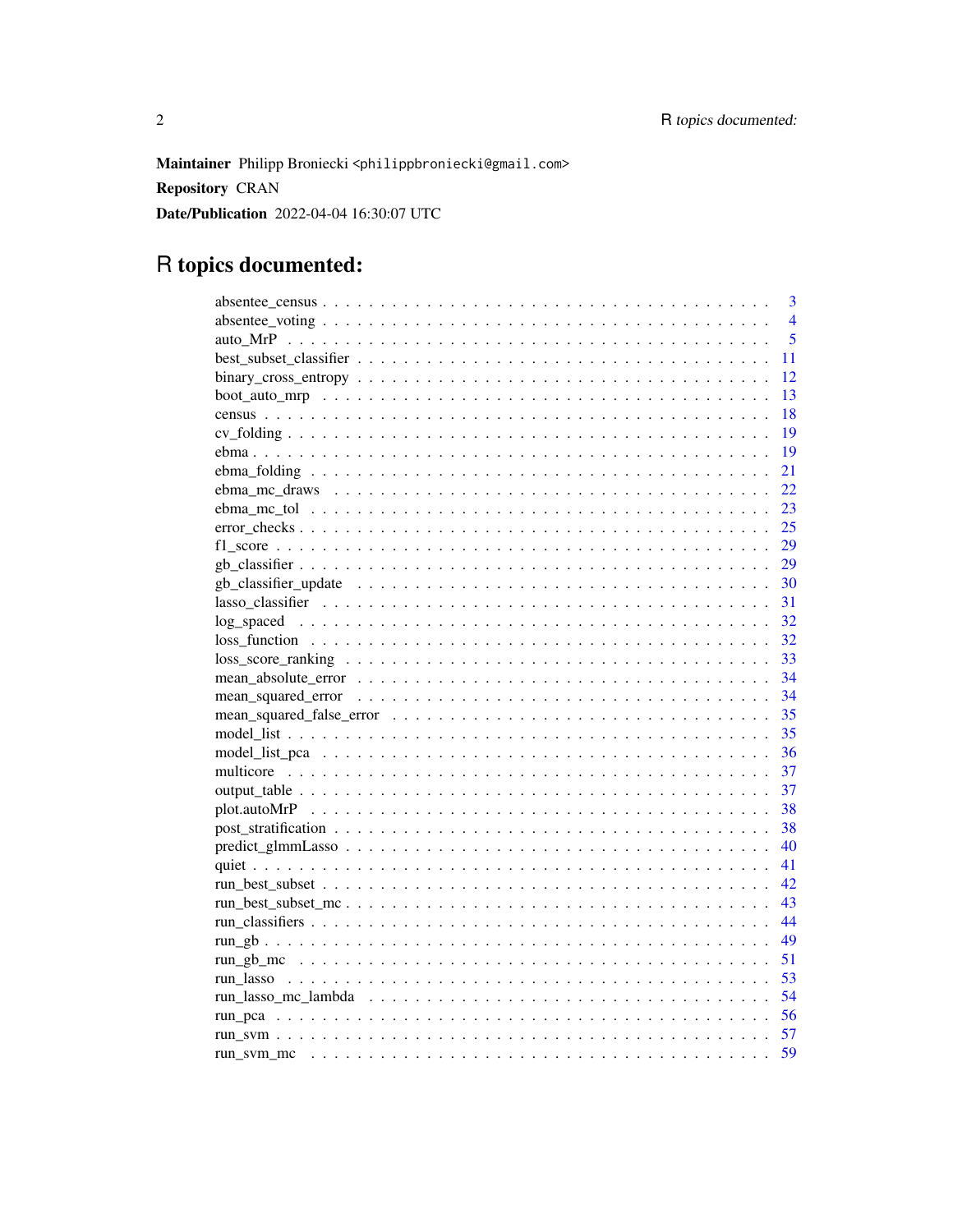# <span id="page-2-0"></span>absentee\_census 3

| Index |                                                                                                           |  |
|-------|-----------------------------------------------------------------------------------------------------------|--|
|       |                                                                                                           |  |
|       | taxes census $\ldots \ldots \ldots \ldots \ldots \ldots \ldots \ldots \ldots \ldots \ldots \ldots \ldots$ |  |
|       |                                                                                                           |  |
|       |                                                                                                           |  |
|       |                                                                                                           |  |

absentee\_census *Quasi census data.*

#### **Description**

The census file is generated from the full 2008 Cooperative Congressional Election Studies item cc419\_1 by dissaggregating the 64 ideal type combinations of the individual level variables L1x1, L2x2 and L1x3. A row is an ideal type in a given state.

#### Usage

data(absentee\_census)

#### Format

A data frame with 2934 rows and 13 variables:

state U.S. state

L2.unit U.S. state id

**region** U.S. region (four categories:  $1 = \text{Northeast}$ ;  $2 = \text{Midwest}$ ;  $3 = \text{South}$ ;  $4 = \text{West}$ )

L1x1 Age group (four categories)

L1x2 Education level (four categories)

L1x3 Gender-race combination (six categories)

proportion State-level proportion of respondents of that ideal type in the population

L2.x1 State-level share of votes for the Republican candidate in the previous presidential election

- L2.x2 State-level percentage of Evangelical Protestant or Mormon respondents
- L2.x3 State-level percentage of the population living in urban areas

L2.x4 State-level unemployment rate

L2.x5 State-level share of Hispanics

L2.x6 State-level share of Whites

#### Source

The data set (excluding L2.x3, L2.x4, L2.x5, L2.x6) is taken from the article: Buttice, Matthew K, and Benjamin Highton. 2013. "How does multilevel regression and poststrat-stratification perform with conventional national surveys?" Political Analysis 21(4): 449-467. L2.x3, L2.x3, L2.x4, L2.x5 and L2.x6 are available at <https://www.census.gov>.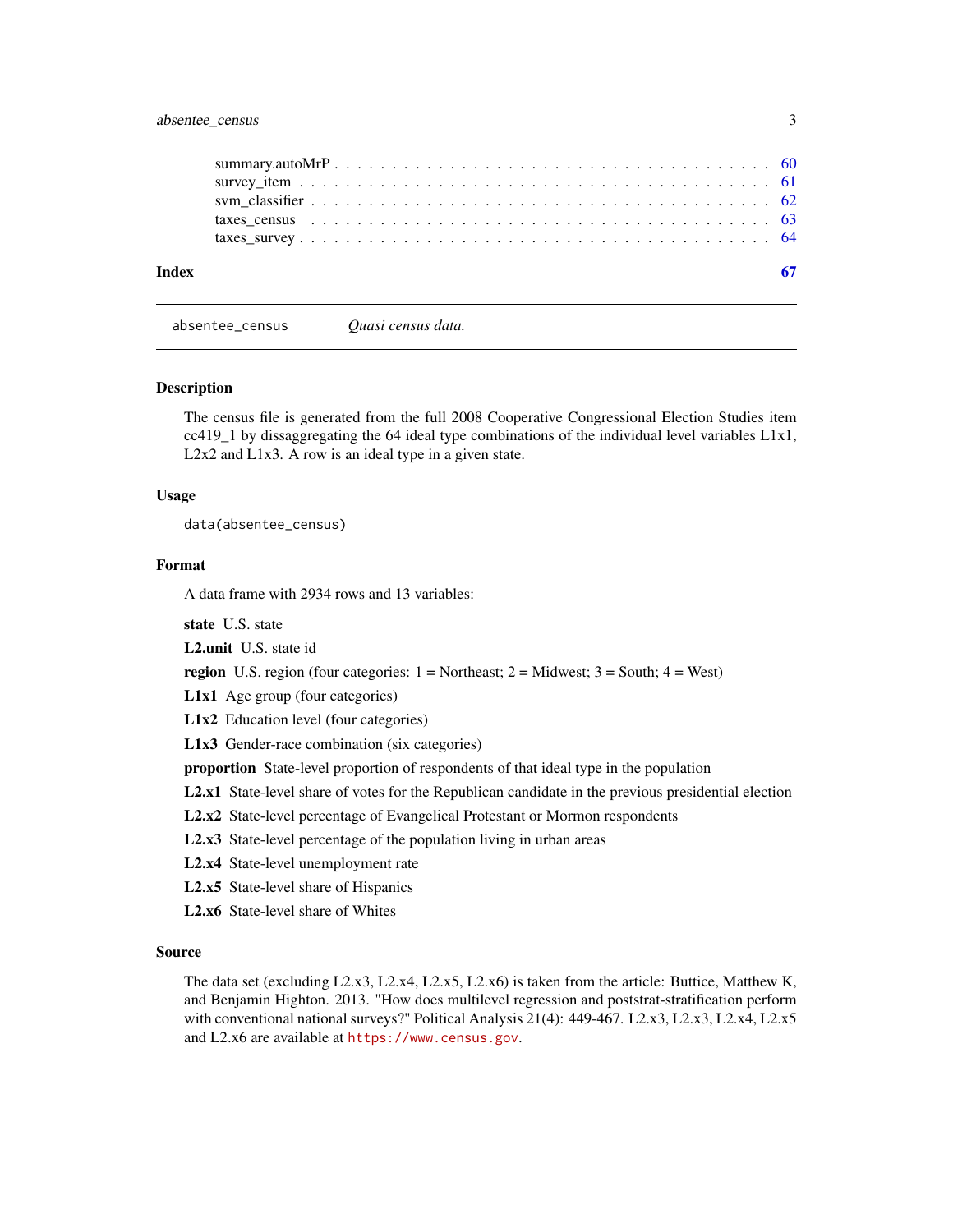<span id="page-3-0"></span>

#### Description

The Cooperative Congressional Election Stuides (CCES) item (cc419\_1) asked: "States have tried many new ways to run elections in recent years. Do you support or oppose any of the following ways of voting or conducting elections in your state? Election Reform - Allow absentee voting over the Internet?" The original 2008 CCES item contains 26,934 respondents. This sample mimics a typical national survey. It contains at least 5 respondents from each state but is otherwise a random sample.

#### Usage

data(absentee\_voting)

#### Format

A data frame with 1500 rows and 13 variables:

- YES 1 if individual supports use of troops; 0 otherwise
- **L1x1** Age group (four categories:  $1 = 18-29$ ;  $2 = 30-44$ ;  $3 = 45-64$ ;  $4 = 65+$ )
- **L1x2** Education level (four categories:  $1 = \langle$  high school;  $2 =$  high school graduate;  $3 =$  some college; 4 = college graduate)
- **L1x3** Gender-race combination (six categories:  $1 =$  white male;  $2 =$  black male;  $3 =$  hispanic male;  $4 =$  white female;  $5 =$  black female;  $6 =$  hispanic female)

state U.S. state

L2.unit U.S. state id

- region U.S. region (four categories:  $1 = \text{Northeast}$ ;  $2 = \text{Midwest}$ ;  $3 = \text{South}$ ;  $4 = \text{West}$ )
- L2.x1 State-level share of votes for the Republican candidate in the previous presidential election
- L2.x2 State-level percentage of Evangelical Protestant or Mormon respondents
- L2.x3 State-level percentage of the population living in urban areas
- L2.x4 State-level unemployment rate
- L2.x5 State-level share of Hispanics
- L2.x6 State-level share of Whites

#### Source

The data set (excluding L2.x3, L2.x4, L2.x5, L2.x6) is taken from the article: Buttice, Matthew K, and Benjamin Highton. 2013. "How does multilevel regression and poststrat-stratification perform with conventional national surveys?" Political Analysis 21(4): 449-467. It is a random sample with at least 5 respondents per state. L2.x3, L2.x3, L2.x4, L2.x5 and L2.x6 are available at [https:](https://www.census.gov) [//www.census.gov](https://www.census.gov).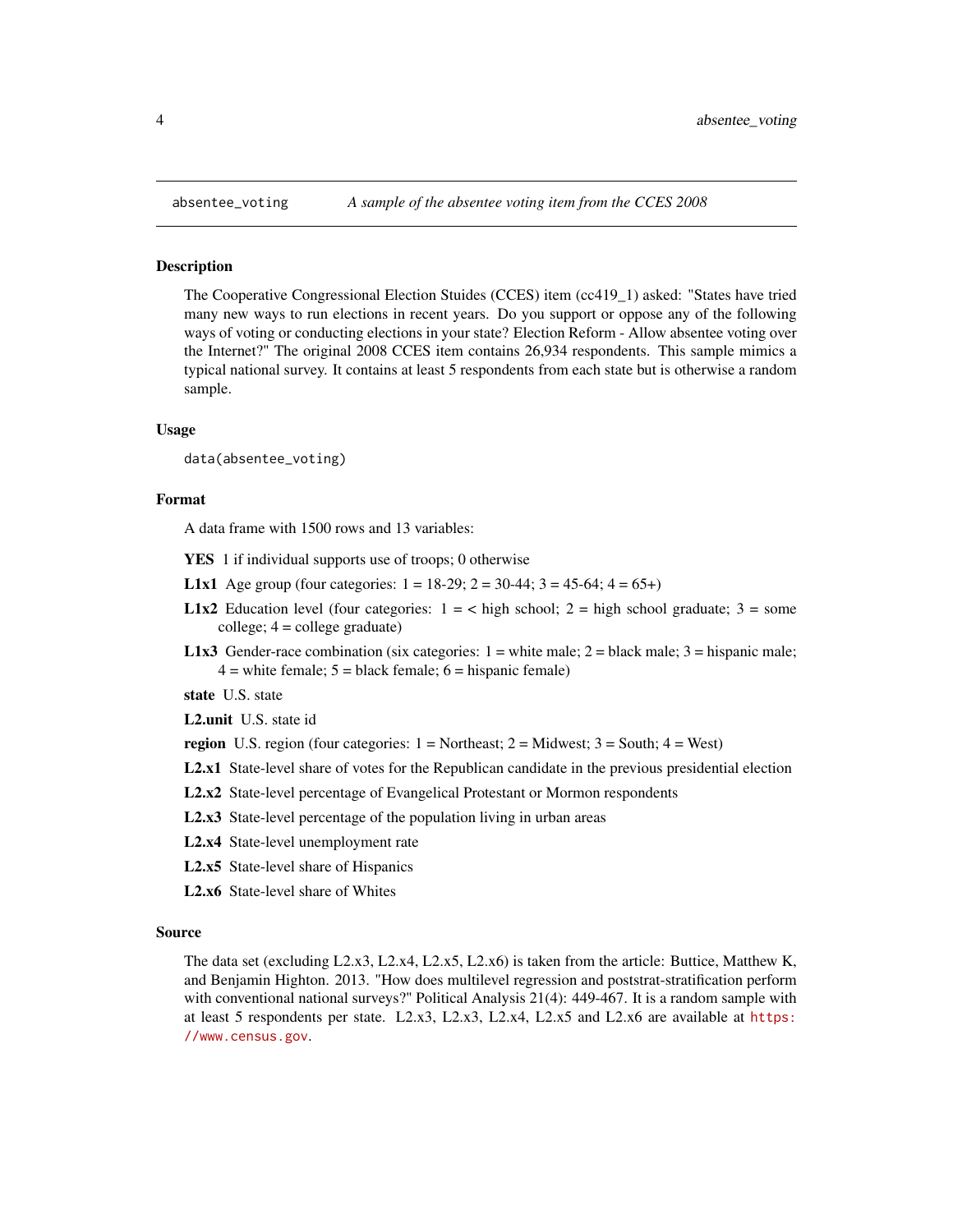#### <span id="page-4-0"></span>Description

This package improves the prediction performance of multilevel regression with post-stratification (MrP) by combining a number of machine learning methods through ensemble Bayesian model averaging (EBMA).

#### Usage

```
auto_MrP(
 y,
 L1.x,
 L2.x,
 L2.unit,
 L2.reg = NULL,
 L2.x.scale = TRUE,
 pcs = NULL,
  folds = NULL,
 bin.proportion = NULL,
 bin.size = NULL,
  survey,
  census,
  ebma.size = 1/3.
  cores = 1,k.folds = 5,
  cv.sampling = "L2 units",
  loss.unit = c("individuals", "L2 units"),
  loss.fun = c("msfe", "cross-entropy", "f1", "MSE"),
  best.subset = TRUE,
  lasso = TRUE,pca = TRUE,gb = TRUE,svm = TRUE,mrp = FALSE,
 oversampling = FALSE,
  forward.select = FALSE,
  best.subset.L2.x = NULL,
  lasso.L2.x = NULL,pca.L2.x = NULL,gb.L2.x = NULL,
  sum.L2.x = NULL,mrp.L2.x = NULL,gb.L2.unit = TRUE,
  gb.L2.reg = FALSE,
  sum.L2.unit = TRUE,
```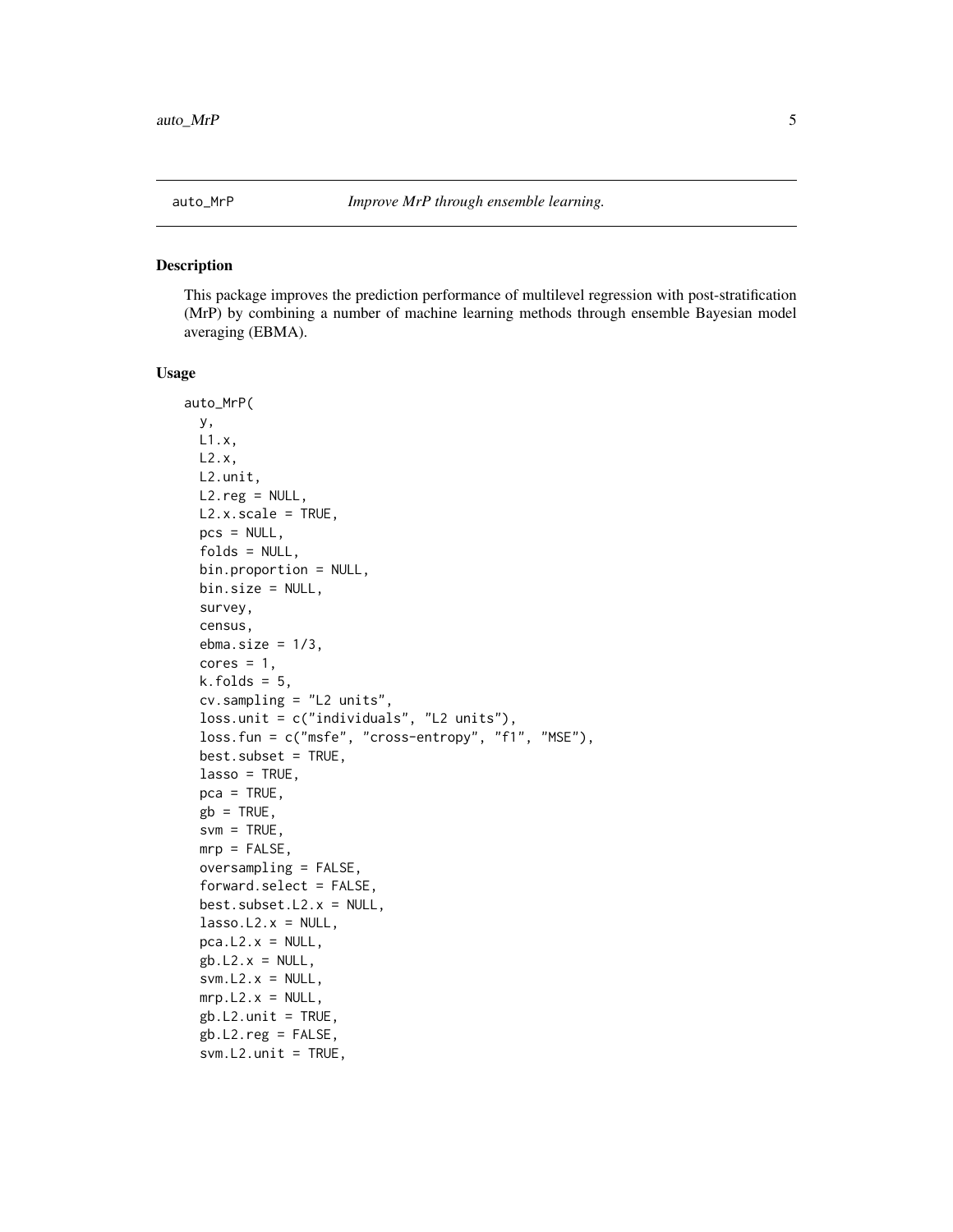```
svm.L2.reg = FALSE,
 lasso.lambda = NULL,
  lasso.n.iter = 100,gb.interaction.depth = c(1, 2, 3),
 gb.shrinkage = c(0.04, 0.01, 0.008, 0.005, 0.001),
 gb.n.trees.init = 50,
 gb.n.trees.increase = 50,
 gb.n.trees.max = 1000,
  gb.n.minobsinnode = 20,
  svm.kernel = c("radial"),
  svm.gamma = NULL,
  svm.cost = NULL,
 ebma.n.draws = 100,ebma.tol = c(0.01, 0.005, 0.001, 5e-04, 1e-04, 5e-05, 1e-05),
  seed = NULL,
 verbose = FALSE,
 uncertainty = FALSE,
 boot.iter = NULL
\mathcal{L}
```

| У          | Outcome variable. A character vector containing the column names of the out-<br>come variable. A character scalar containing the column name of the outcome<br>variable in survey.                                                                                                                                                 |
|------------|------------------------------------------------------------------------------------------------------------------------------------------------------------------------------------------------------------------------------------------------------------------------------------------------------------------------------------|
| L1.x       | Individual-level covariates. A character vector containing the column names of<br>the individual-level variables in survey and census used to predict outcome y.<br>Note that geographic unit is specified in argument L2. unit.                                                                                                   |
| L2.x       | Context-level covariates. A character vector containing the column names of the<br>context-level variables in survey and census used to predict outcome y.                                                                                                                                                                         |
| L2.unit    | Geographic unit. A character scalar containing the column name of the geo-<br>graphic unit in survey and census at which outcomes should be aggregated.                                                                                                                                                                            |
| L2.reg     | Geographic region. A character scalar containing the column name of the ge-<br>ographic region in survey and census by which geographic units are grouped<br>(L2. unit must be nested within L2. reg). Default is NULL.                                                                                                            |
| L2.x.scale | Scale context-level covariates. A logical argument indicating whether the context-<br>level covariates should be normalized. Default is TRUE. Note that if set to<br>FALSE, then the context-level covariates should be normalized prior to calling<br>$auto_MrP()$ .                                                              |
| pcs        | Principal components. A character vector containing the column names of the<br>principal components of the context-level variables in survey and census. De-<br>fault is NULL.                                                                                                                                                     |
| folds      | EBMA and cross-validation folds. A character scalar containing the column<br>name of the variable in survey that specifies the fold to which an observation is<br>allocated. The variable should contain integers running from 1 to $k + 1$ , where<br>k is the number of cross-validation folds. Value $k + 1$ refers to the EBMA |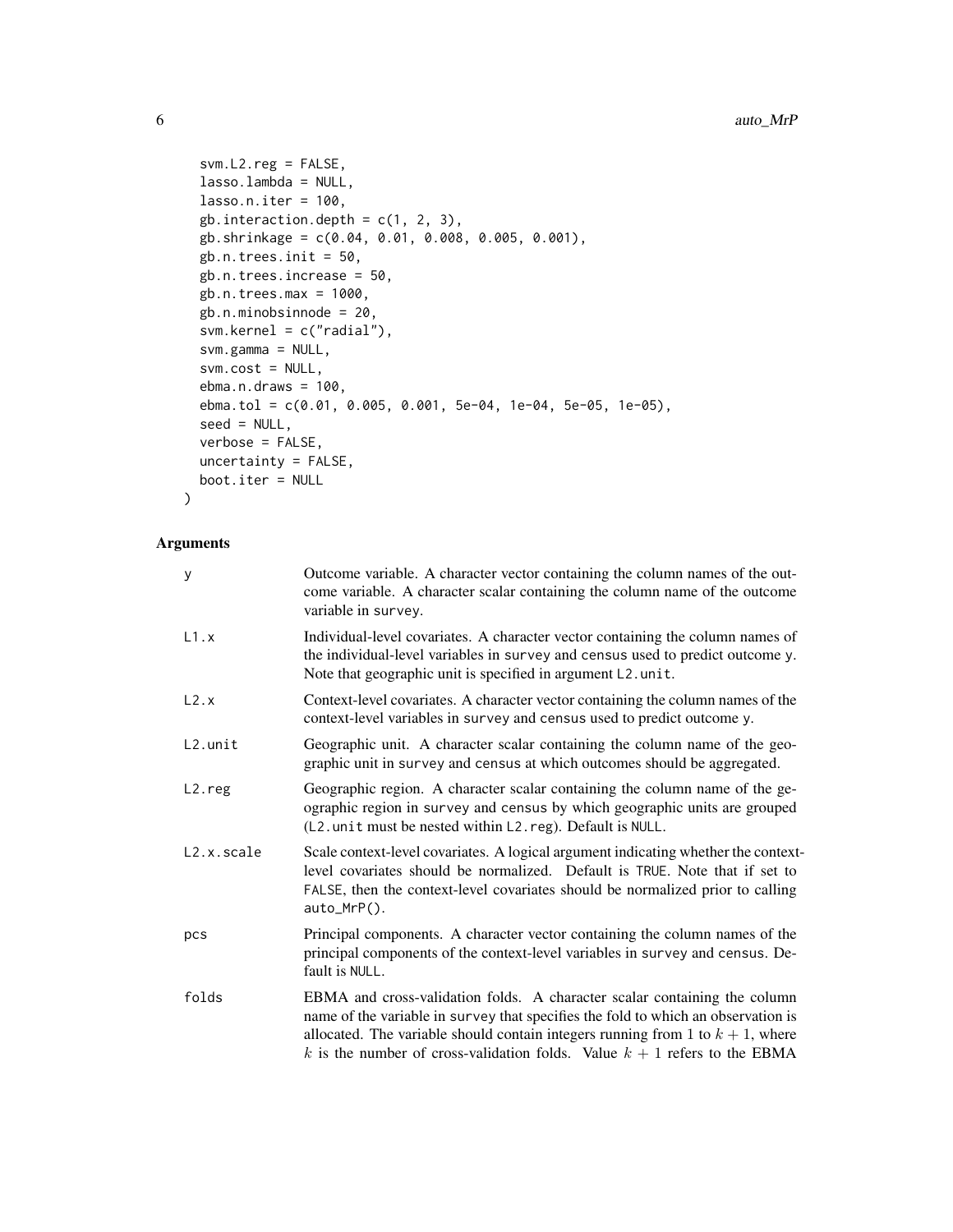|             | fold. Default is NULL. Note: if folds is NULL, then ebma.size, k.folds, and<br>cv.sampling must be specified.                                                                                                                                                                                                                                                                                                                                                                                                                                                     |
|-------------|-------------------------------------------------------------------------------------------------------------------------------------------------------------------------------------------------------------------------------------------------------------------------------------------------------------------------------------------------------------------------------------------------------------------------------------------------------------------------------------------------------------------------------------------------------------------|
|             | bin.proportion Proportion of ideal types. A character scalar containing the column name of<br>the variable in census that indicates the proportion of individuals by ideal type<br>and geographic unit. Default is NULL. Note: if bin. proportion is NULL, then<br>bin. size must be specified.                                                                                                                                                                                                                                                                   |
| bin.size    | Bin size of ideal types. A character scalar containing the column name of the<br>variable in census that indicates the bin size of ideal types by geographic unit.<br>Default is NULL. Note: ignored if bin. proportion is provided, but must be<br>specified otherwise.                                                                                                                                                                                                                                                                                          |
| survey      | Survey data. A data. frame whose column names include y, L1.x, L2.x, L2.unit,<br>and, if specified, L2. reg, pcs, and folds.                                                                                                                                                                                                                                                                                                                                                                                                                                      |
| census      | Census data. A data. frame whose column names include L1.x, L2.x, L2.unit,<br>if specified, L2. reg and pcs, and either bin. proportion or bin. size.                                                                                                                                                                                                                                                                                                                                                                                                             |
| ebma.size   | EBMA fold size. A number in the open unit interval indicating the proportion<br>of respondents to be allocated to the EBMA fold. Default is $1/3$ . Note: ignored<br>if folds is provided, but must be specified otherwise.                                                                                                                                                                                                                                                                                                                                       |
| cores       | The number of cores to be used. An integer indicating the number of processor<br>cores used for parallel computing. Default is 1.                                                                                                                                                                                                                                                                                                                                                                                                                                 |
| k.folds     | Number of cross-validation folds. An integer-valued scalar indicating the num-<br>ber of folds to be used in cross-validation. Default is 5. Note: ignored if folds<br>is provided, but must be specified otherwise.                                                                                                                                                                                                                                                                                                                                              |
| cv.sampling | Cross-validation sampling method. A character-valued scalar indicating whether<br>cross-validation folds should be created by sampling individual respondents<br>(individuals) or geographic units (L2 units). Default is L2 units. Note:<br>ignored if folds is provided, but must be specified otherwise.                                                                                                                                                                                                                                                       |
| loss.unit   | Loss function unit. A character-valued scalar indicating whether performance<br>loss should be evaluated at the level of individual respondents (individuals),<br>geographic units (L2 units) or at both levels. Default is c("individuals", "L2<br>units"). With multiple loss units, parameters are ranked for each loss unit and<br>the loss unit with the lowest rank sum is chosen. Ties are broken according to<br>the order in the search grid.                                                                                                            |
| loss.fun    | Loss function. A character-valued scalar indicating whether prediction loss<br>should be measured by the mean squared error (MSE), the mean absolute error<br>(MAE), binary cross-entropy (cross-entropy), mean squared false error (msfe),<br>the f1 score (f1), or a combination thereof. Default is c ("MSE", "cross-entropy", "msfe", "f1").<br>With multiple loss functions, parameters are ranked for each loss function and<br>the parameter combination with the lowest rank sum is chosen. Ties are broken<br>according to the order in the search grid. |
| best.subset | Best subset classifier. A logical argument indicating whether the best subset<br>classifier should be used for predicting outcome y. Default is TRUE.                                                                                                                                                                                                                                                                                                                                                                                                             |
| lasso       | Lasso classifier. A logical argument indicating whether the lasso classifier should<br>be used for predicting outcome y. Default is TRUE.                                                                                                                                                                                                                                                                                                                                                                                                                         |
| рса         | PCA classifier. A logical argument indicating whether the PCA classifier should<br>be used for predicting outcome y. Default is TRUE.                                                                                                                                                                                                                                                                                                                                                                                                                             |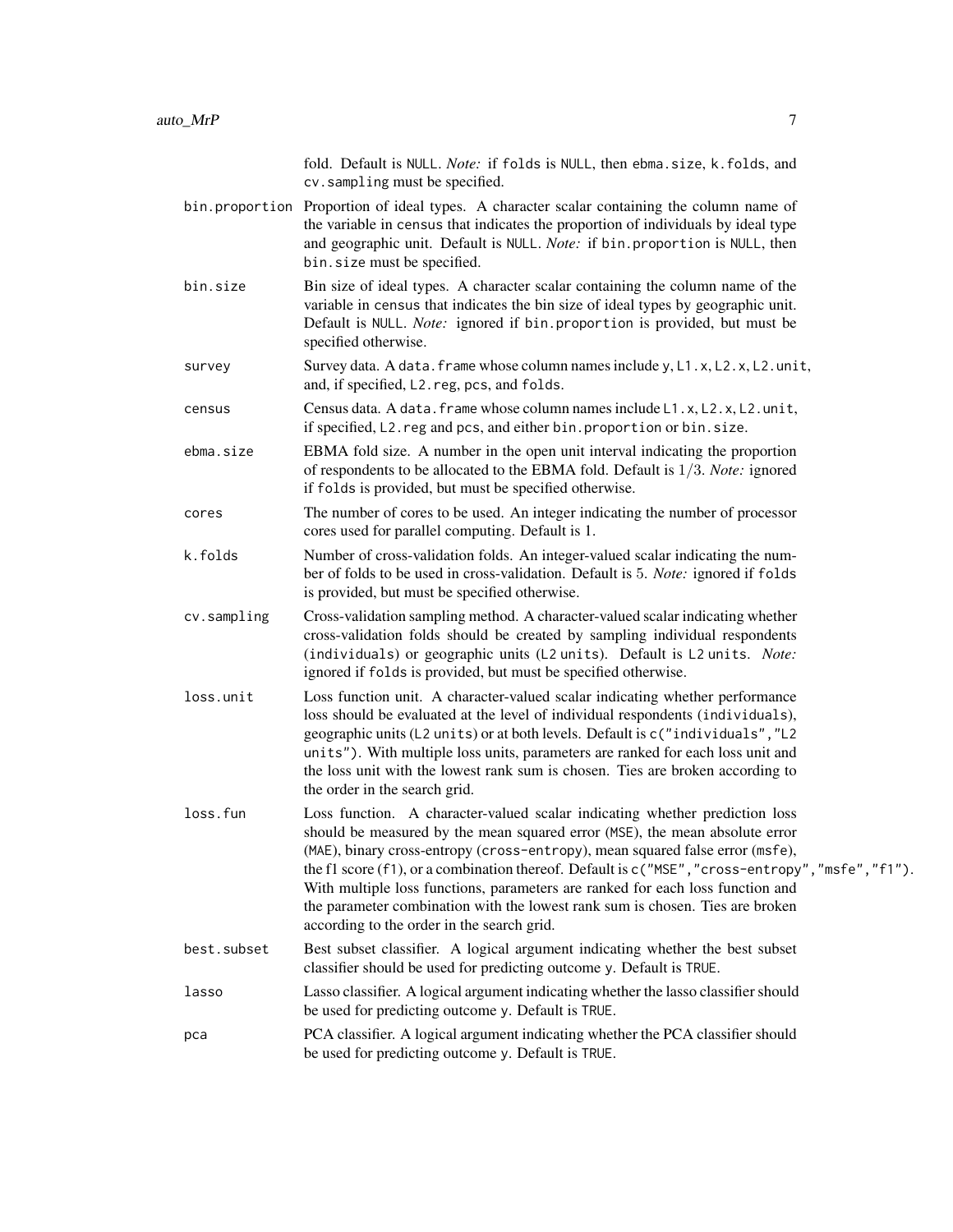| gb               | GB classifier. A logical argument indicating whether the GB classifier should<br>be used for predicting outcome y. Default is TRUE.                                                                                                                                                                                                                                           |
|------------------|-------------------------------------------------------------------------------------------------------------------------------------------------------------------------------------------------------------------------------------------------------------------------------------------------------------------------------------------------------------------------------|
| svm              | SVM classifier. A logical argument indicating whether the SVM classifier should<br>be used for predicting outcome y. Default is TRUE.                                                                                                                                                                                                                                         |
| mrp              | MRP classifier. A logical argument indicating whether the standard MRP clas-<br>sifier should be used for predicting outcome y. Default is FALSE.                                                                                                                                                                                                                             |
| oversampling     | Over sample to create balance on the dependent variable. A logical argument.<br>Default is FAI SF.                                                                                                                                                                                                                                                                            |
|                  | forward. select Forward selection classifier. A logical argument indicating whether to use for-<br>ward selection rather than best subset selection. Default is FALSE. Note: forward<br>selection is recommended if there are more than 8 context-level variables. Note:<br>forward selection is not implemented yet.                                                         |
| best.subset.L2.x |                                                                                                                                                                                                                                                                                                                                                                               |
|                  | Best subset context-level covariates. A character vector containing the column<br>names of the context-level variables in survey and census to be used by the<br>best subset classifier. If NULL and best. subset is set to TRUE, then best subset<br>uses the variables specified in L2.x. Default is NULL.                                                                  |
| lasso.L2.x       | Lasso context-level covariates. A character vector containing the column names<br>of the context-level variables in survey and census to be used by the lasso<br>classifier. If NULL and lasso is set to TRUE, then lasso uses the variables specified<br>in L <sub>2</sub> , x. Default is NULL.                                                                             |
| pca.L2.x         | PCA context-level covariates. A character vector containing the column names<br>of the context-level variables in survey and census whose principal compo-<br>nents are to be used by the PCA classifier. If NULL and pca is set to TRUE, then<br>PCA uses the principal components of the variables specified in L2.x. Default<br>is NULL.                                   |
| gb.L2.x          | GB context-level covariates. A character vector containing the column names of<br>the context-level variables in survey and census to be used by the GB classifier.<br>If NULL and gb is set to TRUE, then GB uses the variables specified in L2.x.<br>Default is NULL.                                                                                                       |
| svm.12.x         | SVM context-level covariates. A character vector containing the column names<br>of the context-level variables in survey and census to be used by the SVM<br>classifier. If NULL and svm is set to TRUE, then SVM uses the variables specified<br>in L <sub>2</sub> , x. Default is NULL.                                                                                     |
| mrp.L2.x         | MRP context-level covariates. A character vector containing the column names<br>of the context-level variables in survey and census to be used by the MRP<br>classifier. The character vector empty if no context-level variables should be<br>used by the MRP classifier. If NULL and mrp is set to TRUE, then MRP uses the<br>variables specified in L2.x. Default is NULL. |
| gb.L2.unit       | GB L2.unit. A logical argument indicating whether L2.unit should be included<br>in the GB classifier. Default is FALSE.                                                                                                                                                                                                                                                       |
| gb.L2.reg        | GB L2.reg. A logical argument indicating whether L2.reg should be included<br>in the GB classifier. Default is FALSE.                                                                                                                                                                                                                                                         |
| svm.L2.unit      | SVM L2.unit. A logical argument indicating whether L2.unit should be in-<br>cluded in the SVM classifier. Default is FALSE.                                                                                                                                                                                                                                                   |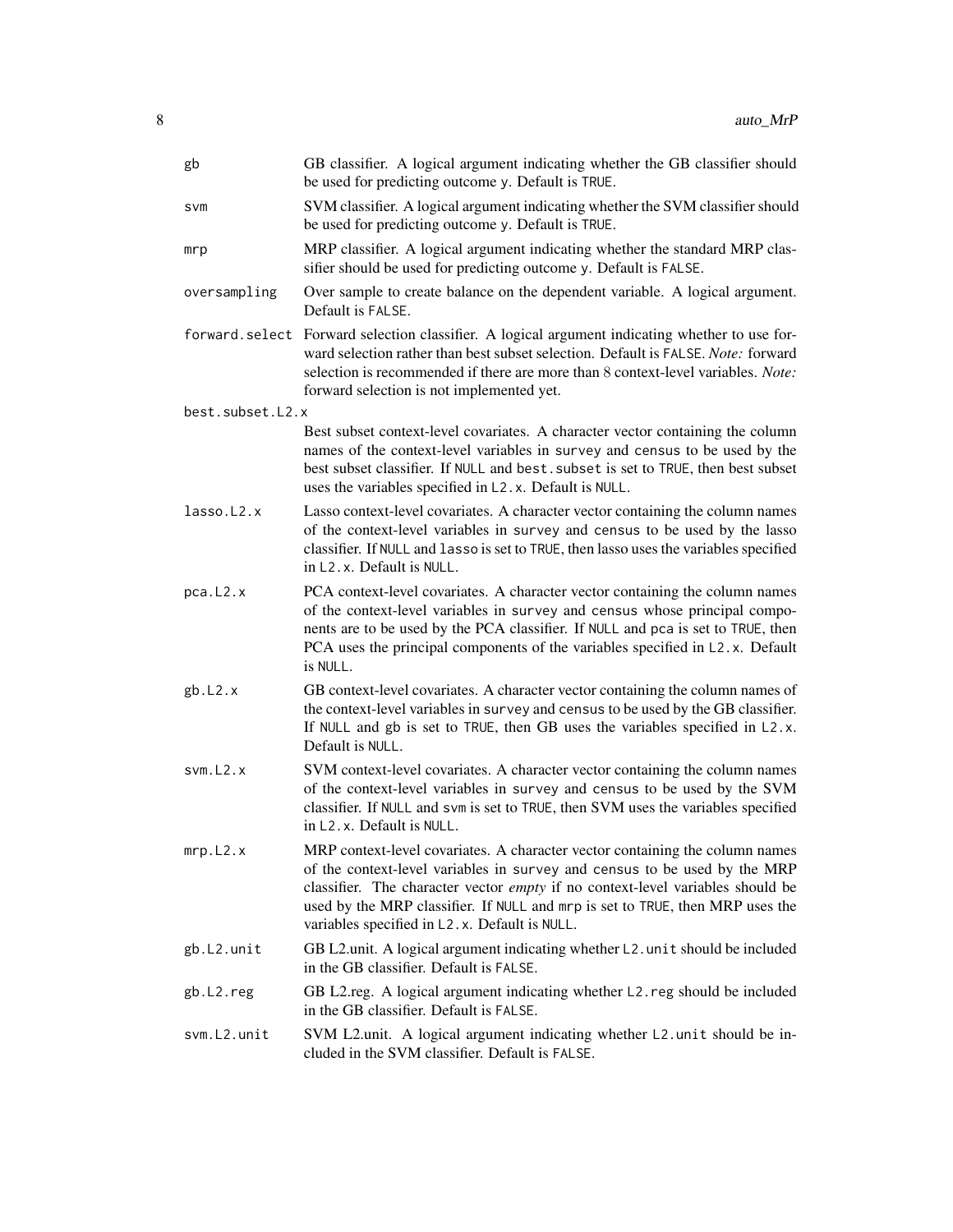| svm.L2.reg           | SVM L2.reg. A logical argument indicating whether L2.reg should be included<br>in the SVM classifier. Default is FALSE.                                                                                                                                                                                                                         |
|----------------------|-------------------------------------------------------------------------------------------------------------------------------------------------------------------------------------------------------------------------------------------------------------------------------------------------------------------------------------------------|
| lasso.lambda         | Lasso penalty parameter. A numeric vector of non-negative values. The penalty<br>parameter controls the shrinkage of the context-level variables in the lasso model.<br>Default is a sequence with minimum 0.1 and maximum 250 that is equally<br>spaced on the log-scale. The number of values is controlled by the lasso.n.iter<br>parameter. |
| lasso.n.iter         | Lasso number of lambda values. An integer-valued scalar specifying the number<br>of lambda values to search over. Default is 100. Note: Is ignored if a vector of<br>lasso. lambda values is provided.                                                                                                                                          |
| gb.interaction.depth | GB interaction depth. An integer-valued vector whose values specify the in-<br>teraction depth of GB. The interaction depth defines the maximum depth of<br>each tree grown (i.e., the maximum level of variable interactions). Default is<br>$c(1, 2, 3)$ .                                                                                    |
| gb.shrinkage         | GB learning rate. A numeric vector whose values specify the learning rate or<br>step-size reduction of GB. Values between 0.001 and 0.1 usually work, but a<br>smaller learning rate typically requires more trees. Default is $c(0.04, 0.01, 0.008, 0.005, 0.001)$ .                                                                           |
| gb.n.trees.init      |                                                                                                                                                                                                                                                                                                                                                 |
|                      | GB initial total number of trees. An integer-valued scalar specifying the initial<br>number of total trees to fit by GB. Default is 50.                                                                                                                                                                                                         |
| gb.n.trees.increase  |                                                                                                                                                                                                                                                                                                                                                 |
|                      | GB increase in total number of trees. An integer-valued scalar specifying by how<br>many trees the total number of trees to fit should be increased (until gb. n. trees. max<br>is reached). Default is 50.                                                                                                                                     |
|                      | gb.n.trees.max GB maximum number of trees. An integer-valued scalar specifying the maxi-<br>mum number of trees to fit by GB. Default is 1000.                                                                                                                                                                                                  |
| gb.n.minobsinnode    |                                                                                                                                                                                                                                                                                                                                                 |
|                      | GB minimum number of observations in the terminal nodes. An integer-valued<br>scalar specifying the minimum number of observations that each terminal node<br>of the trees must contain. Default is 20.                                                                                                                                         |
| svm.kernel           | SVM kernel. A character-valued scalar specifying the kernel to be used by<br>SVM. The possible values are linear, polynomial, radial, and sigmoid. De-<br>fault is radial.                                                                                                                                                                      |
| svm.gamma            | SVM kernel parameter. A numeric vector whose values specify the gamma<br>parameter in the SVM kernel. This parameter is needed for all kernel types<br>except linear. Default is a sequence with minimum = $1e-5$ , maximum = $1e-1$ ,<br>and length $= 20$ that is equally spaced on the log-scale.                                            |
| svm.cost             | SVM cost parameter. A numeric vector whose values specify the cost of con-<br>straints violation in SVM. Default is a sequence with minimum $= 0.5$ , maximum<br>$= 10$ , and length $= 5$ that is equally spaced on the log-scale.                                                                                                             |
| ebma.n.draws         | EBMA number of samples. An integer-valued scalar specifying the number of<br>bootstrapped samples to be drawn from the EBMA fold and used for tuning<br>EBMA. Default is 100.                                                                                                                                                                   |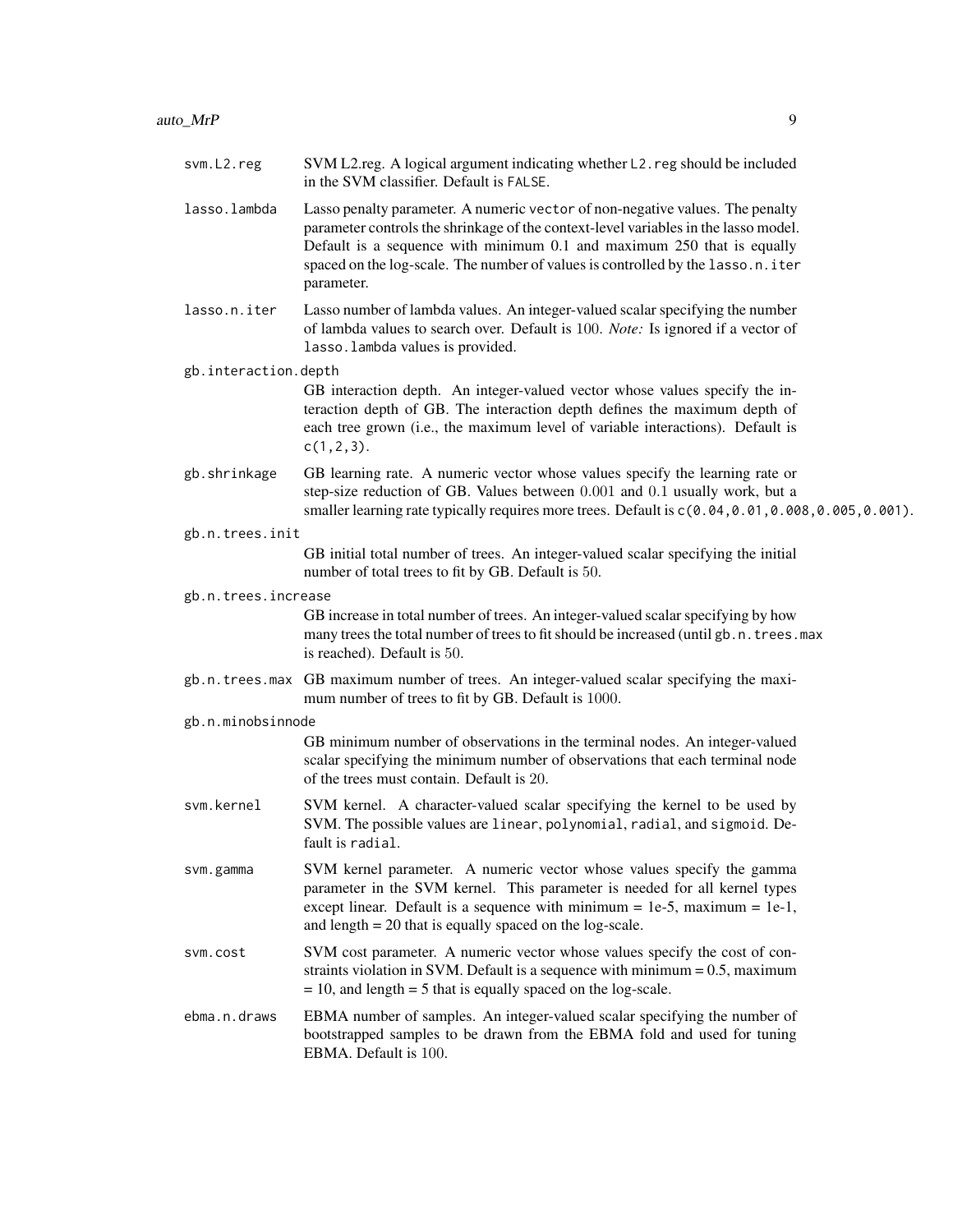| ebma.tol    | EBMA tolerance. A numeric vector containing the tolerance values for improve-<br>ments in the log-likelihood before the EM algorithm stops optimization. Values<br>should range at least from 0.01 to 0.001. Default is $c(0.01, 0.005, 0.001, 0.0005, 0.0001, 0.00005, 0.00005, 0.00005)$ |
|-------------|--------------------------------------------------------------------------------------------------------------------------------------------------------------------------------------------------------------------------------------------------------------------------------------------|
| seed        | Seed. Either NULL or an integer-valued scalar controlling random number gen-<br>eration. If NULL, then the seed is set to 546213978. Default is NULL.                                                                                                                                      |
| verbose     | Verbose output. A logical argument indicating whether or not verbose output<br>should be printed. Default is FALSE.                                                                                                                                                                        |
| uncertainty | Uncertainty estimates. A logical argument indicating whether uncertainty esti-<br>mates should be computed. Default is FALSE.                                                                                                                                                              |
| boot.iter   | Number of bootstrap iterations. An integer argument indicating the number of<br>bootstrap iterations to be computed. Will be ignored unless uncertainty =<br>TRUE. Default is 200 if uncertainty = TRUE and NULL if uncertainty = FALSE.                                                   |

#### Details

Bootstrapping samples the level two units, sometimes referred to as the cluster bootstrap. For the multilevel model, for example, when running MrP only, the bootstrapped median level two predictions will differ from the level two predictions without bootstrapping. We recommend assessing the difference by running autoMrP without bootstrapping alongside autoMrP with bootstrapping and then comparing level two predictions from the model without bootstrapping to the median level two predictions from the model with bootstrapping.

#### Value

The context-level predictions. A list with two elements. The first element, EBMA, contains the post-stratified ensemble bayesian model avaeraging (EBMA) predictions. The second element, classifiers, contains the post-stratified predictions from all estimated classifiers.

#### Examples

```
# An MrP model without machine learning
m <- auto_MrP(
 y = "YES",L1.x = c("L1x1"),
 L2.x = c("L2.x1", "L2.x2"),L2.unit = "state",
 bin.proportion = "proportion",
 survey = taxes_survey,
 census = taxes_census,
 ebma.size = 0,
 cores = max_cores,
 best.subset = FALSE,
 lasso = FALSE,
 pca = FALSE,
 gb = FALSE,svm = FALSE,
 mrp = TRUE)
# summarize and plot results
```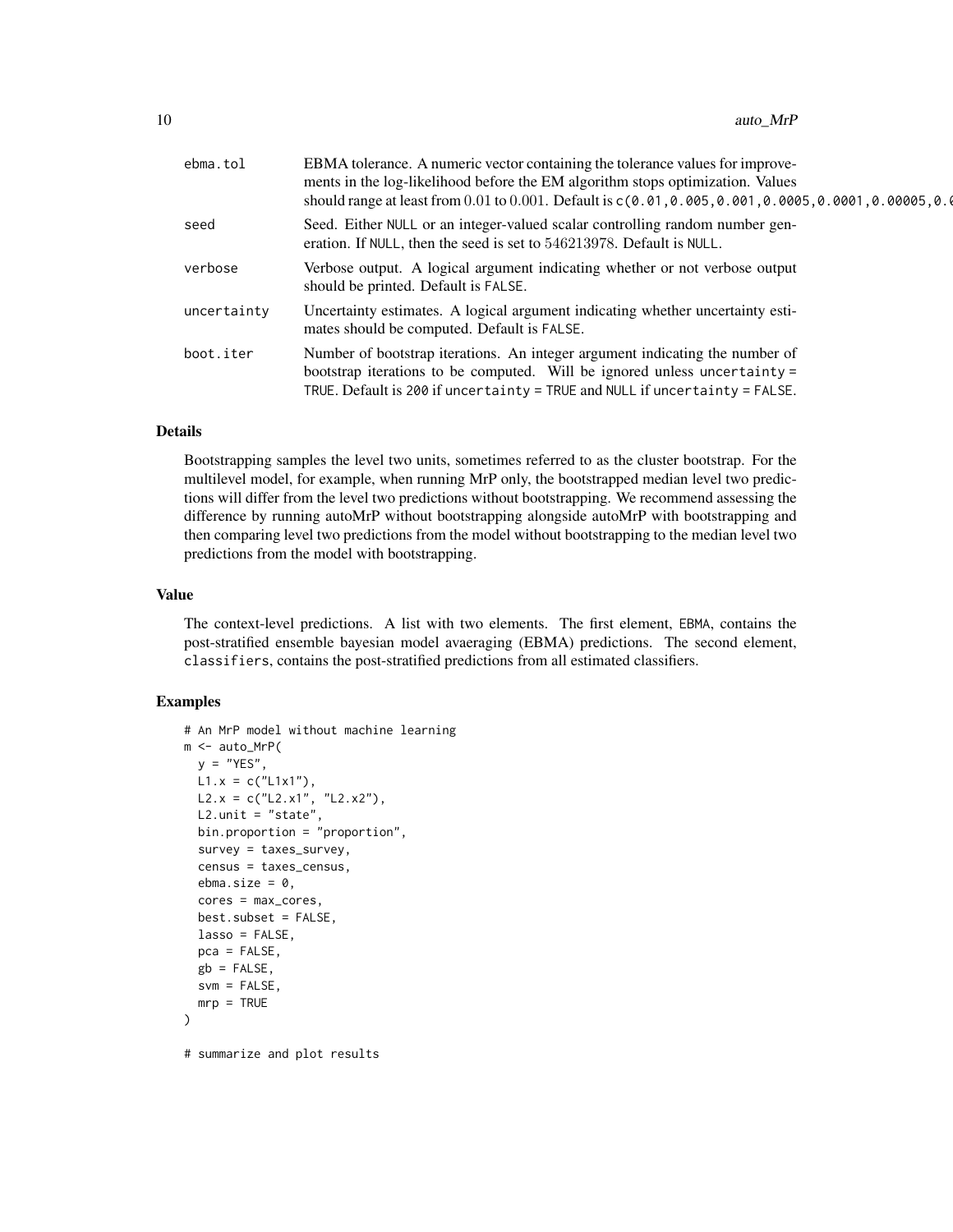```
summary(m)
plot(m)
# MrP model only:
mrp_out <- auto_MrP(
 y = "YES",L1.x = c("L1x1", "L1x2", "L1x3"),L2.x = c("L2.x1", "L2.x2", "L2.x3", "L2.x4", "L2.x5", "L2.x6"),
 L2.unit = "state",L2.reg = "region",
  bin.proportion = "proportion",
  survey = taxes_survey,
  census = taxes_census,
  ebma.size = 0,
  best.subset = FALSE,
  lasso = FALSE,
 pca = FALSE,
 gb = FALSE,svm = FALSE,
  mrp = TRUE
\lambda# Predictions through machine learning
# detect number of available cores
max_cores <- parallel::detectCores()
# autoMrP with machine learning
ml_out <- auto_MrP(
 y = "YES",L1.x = c("L1x1", "L1x2", "L1x3"),L2.x = c("L2.x1", "L2.x2", "L2.x3", "L2.x4", "L2.x5", "L2.x6"),
 L2.unit = "state",L2.reg = "region",
  bin.proportion = "proportion",
  survey = taxes_survey,
  census = taxes_census,
  gb.L2.reg = TRUE,svm.L2.reg = TRUE,
  cores = max_cores
  )
```
best\_subset\_classifier

*Best subset classifier*

#### Description

best\_subset\_classifier applies best subset classification to a data set.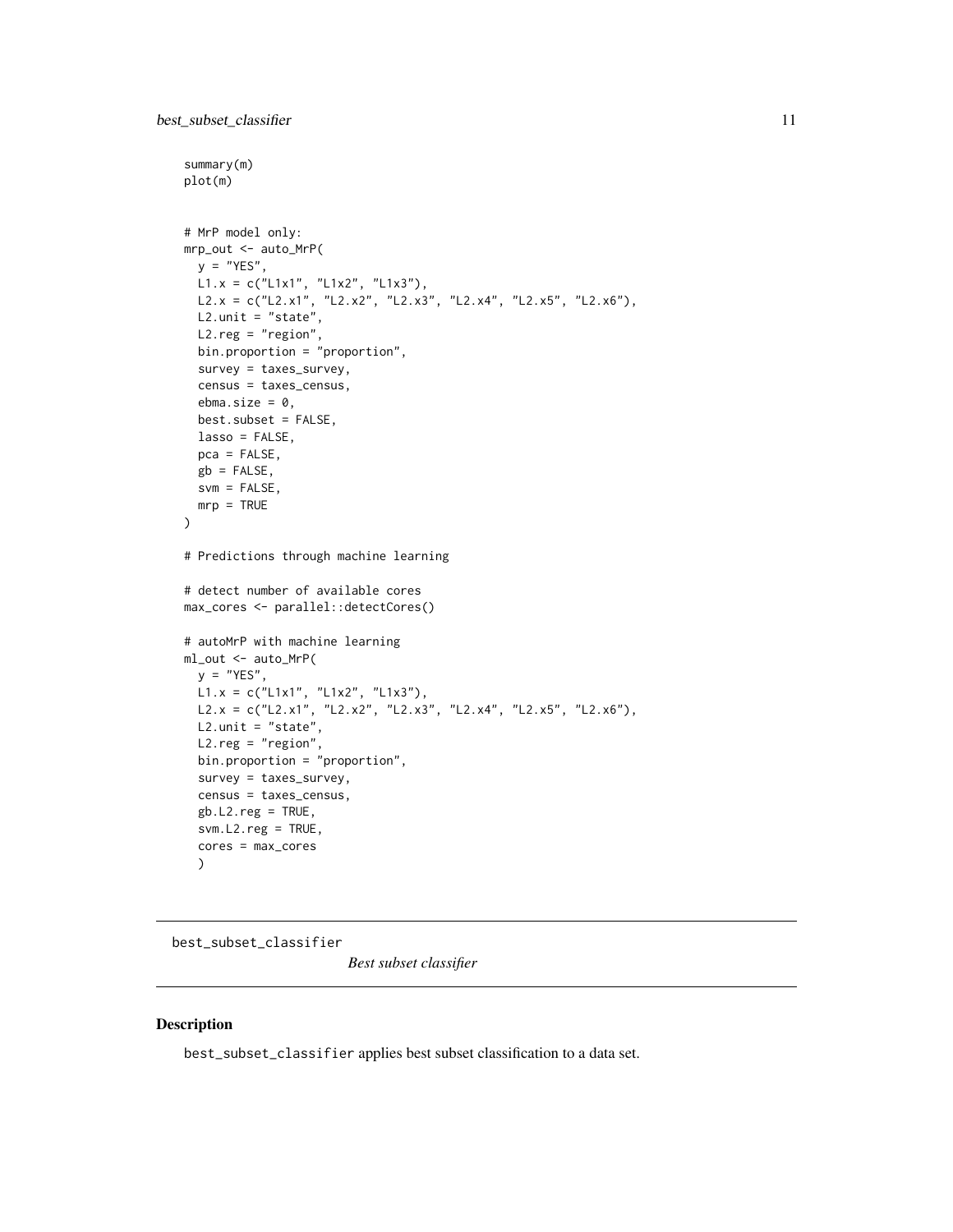# Usage

```
best_subset_classifier(
 model,
  data.train,
 model.family,
 model.optimizer,
 n.iter,
  verbose = c(TRUE, FALSE)
)
```
# Arguments

| model           | Multilevel model. A model formula describing the multilevel model to be esti-<br>mated on the basis of the provided training data.   |  |
|-----------------|--------------------------------------------------------------------------------------------------------------------------------------|--|
| data.train      | Training data. A data frame containing the training data used to train the model.                                                    |  |
| model.family    | Model family. A variable indicating the model family to be used by glmer.<br>Defaults to binomial $\text{link} = \text{``probit''}.$ |  |
| model.optimizer |                                                                                                                                      |  |
|                 | Optimization method. A character-valued scalar describing the optimization<br>method to be used by glmer. Defaults to "bobyqa".      |  |
| n.iter          | Iterations. A integer-valued scalar specifying the maximum number of function<br>evaluations tried by the optimization method.       |  |
| verbose         | Verbose output. A logical vector indicating whether or not verbose output should<br>be printed.                                      |  |
|                 |                                                                                                                                      |  |

# Value

The multilevel model. An [glmer](#page-0-0) object.

binary\_cross\_entropy *Estimates the inverse binary cross-entropy, i.e. 0 is the best score and 1 the worst.*

# Description

binary\_cross\_entropy() estimates the inverse binary cross-entropy on the individual and statelevel.

# Usage

```
binary_cross_entropy(
  pred,
  data.valid,
  loss.unit = c("individuals", "L2 units"),
  y,
  L2.unit
\mathcal{L}
```
<span id="page-11-0"></span>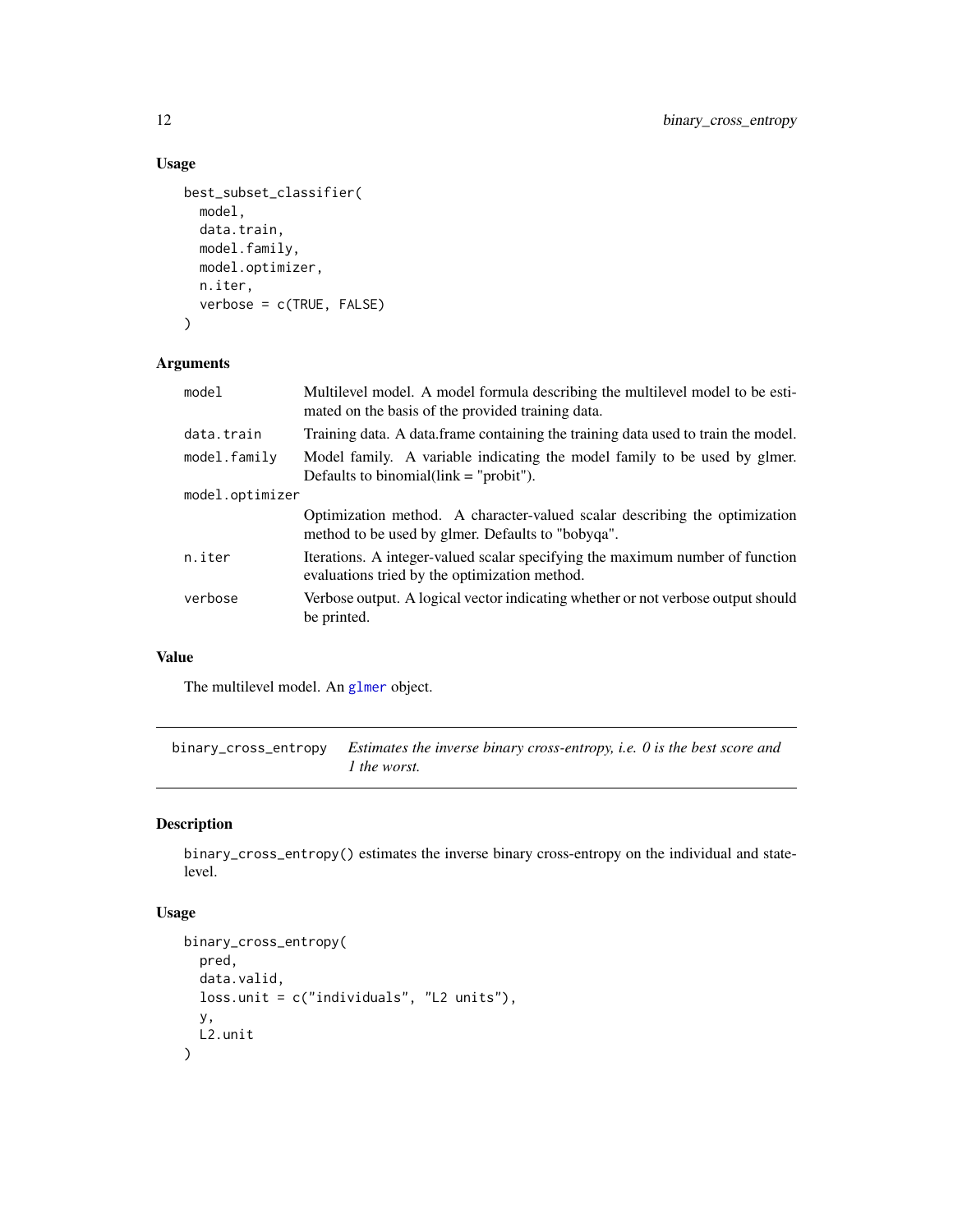# <span id="page-12-0"></span>boot\_auto\_mrp 13

#### Arguments

| pred       | Predictions of outcome. A numeric vector of outcome predictions.                                                                                                                                                         |
|------------|--------------------------------------------------------------------------------------------------------------------------------------------------------------------------------------------------------------------------|
| data.valid | Test data set. A tibble of data that was not used for prediction.                                                                                                                                                        |
| loss.unit  | Loss function unit. A character-valued scalar indicating whether performance<br>loss should be evaluated at the level of individual respondents (individuals)<br>or geographic units (L2 units). Default is individuals. |
| <b>y</b>   | Outcome variable. A character vector containing the column names of the out-<br>come variable.                                                                                                                           |
| $L2.$ unit | Geographic unit. A character scalar containing the column name of the geo-<br>graphic unit in survey and census at which outcomes should be aggregated.                                                                  |

# Value

Returns a tibble containing two binary cross-entropy prediction errors. The first is measured at the level of individuals and the second is measured at the context level. The tibble dimensions are 2x3 with variables: measure, value and level.

boot\_auto\_mrp *Bootstrappinng wrapper for auto\_mrp*

#### Description

boot\_auto\_mrp estimates uncertainty for auto\_mrp via botstrapping.

#### Usage

```
boot_auto_mrp(
 y,
 L1.x,
 L2.x,
 mrp.L2.x,
 L2.unit,
 L2.reg,
 L2.x.scale,
 pcs,
  folds,
 bin.proportion,
 bin.size,
  survey,
  census,
  ebma.size,
  k.folds,
  cv.sampling,
  loss.unit,
  loss.fun,
```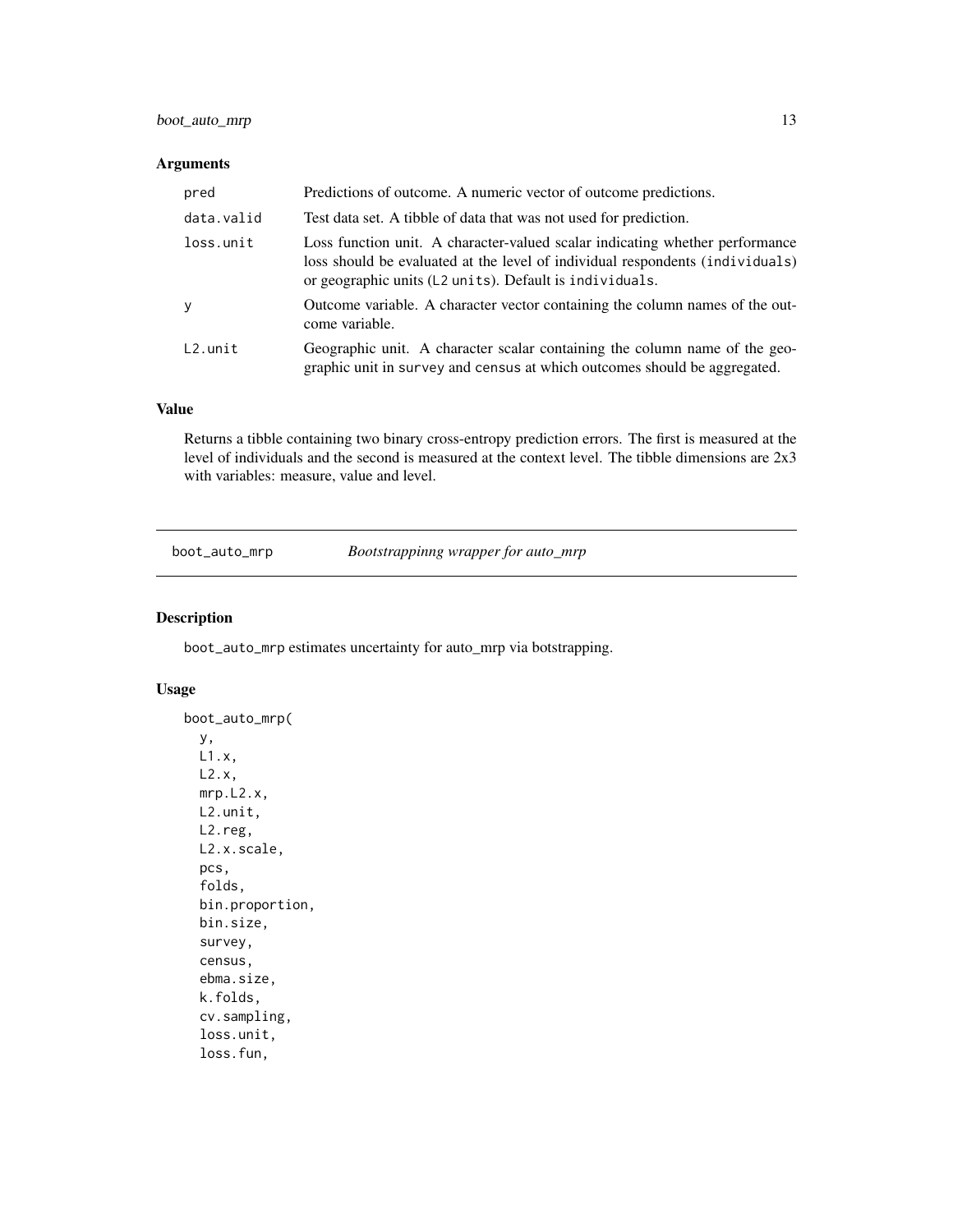```
best.subset,
lasso,
pca,
gb,
svm,
mrp,
forward.select,
best.subset.L2.x,
lasso.L2.x,
pca.L2.x,
pc.names,
gb.L2.x,
svm.L2.x,
svm.L2.unit,
svm.L2.reg,
gb.L2.unit,
gb.L2.reg,
lasso.lambda,
lasso.n.iter,
gb.interaction.depth,
gb.shrinkage,
gb.n.trees.init,
gb.n.trees.increase,
gb.n.trees.max,
gb.n.minobsinnode,
svm.kernel,
svm.gamma,
svm.cost,
ebma.tol,
boot.iter,
cores
```
# Arguments

)

| y        | Outcome variable. A character vector containing the column names of the out-<br>come variable. A character scalar containing the column name of the outcome<br>variable in survey.                                                                                                                                                                                                   |
|----------|--------------------------------------------------------------------------------------------------------------------------------------------------------------------------------------------------------------------------------------------------------------------------------------------------------------------------------------------------------------------------------------|
| L1.x     | Individual-level covariates. A character vector containing the column names of<br>the individual-level variables in survey and census used to predict outcome y.<br>Note that geographic unit is specified in argument L2.unit.                                                                                                                                                      |
| L2.x     | Context-level covariates. A character vector containing the column names of the<br>context-level variables in survey and census used to predict outcome y.                                                                                                                                                                                                                           |
| mrp.L2.x | MRP context-level covariates. A character vector containing the column names<br>of the context-level variables in survey and census to be used by the MRP<br>classifier. The character vector <i>empty</i> if no context-level variables should be<br>used by the MRP classifier. If NULL and mrp is set to TRUE, then MRP uses the<br>variables specified in L2.x. Default is NULL. |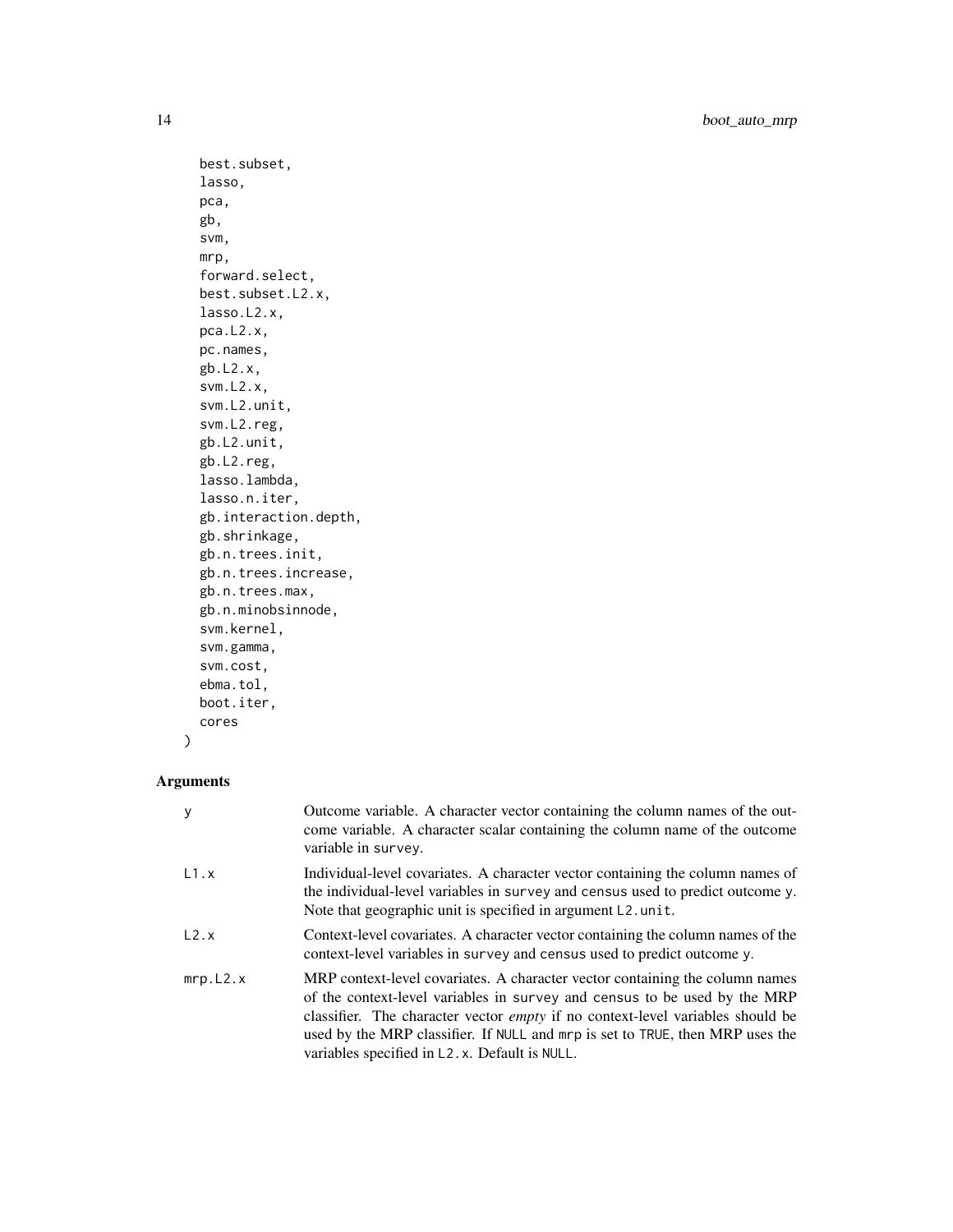| L2.unit             | Geographic unit. A character scalar containing the column name of the geo-<br>graphic unit in survey and census at which outcomes should be aggregated.                                                                                                                                                                                                                                                                                                |
|---------------------|--------------------------------------------------------------------------------------------------------------------------------------------------------------------------------------------------------------------------------------------------------------------------------------------------------------------------------------------------------------------------------------------------------------------------------------------------------|
| L <sub>2</sub> .reg | Geographic region. A character scalar containing the column name of the ge-<br>ographic region in survey and census by which geographic units are grouped<br>(L2. unit must be nested within L2. reg). Default is NULL.                                                                                                                                                                                                                                |
| L2.x.scale          | Scale context-level covariates. A logical argument indicating whether the context-<br>level covariates should be normalized. Default is TRUE. Note that if set to<br>FALSE, then the context-level covariates should be normalized prior to calling<br>auto_MrP().                                                                                                                                                                                     |
| pcs                 | Principal components. A character vector containing the column names of the<br>principal components of the context-level variables in survey and census. De-<br>fault is NULL.                                                                                                                                                                                                                                                                         |
| folds               | EBMA and cross-validation folds. A character scalar containing the column<br>name of the variable in survey that specifies the fold to which an observation is<br>allocated. The variable should contain integers running from 1 to $k + 1$ , where<br>k is the number of cross-validation folds. Value $k + 1$ refers to the EBMA<br>fold. Default is NULL. Note: if folds is NULL, then ebma.size, k.folds, and<br>cv.sampling must be specified.    |
| bin.proportion      | Proportion of ideal types. A character scalar containing the column name of<br>the variable in census that indicates the proportion of individuals by ideal type<br>and geographic unit. Default is NULL. Note: if bin. proportion is NULL, then<br>bin.size must be specified.                                                                                                                                                                        |
| bin.size            | Bin size of ideal types. A character scalar containing the column name of the<br>variable in census that indicates the bin size of ideal types by geographic unit.<br>Default is NULL. Note: ignored if bin. proportion is provided, but must be<br>specified otherwise.                                                                                                                                                                               |
| survey              | Survey data. A data. frame whose column names include y, L1.x, L2.x, L2.unit,<br>and, if specified, L2. reg, pcs, and folds.                                                                                                                                                                                                                                                                                                                           |
| census              | Census data. A data. frame whose column names include L1.x, L2.x, L2.unit,<br>if specified, L2. reg and pcs, and either bin. proportion or bin. size.                                                                                                                                                                                                                                                                                                  |
| ebma.size           | EBMA fold size. A number in the open unit interval indicating the proportion<br>of respondents to be allocated to the EBMA fold. Default is $1/3$ . Note: ignored<br>if folds is provided, but must be specified otherwise.                                                                                                                                                                                                                            |
| k.folds             | Number of cross-validation folds. An integer-valued scalar indicating the num-<br>ber of folds to be used in cross-validation. Default is 5. Note: ignored if folds<br>is provided, but must be specified otherwise.                                                                                                                                                                                                                                   |
| cv.sampling         | Cross-validation sampling method. A character-valued scalar indicating whether<br>cross-validation folds should be created by sampling individual respondents<br>(individuals) or geographic units (L2 units). Default is L2 units. Note:<br>ignored if folds is provided, but must be specified otherwise.                                                                                                                                            |
| loss.unit           | Loss function unit. A character-valued scalar indicating whether performance<br>loss should be evaluated at the level of individual respondents (individuals),<br>geographic units (L2 units) or at both levels. Default is c("individuals", "L2<br>units"). With multiple loss units, parameters are ranked for each loss unit and<br>the loss unit with the lowest rank sum is chosen. Ties are broken according to<br>the order in the search grid. |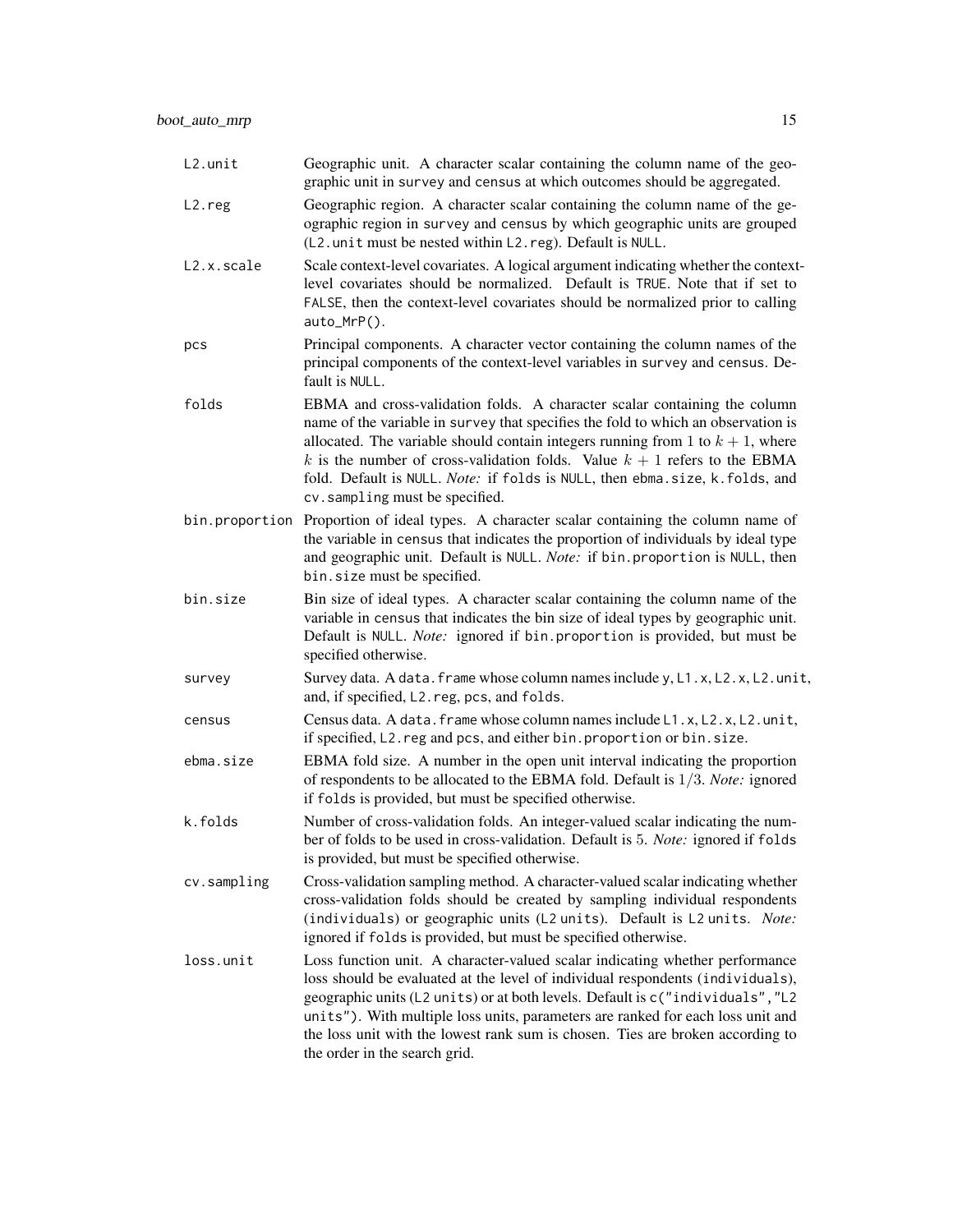| loss.fun         | Loss function. A character-valued scalar indicating whether prediction loss<br>should be measured by the mean squared error (MSE), the mean absolute error<br>(MAE), binary cross-entropy (cross-entropy), mean squared false error (msfe),<br>the f1 score (f1), or a combination thereof. Default is c ("MSE", "cross-entropy", "msfe", "f1").<br>With multiple loss functions, parameters are ranked for each loss function and<br>the parameter combination with the lowest rank sum is chosen. Ties are broken<br>according to the order in the search grid. |
|------------------|-------------------------------------------------------------------------------------------------------------------------------------------------------------------------------------------------------------------------------------------------------------------------------------------------------------------------------------------------------------------------------------------------------------------------------------------------------------------------------------------------------------------------------------------------------------------|
| best.subset      | Best subset classifier. A logical argument indicating whether the best subset<br>classifier should be used for predicting outcome y. Default is TRUE.                                                                                                                                                                                                                                                                                                                                                                                                             |
| lasso            | Lasso classifier. A logical argument indicating whether the lasso classifier should<br>be used for predicting outcome y. Default is TRUE.                                                                                                                                                                                                                                                                                                                                                                                                                         |
| pca              | PCA classifier. A logical argument indicating whether the PCA classifier should<br>be used for predicting outcome y. Default is TRUE.                                                                                                                                                                                                                                                                                                                                                                                                                             |
| gb               | GB classifier. A logical argument indicating whether the GB classifier should<br>be used for predicting outcome y. Default is TRUE.                                                                                                                                                                                                                                                                                                                                                                                                                               |
| <b>SVM</b>       | SVM classifier. A logical argument indicating whether the SVM classifier should<br>be used for predicting outcome y. Default is TRUE.                                                                                                                                                                                                                                                                                                                                                                                                                             |
| mrp              | MRP classifier. A logical argument indicating whether the standard MRP clas-<br>sifier should be used for predicting outcome y. Default is FALSE.                                                                                                                                                                                                                                                                                                                                                                                                                 |
|                  | forward.select Forward selection classifier. A logical argument indicating whether to use for-<br>ward selection rather than best subset selection. Default is FALSE. Note: forward<br>selection is recommended if there are more than 8 context-level variables. Note:<br>forward selection is not implemented yet.                                                                                                                                                                                                                                              |
| best.subset.L2.x |                                                                                                                                                                                                                                                                                                                                                                                                                                                                                                                                                                   |
|                  | Best subset context-level covariates. A character vector containing the column<br>names of the context-level variables in survey and census to be used by the<br>best subset classifier. If NULL and best. subset is set to TRUE, then best subset<br>uses the variables specified in L2.x. Default is NULL.                                                                                                                                                                                                                                                      |
| lasso.L2.x       | Lasso context-level covariates. A character vector containing the column names<br>of the context-level variables in survey and census to be used by the lasso<br>classifier. If NULL and lasso is set to TRUE, then lasso uses the variables specified<br>in L2.x. Default is NULL.                                                                                                                                                                                                                                                                               |
| pca.L2.x         | PCA context-level covariates. A character vector containing the column names<br>of the context-level variables in survey and census whose principal compo-<br>nents are to be used by the PCA classifier. If NULL and pca is set to TRUE, then<br>PCA uses the principal components of the variables specified in L2.x. Default<br>is NULL.                                                                                                                                                                                                                       |
| pc.names         | A character vector of the principal component variable names in the data.                                                                                                                                                                                                                                                                                                                                                                                                                                                                                         |
| gb.L2.x          | GB context-level covariates. A character vector containing the column names of<br>the context-level variables in survey and census to be used by the GB classifier.<br>If NULL and gb is set to TRUE, then GB uses the variables specified in L2.x.<br>Default is NULL.                                                                                                                                                                                                                                                                                           |
| sum.L2.x         | SVM context-level covariates. A character vector containing the column names<br>of the context-level variables in survey and census to be used by the SVM<br>classifier. If NULL and svm is set to TRUE, then SVM uses the variables specified<br>in L2.x. Default is NULL.                                                                                                                                                                                                                                                                                       |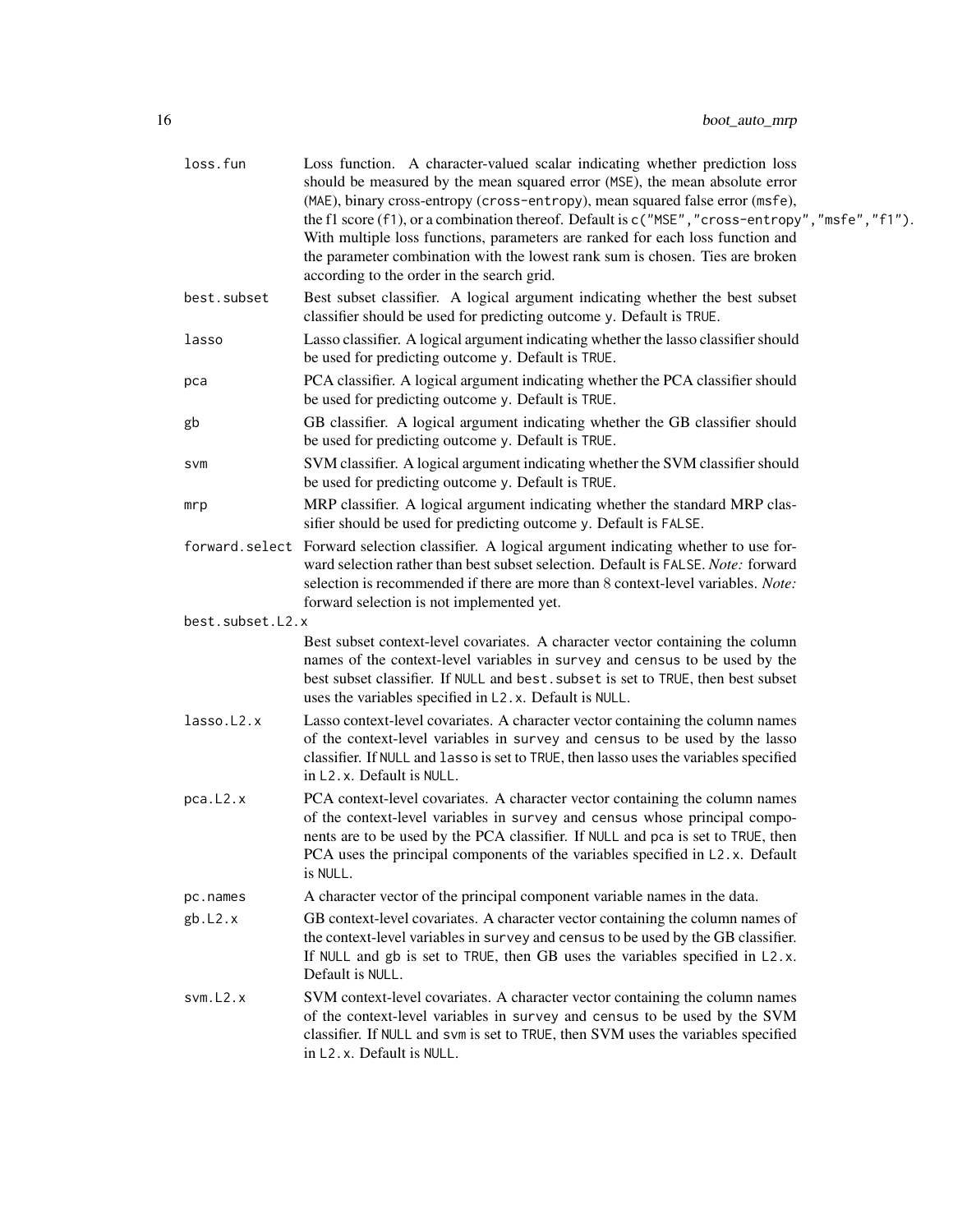| svm.L2.unit          | SVM L2.unit. A logical argument indicating whether L2.unit should be in-<br>cluded in the SVM classifier. Default is FALSE.                                                                                                                                                                                                                     |
|----------------------|-------------------------------------------------------------------------------------------------------------------------------------------------------------------------------------------------------------------------------------------------------------------------------------------------------------------------------------------------|
| svm.L2.reg           | SVM L2.reg. A logical argument indicating whether L2. reg should be included<br>in the SVM classifier. Default is FALSE.                                                                                                                                                                                                                        |
| gb.L2.unit           | GB L2.unit. A logical argument indicating whether L2.unit should be included<br>in the GB classifier. Default is FALSE.                                                                                                                                                                                                                         |
| gb.L2.reg            | GB L2.reg. A logical argument indicating whether L2.reg should be included<br>in the GB classifier. Default is FALSE.                                                                                                                                                                                                                           |
| lasso.lambda         | Lasso penalty parameter. A numeric vector of non-negative values. The penalty<br>parameter controls the shrinkage of the context-level variables in the lasso model.<br>Default is a sequence with minimum 0.1 and maximum 250 that is equally<br>spaced on the log-scale. The number of values is controlled by the lasso.n.iter<br>parameter. |
| lasso.n.iter         | Lasso number of lambda values. An integer-valued scalar specifying the number<br>of lambda values to search over. Default is 100. Note: Is ignored if a vector of<br>lasso. lambda values is provided.                                                                                                                                          |
| gb.interaction.depth |                                                                                                                                                                                                                                                                                                                                                 |
|                      | GB interaction depth. An integer-valued vector whose values specify the in-<br>teraction depth of GB. The interaction depth defines the maximum depth of<br>each tree grown (i.e., the maximum level of variable interactions). Default is<br>$c(1, 2, 3)$ .                                                                                    |
| gb.shrinkage         | GB learning rate. A numeric vector whose values specify the learning rate or<br>step-size reduction of GB. Values between 0.001 and 0.1 usually work, but a<br>smaller learning rate typically requires more trees. Default is c(0.04, 0.01, 0.008, 0.005, 0.001).                                                                              |
| gb.n.trees.init      |                                                                                                                                                                                                                                                                                                                                                 |
|                      | GB initial total number of trees. An integer-valued scalar specifying the initial<br>number of total trees to fit by GB. Default is 50.                                                                                                                                                                                                         |
| gb.n.trees.increase  |                                                                                                                                                                                                                                                                                                                                                 |
|                      | GB increase in total number of trees. An integer-valued scalar specifying by how<br>many trees the total number of trees to fit should be increased (until gb. n. trees. max<br>is reached). Default is 50.                                                                                                                                     |
|                      | gb.n.trees.max GB maximum number of trees. An integer-valued scalar specifying the maxi-<br>mum number of trees to fit by GB. Default is 1000.                                                                                                                                                                                                  |
| gb.n.minobsinnode    |                                                                                                                                                                                                                                                                                                                                                 |
|                      | GB minimum number of observations in the terminal nodes. An integer-valued<br>scalar specifying the minimum number of observations that each terminal node<br>of the trees must contain. Default is 20.                                                                                                                                         |
| svm.kernel           | SVM kernel. A character-valued scalar specifying the kernel to be used by<br>SVM. The possible values are linear, polynomial, radial, and sigmoid. De-<br>fault is radial.                                                                                                                                                                      |
| svm.gamma            | SVM kernel parameter. A numeric vector whose values specify the gamma<br>parameter in the SVM kernel. This parameter is needed for all kernel types<br>except linear. Default is a sequence with minimum = $1e-5$ , maximum = $1e-1$ ,<br>and length $= 20$ that is equally spaced on the log-scale.                                            |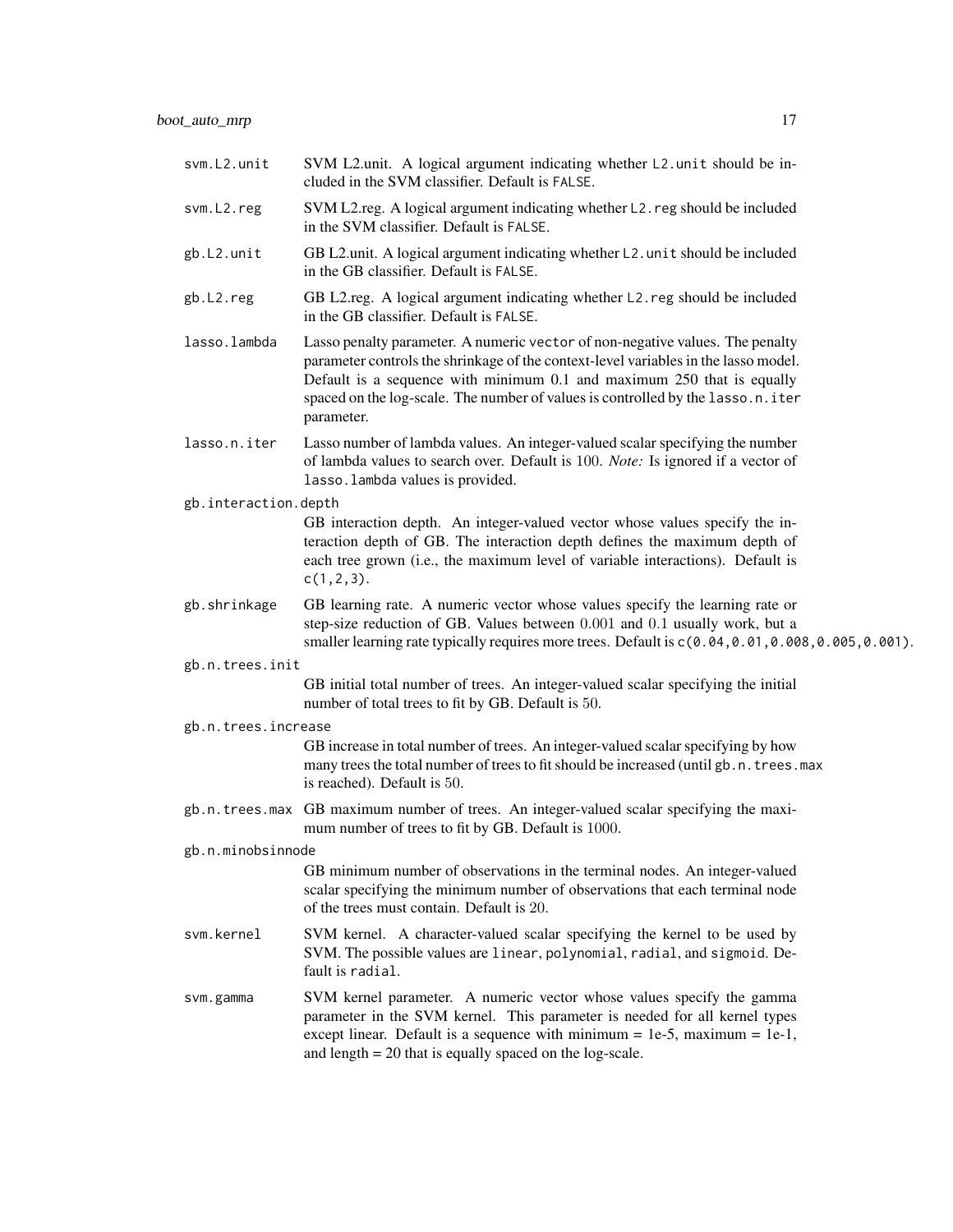<span id="page-17-0"></span>

| sym.cost  | SVM cost parameter. A numeric vector whose values specify the cost of con-<br>straints violation in SVM. Default is a sequence with minimum $= 0.5$ , maximum<br>$= 10$ , and length $= 5$ that is equally spaced on the log-scale.                                                                                                                                                               |
|-----------|---------------------------------------------------------------------------------------------------------------------------------------------------------------------------------------------------------------------------------------------------------------------------------------------------------------------------------------------------------------------------------------------------|
| ebma.tol  | EBMA tolerance. A numeric vector containing the tolerance values for improve-<br>ments in the log-likelihood before the EM algorithm stops optimization. Values<br>should range at least from 0.01 to 0.001. Default is $c(0.01, 0.005, 0.001, 0.0005, 0.0001, 0.00005, 0.00005, 0.00005, 0.00005, 0.00005, 0.00005, 0.00005, 0.00005, 0.00005, 0.00005, 0.00005, 0.00005, 0.00005, 0.00005, 0.0$ |
| boot.iter | Number of bootstrap iterations. An integer argument indicating the number of<br>bootstrap iterations to be computed. Will be ignored unless uncertainty $=$<br>TRUE. Default is 200 if uncertainty = TRUE and NULL if uncertainty = FALSE.                                                                                                                                                        |
| cores     | The number of cores to be used. An integer indicating the number of processor<br>cores used for parallel computing. Default is 1.                                                                                                                                                                                                                                                                 |
|           |                                                                                                                                                                                                                                                                                                                                                                                                   |

census *Quasi census data.*

#### Description

The census file is generated from the full 2008 Cooperative Congressional Election Studies item  $cc418_1$  by dissaggregating the 64 ideal type combinations of the individual level variables  $L1x1$ , L2x2 and L1x3. A row is an ideal type in a given state.

#### Usage

census

# Format

A data frame with 2934 rows and 13 variables:

state U.S. state

L2.unit U.S. state id

region U.S. region (four categories:  $1 = \text{Northeast}$ ;  $2 = \text{Midwest}$ ;  $3 = \text{South}$ ;  $4 = \text{West}$ )

L1x1 Age group (four categories)

L1x2 Education level (four categories)

L1x3 Gender-race combination (six categories)

proportion State-level proportion of respondents of that ideal type in the population

L2.x1 State-level share of votes for the Republican candidate in the previous presidential election

L2.x2 State-level percentage of Evangelical Protestant or Mormon respondents

L2.x3 State-level percentage of the population living in urban areas

L2.x4 State-level unemployment rate

L2.x5 State-level share of Hispanics

L2.x6 State-level share of Whites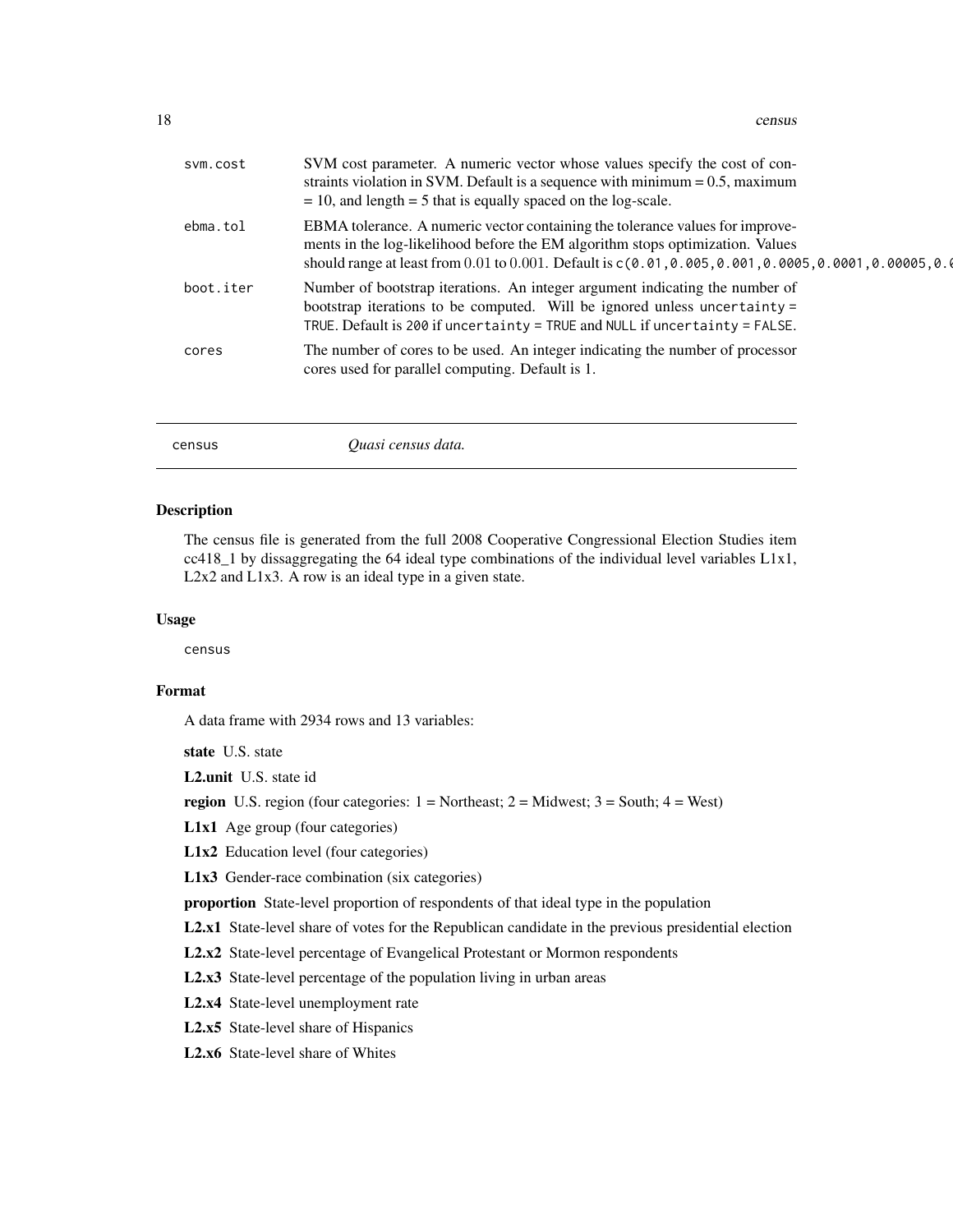# <span id="page-18-0"></span>cv\_folding 19

#### Source

The data set (excluding L2.x3, L2.x4, L2.x5, L2.x6) is taken from the article: Buttice, Matthew K, and Benjamin Highton. 2013. "How does multilevel regression and poststrat-stratification perform with conventional national surveys?" Political Analysis 21(4): 449-467. L2.x3, L2.x3, L2.x4, L2.x5 and L2.x6 are available at <https://www.census.gov>.

cv\_folding *Generates folds for cross-validation*

# Description

cv\_folding creates folds used in classifier training within the survey data.

#### Usage

```
cv_folding(data, L2.unit, k.folds, cv.sampling = c("individuals", "L2 units"))
```
#### Arguments

| data        | The survey data; must be a tibble.                                                                                                                                                                                                                                                                          |
|-------------|-------------------------------------------------------------------------------------------------------------------------------------------------------------------------------------------------------------------------------------------------------------------------------------------------------------|
| L2.unit     | The column name of the factor variable identifying the context-level unit                                                                                                                                                                                                                                   |
| k.folds     | An integer value indicating the number of folds to be generated.                                                                                                                                                                                                                                            |
| cv.sampling | Cross-validation sampling method. A character-valued scalar indicating whether<br>cross-validation folds should be created by sampling individual respondents<br>(individuals) or geographic units (L2 units). Default is L2 units. Note:<br>ignored if folds is provided, but must be specified otherwise. |

#### Value

Returns a list with length specified by k. folds argument. Each element is a tibble with a fold used in k-fold cross-validation.

ebma *Bayesian Ensemble Model Averaging EBMA*

#### Description

ebma tunes EBMA and generates weights for classifier averaging.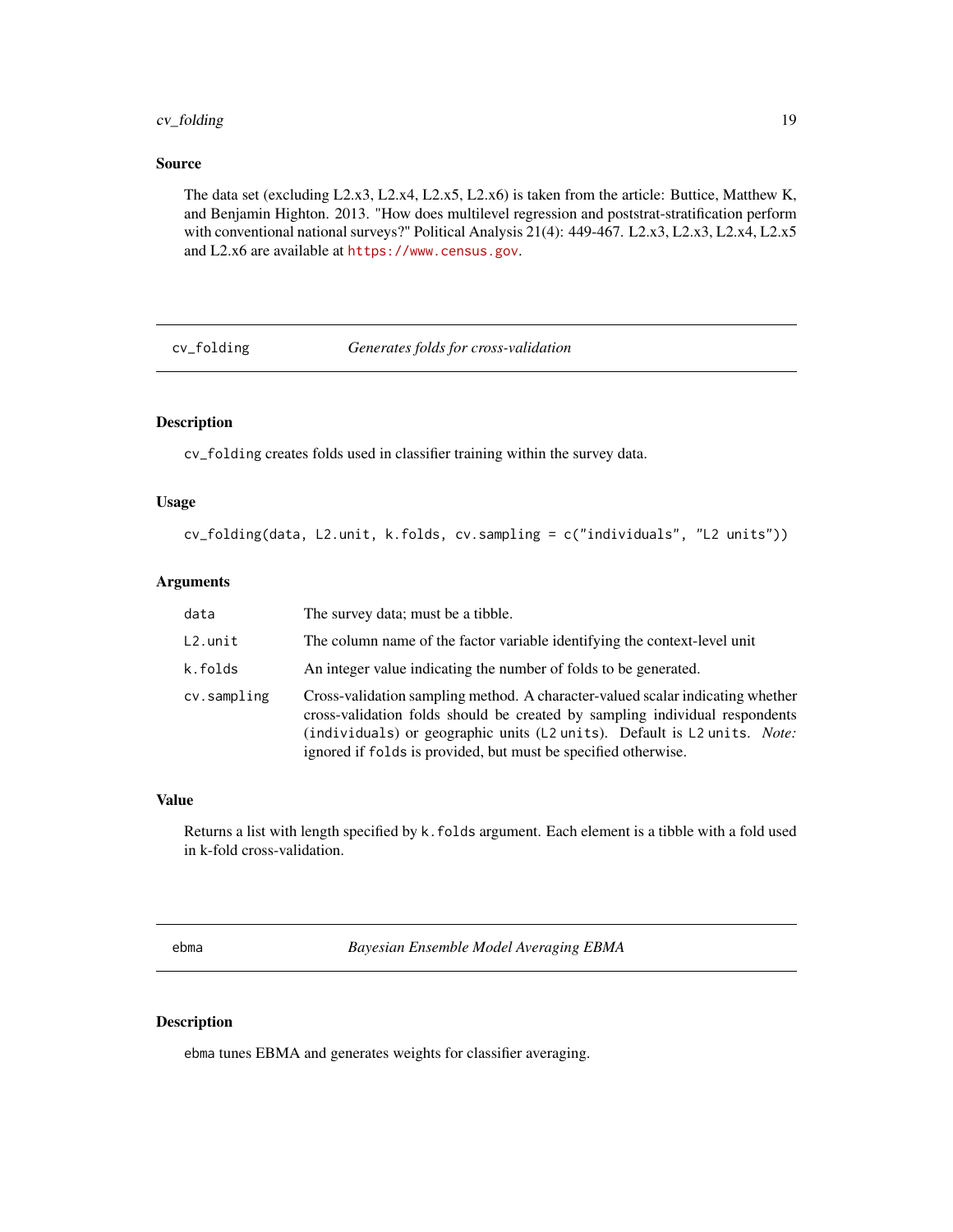20 ebma and the contract of the contract of the contract of the contract of the contract of the contract of the contract of the contract of the contract of the contract of the contract of the contract of the contract of th

# Usage

```
ebma(
 ebma.fold,
 y,
 L1.x,
 L2.x,
 L2.unit,
 L2.reg,
 pc.names,
 post.strat,
 n.draws,
  tol,
 best.subset.opt,
 pca.opt,
 lasso.opt,
 gb.opt,
 svm.opt,
 verbose,
  cores
```
# Arguments

 $\mathcal{L}$ 

| ebma.fold  | New data for EBMA tuning. A list containing the the data that must not have<br>been used in classifier training.                                                                                                                 |
|------------|----------------------------------------------------------------------------------------------------------------------------------------------------------------------------------------------------------------------------------|
| y          | Outcome variable. A character vector containing the column names of the out-<br>come variable. A character scalar containing the column name of the outcome<br>variable in survey.                                               |
| L1.x       | Individual-level covariates. A character vector containing the column names of<br>the individual-level variables in survey and census used to predict outcome y.<br>Note that geographic unit is specified in argument L2. unit. |
| L2.x       | Context-level covariates. A character vector containing the column names of the<br>context-level variables in survey and census used to predict outcome y.                                                                       |
| L2.unit    | Geographic unit. A character scalar containing the column name of the geo-<br>graphic unit in survey and census at which outcomes should be aggregated.                                                                          |
| L2.reg     | Geographic region. A character scalar containing the column name of the ge-<br>ographic region in survey and census by which geographic units are grouped<br>(L2. unit must be nested within L2. reg). Default is NULL.          |
| pc.names   | Principal Component Variable names. A character vector containing the names<br>of the context-level principal components variables.                                                                                              |
| post.strat | Post-stratification results. A list containing the best models for each of the tuned<br>classifiers, the individual level predictions on the data classifier trainig data and<br>the post-stratified context-level predictions.  |
| n.draws    | EBMA number of samples. An integer-valued scalar specifying the number of<br>bootstrapped samples to be drawn from the EBMA fold and used for tuning<br>EBMA. Default is 100. Passed on from ebma. n. draws.                     |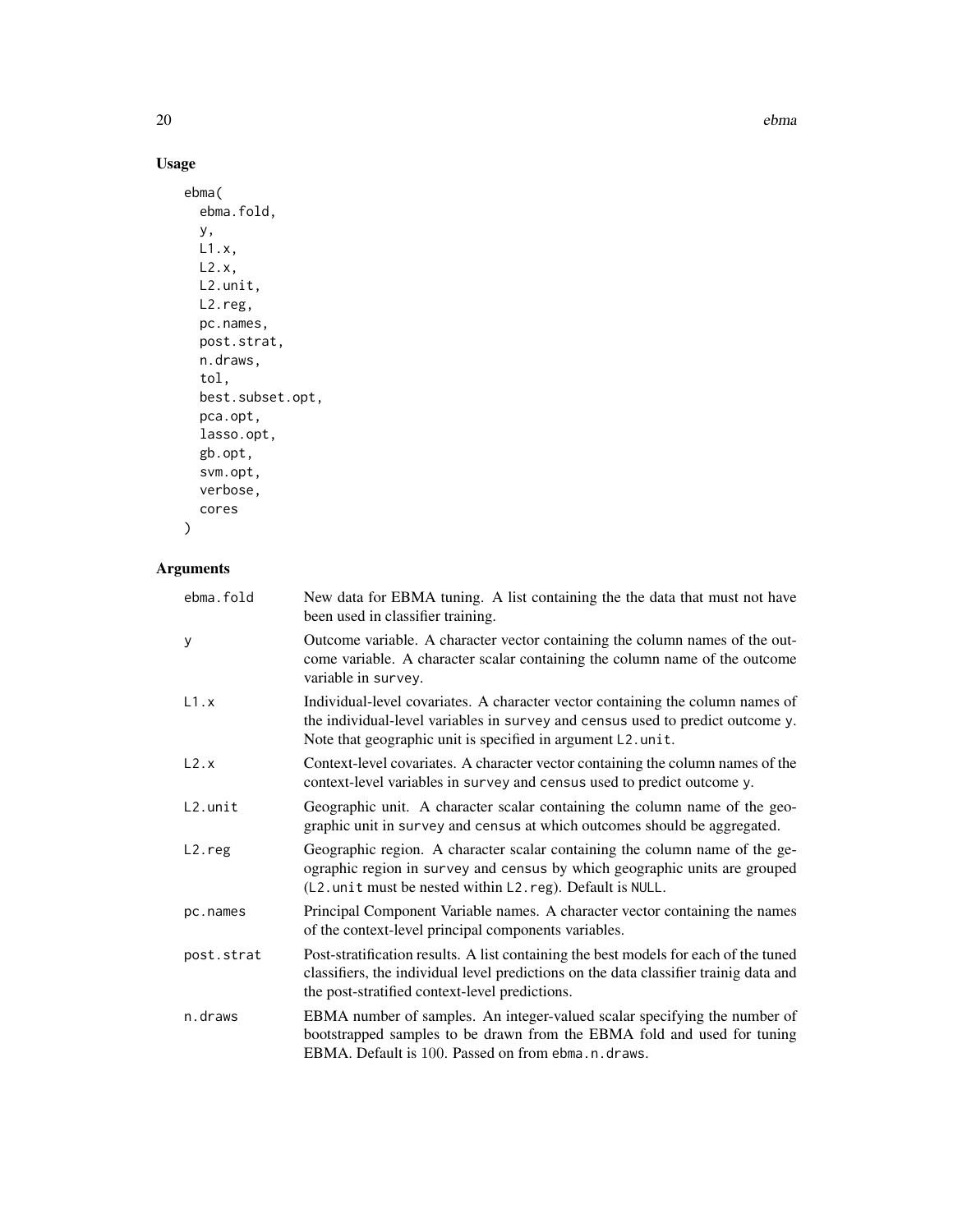<span id="page-20-0"></span>

| tol             | EBMA tolerance. A numeric vector containing the tolerance values for improve-<br>ments in the log-likelihood before the EM algorithm stops optimization. Values                                                                                            |
|-----------------|------------------------------------------------------------------------------------------------------------------------------------------------------------------------------------------------------------------------------------------------------------|
|                 | should range at least from 0.01 to 0.001. Default is $c(0.01, 0.005, 0.001, 0.0005, 0.0001, 0.00005, 0.00005, 0.00005, 0.00005, 0.00005, 0.00005, 0.00005, 0.00005, 0.00005, 0.00005, 0.00005, 0.00005, 0.00005, 0.00005, 0.0$<br>Passed on from ebma.tol. |
| best.subset.opt |                                                                                                                                                                                                                                                            |
|                 | Tuned best subset parameters. A list returned from run_best_subset().                                                                                                                                                                                      |
| pca.opt         | Tuned best subset with principal components parameters. A list returned from<br>$run_pca()$ .                                                                                                                                                              |
| lasso.opt       | Tuned lasso parameters. A list returned from run_lasso().                                                                                                                                                                                                  |
| gb.opt          | Tuned gradient tree boosting parameters. A list returned from run_gb().                                                                                                                                                                                    |
| svm.opt         | Tuned support vector machine parameters. A list returned from run_svm().                                                                                                                                                                                   |
| verbose         | Verbose output. A logical argument indicating whether or not verbose output<br>should be printed. Default is FALSE.                                                                                                                                        |
| cores           | The number of cores to be used. An integer indicating the number of processor<br>cores used for parallel computing. Default is 1.                                                                                                                          |
|                 |                                                                                                                                                                                                                                                            |

ebma\_folding *Generates data fold to be used for EBMA tuning*

# Description

#' ebma\_folding() generates a data fold that will not be used in classifier tuning. It is data that is needed to determine the optimal tolerance for EBMA.

#### Usage

ebma\_folding(data, L2.unit, ebma.size)

# Arguments

| data      | The full survey data. A tibble.                                                                                                                         |
|-----------|---------------------------------------------------------------------------------------------------------------------------------------------------------|
| L2.unit   | Geographic unit. A character scalar containing the column name of the geo-<br>graphic unit in survey and census at which outcomes should be aggregated. |
| ebma.size | EBMA fold size. A number in the open unit interval indicating the proportion<br>of respondents to be allocated to the EBMA fold. Default is $1/3$ .     |

# Value

Returns a list with two elements which are both tibble. List element one is named ebma\_fold and contains the tibble used in Ensemble Bayesian Model Averaging Tuning. List element two is named cv\_data and contains the tibble used for classifier tuning.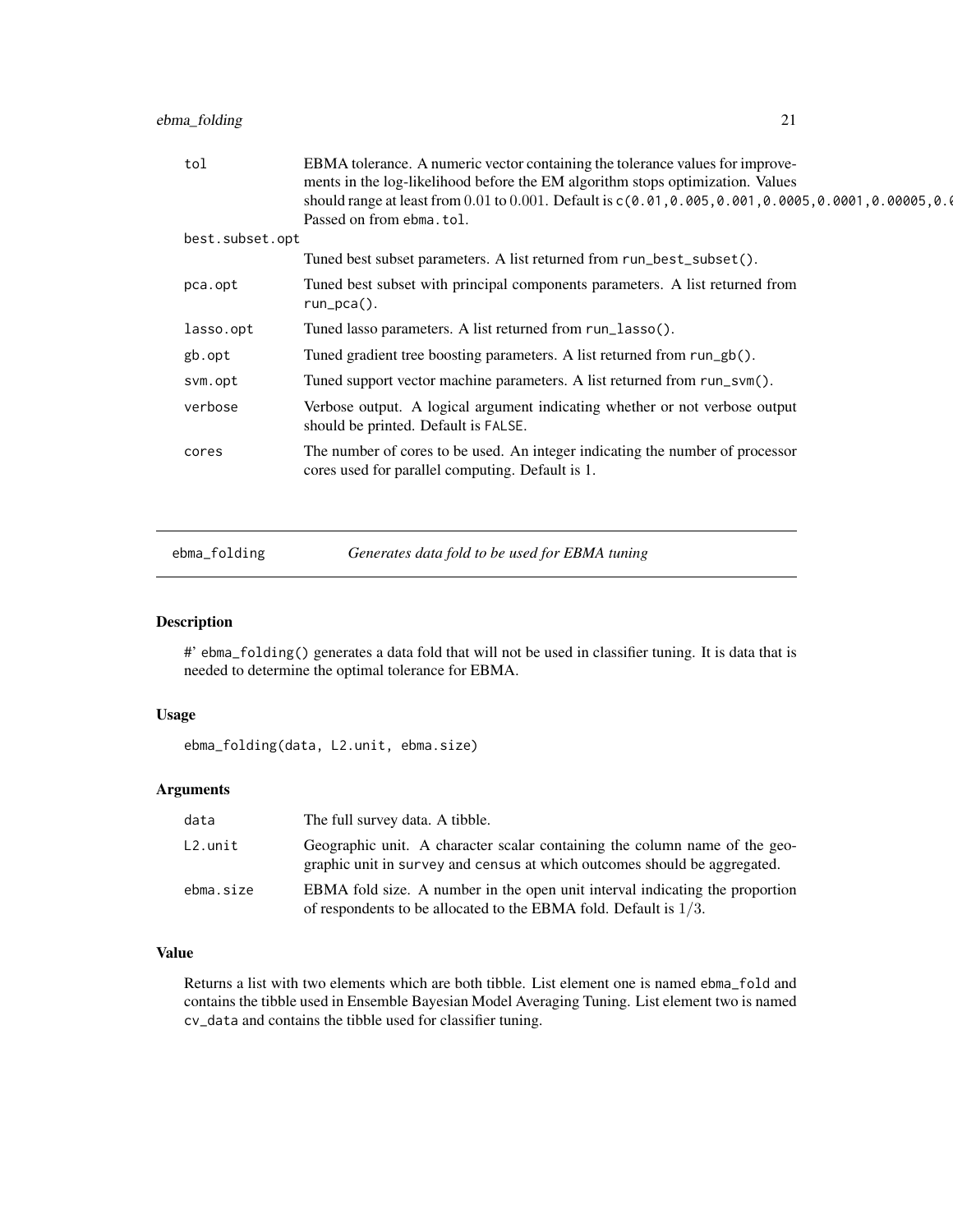<span id="page-21-0"></span>

# Description

ebma\_mc\_draws is called from within ebma. It tunes using multiple cores.

# Usage

```
ebma_mc_draws(
  train.preds,
  train.y,
  ebma.fold,
 y,
 L1.x,
 L2.x,
 L2.unit,
 L2.reg,
 pc.names,
 model.bs,
 model.pca,
 model.lasso,
 model.gb,
 model.svm,
 model.mrp,
  tol,
 n.draws,
  cores
)
```

| train.preds | Predictions of classifiers on the classifier training data. A tibble.                                                                                                                                                               |
|-------------|-------------------------------------------------------------------------------------------------------------------------------------------------------------------------------------------------------------------------------------|
| train.y     | Outcome variable of the classifier training data. A numeric vector.                                                                                                                                                                 |
| ebma.fold   | New data for EBMA tuning. A list containing the the data that must not have<br>been used in classifier training.                                                                                                                    |
| y           | Outcome variable. A character vector containing the column names of the out-<br>come variable. A character scalar containing the column name of the outcome<br>variable in survey.                                                  |
| L1.x        | Individual-level covariates. A character vector containing the column names of<br>the individual-level variables in survey and census used to predict outcome y.<br>Note that geographic unit is specified in argument $L2$ . unit. |
| L2.x        | Context-level covariates. A character vector containing the column names of the<br>context-level variables in survey and census used to predict outcome y.                                                                          |
| $L2.$ unit  | Geographic unit. A character scalar containing the column name of the geo-<br>graphic unit in survey and census at which outcomes should be aggregated.                                                                             |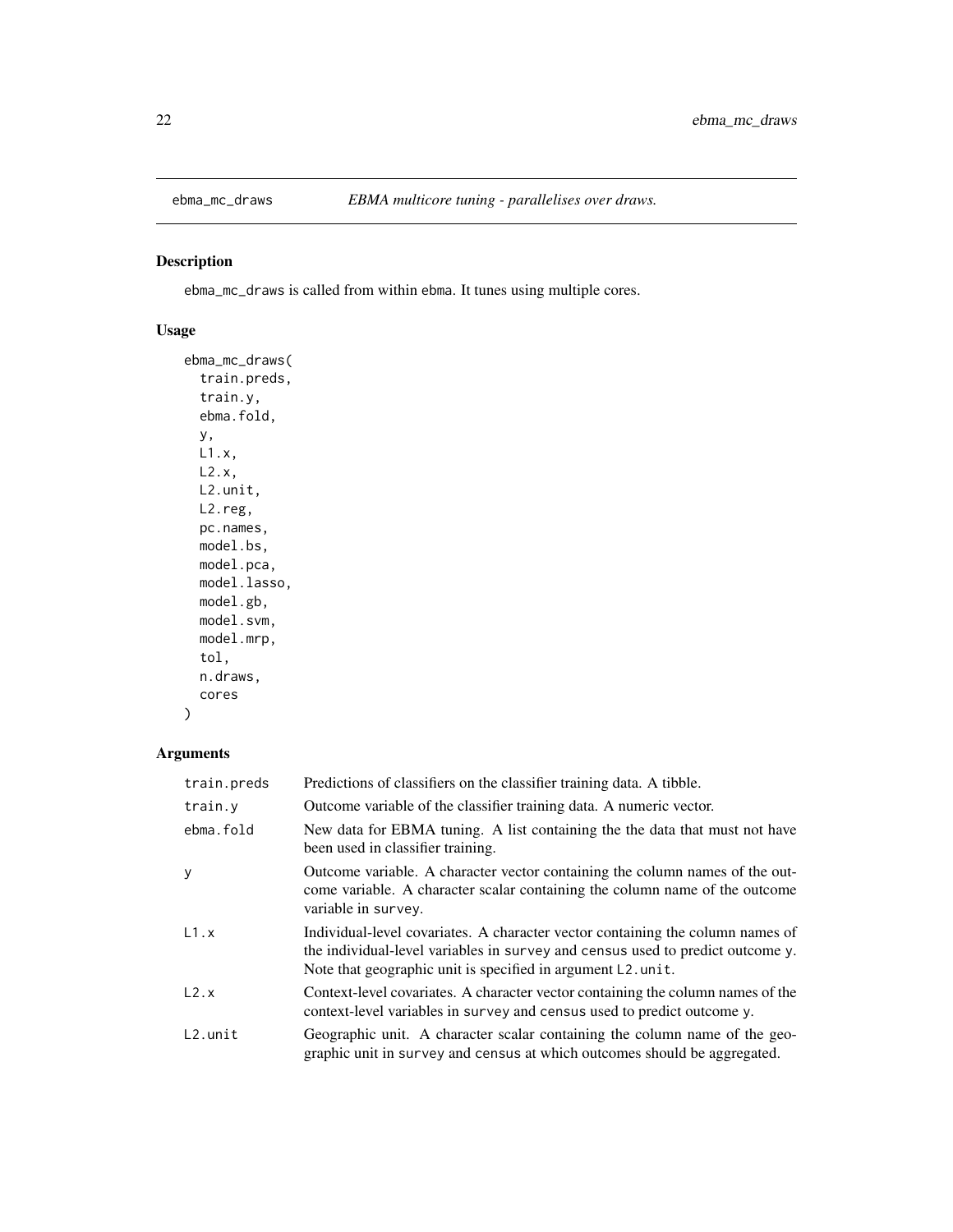<span id="page-22-0"></span>ebma\_mc\_tol 23

| $L2.$ reg   | Geographic region. A character scalar containing the column name of the ge-<br>ographic region in survey and census by which geographic units are grouped<br>(L2. unit must be nested within L2. reg). Default is NULL.                                                                                |
|-------------|--------------------------------------------------------------------------------------------------------------------------------------------------------------------------------------------------------------------------------------------------------------------------------------------------------|
| pc.names    | Principal Component Variable names. A character vector containing the names<br>of the context-level principal components variables.                                                                                                                                                                    |
| model.bs    | The tuned model from the multilevel regression with best subset selection clas-<br>sifier. An glmer object.                                                                                                                                                                                            |
| model.pca   | The tuned model from the multilevel regression with principal components as<br>context-level predictors classifier. An glmer object.                                                                                                                                                                   |
| model.lasso | The tuned model from the multilevel regression with L1 regularization classifier.<br>A glmmLasso object.                                                                                                                                                                                               |
| model.gb    | The tuned model from the gradient boosting classifier. A gbm object.                                                                                                                                                                                                                                   |
| model.svm   | The tuned model from the support vector machine classifier. An sym object.                                                                                                                                                                                                                             |
| model.mrp   | The standard MrP model. An glmer object                                                                                                                                                                                                                                                                |
| tol         | EBMA tolerance. A numeric vector containing the tolerance values for improve-<br>ments in the log-likelihood before the EM algorithm stops optimization. Values<br>should range at least from 0.01 to 0.001. Default is c(0.01, 0.005, 0.001, 0.0005, 0.0001, 0.00005, 0.0<br>Passed on from ebma.tol. |
| n.draws     | EBMA number of samples. An integer-valued scalar specifying the number of<br>bootstrapped samples to be drawn from the EBMA fold and used for tuning<br>EBMA. Default is 100. Passed on from ebma. n. draws.                                                                                           |
| cores       | The number of cores to be used. An integer indicating the number of processor<br>cores used for parallel computing. Default is 1.                                                                                                                                                                      |

# Value

The classifier weights. A numeric vector.

ebma\_mc\_tol *EBMA multicore tuning - parallelises over tolerance values.*

# Description

ebma\_mc\_tol is called from within ebma. It tunes using multiple cores.

# Usage

```
ebma_mc_tol(
  train.preds,
  train.y,
 ebma.fold,
 y,
 L1.x,
 L2.x,
```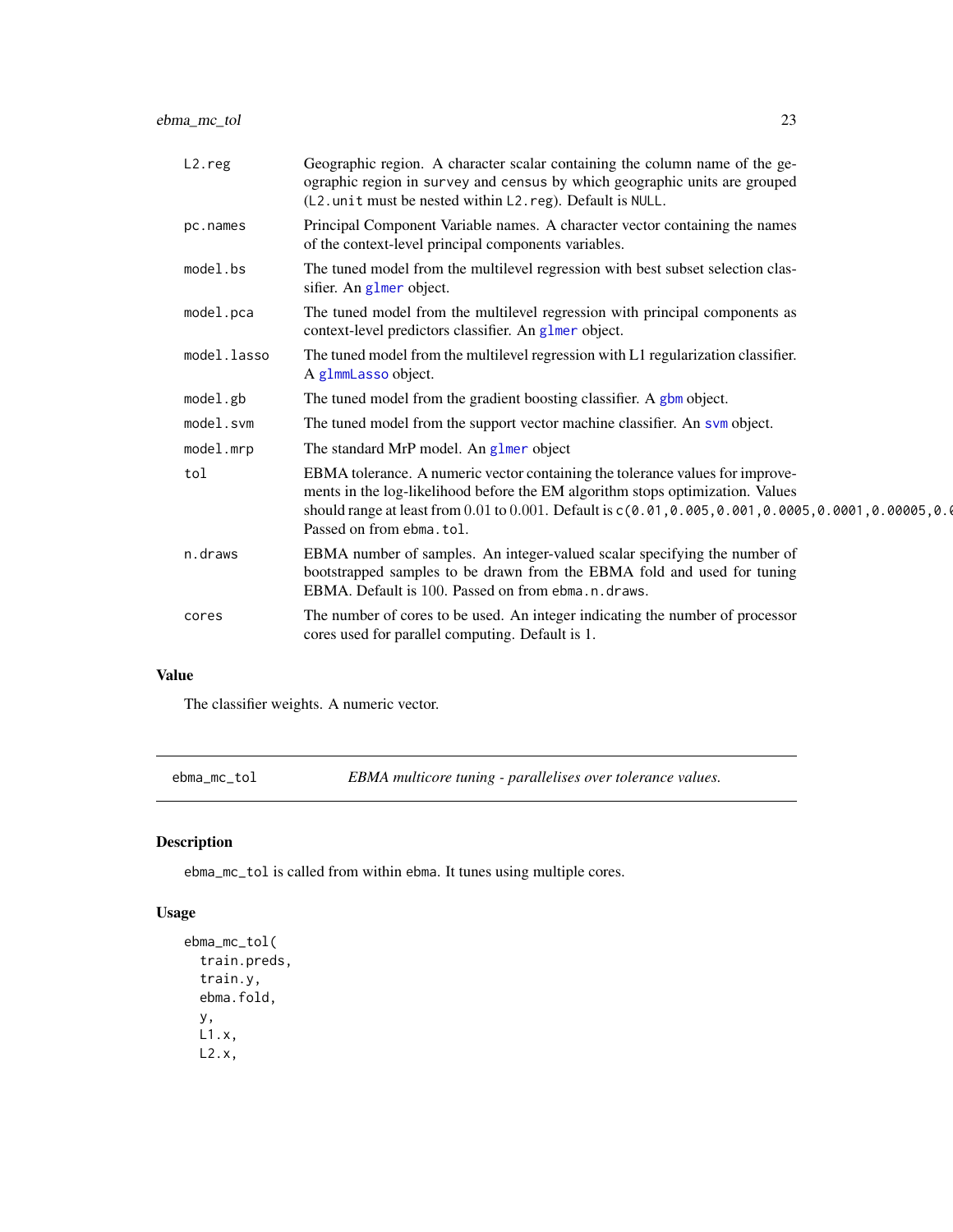```
L2.unit,
 L2.reg,
 pc.names,
 model.bs,
 model.pca,
 model.lasso,
 model.gb,
 model.svm,
 model.mrp,
 tol,
 n.draws,
 cores
)
```

| train.preds         | Predictions of classifiers on the classifier training data. A tibble.                                                                                                                                                           |
|---------------------|---------------------------------------------------------------------------------------------------------------------------------------------------------------------------------------------------------------------------------|
| train.y             | Outcome variable of the classifier training data. A numeric vector.                                                                                                                                                             |
| ebma.fold           | The data used for EBMA tuning. A tibble.                                                                                                                                                                                        |
| У                   | Outcome variable. A character vector containing the column names of the out-<br>come variable. A character scalar containing the column name of the outcome<br>variable in survey.                                              |
| L1.x                | Individual-level covariates. A character vector containing the column names of<br>the individual-level variables in survey and census used to predict outcome y.<br>Note that geographic unit is specified in argument L2.unit. |
| L2.x                | Context-level covariates. A character vector containing the column names of the<br>context-level variables in survey and census used to predict outcome y.                                                                      |
| $L2.$ unit          | Geographic unit. A character scalar containing the column name of the geo-<br>graphic unit in survey and census at which outcomes should be aggregated.                                                                         |
| L <sub>2</sub> .reg | Geographic region. A character scalar containing the column name of the ge-<br>ographic region in survey and census by which geographic units are grouped<br>(L2. unit must be nested within L2. reg). Default is NULL.         |
| pc.names            | Principal Component Variable names. A character vector containing the names<br>of the context-level principal components variables.                                                                                             |
| model.bs            | The tuned model from the multilevel regression with best subset selection clas-<br>sifier. An glmer object.                                                                                                                     |
| model.pca           | The tuned model from the multilevel regression with principal components as<br>context-level predictors classifier. An glmer object.                                                                                            |
| model.lasso         | The tuned model from the multilevel regression with L1 regularization classifier.<br>A glmmLasso object.                                                                                                                        |
| model.gb            | The tuned model from the gradient boosting classifier. A gbm object.                                                                                                                                                            |
| model.svm           | The tuned model from the support vector machine classifier. An svm object.                                                                                                                                                      |
| model.mrp           | The standard MrP model. An glmer object                                                                                                                                                                                         |
| tol                 | The tolerance values used for EBMA. A numeric vector.                                                                                                                                                                           |

<span id="page-23-0"></span>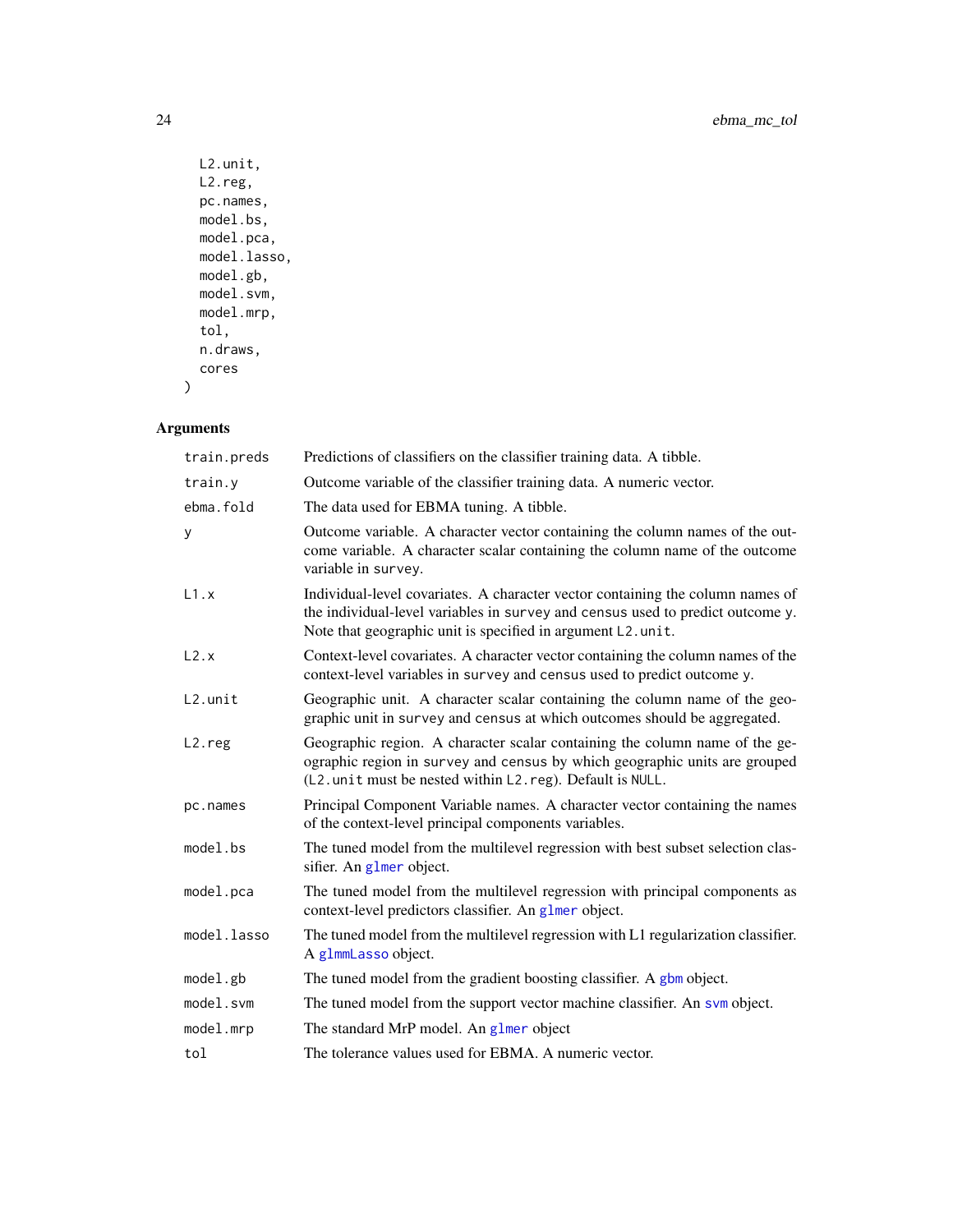# <span id="page-24-0"></span>error\_checks 25

cores The number of cores to be used. An integer indicating the number of processor cores used for parallel computing. Default is 1.

# Value

The classifier weights. A numeric vector.

# Examples

## Not run: # not yet

## End(Not run)

## error\_checks *Catches user input errors*

#### Description

error\_checks() checks for incorrect data entry in autoMrP() call.

# Usage

error\_checks( y, L1.x, L2.x, L2.unit, L2.reg, L2.x.scale, pcs, folds, bin.proportion, bin.size, survey, census, ebma.size, k.folds, cv.sampling, loss.unit, loss.fun, best.subset, lasso, pca,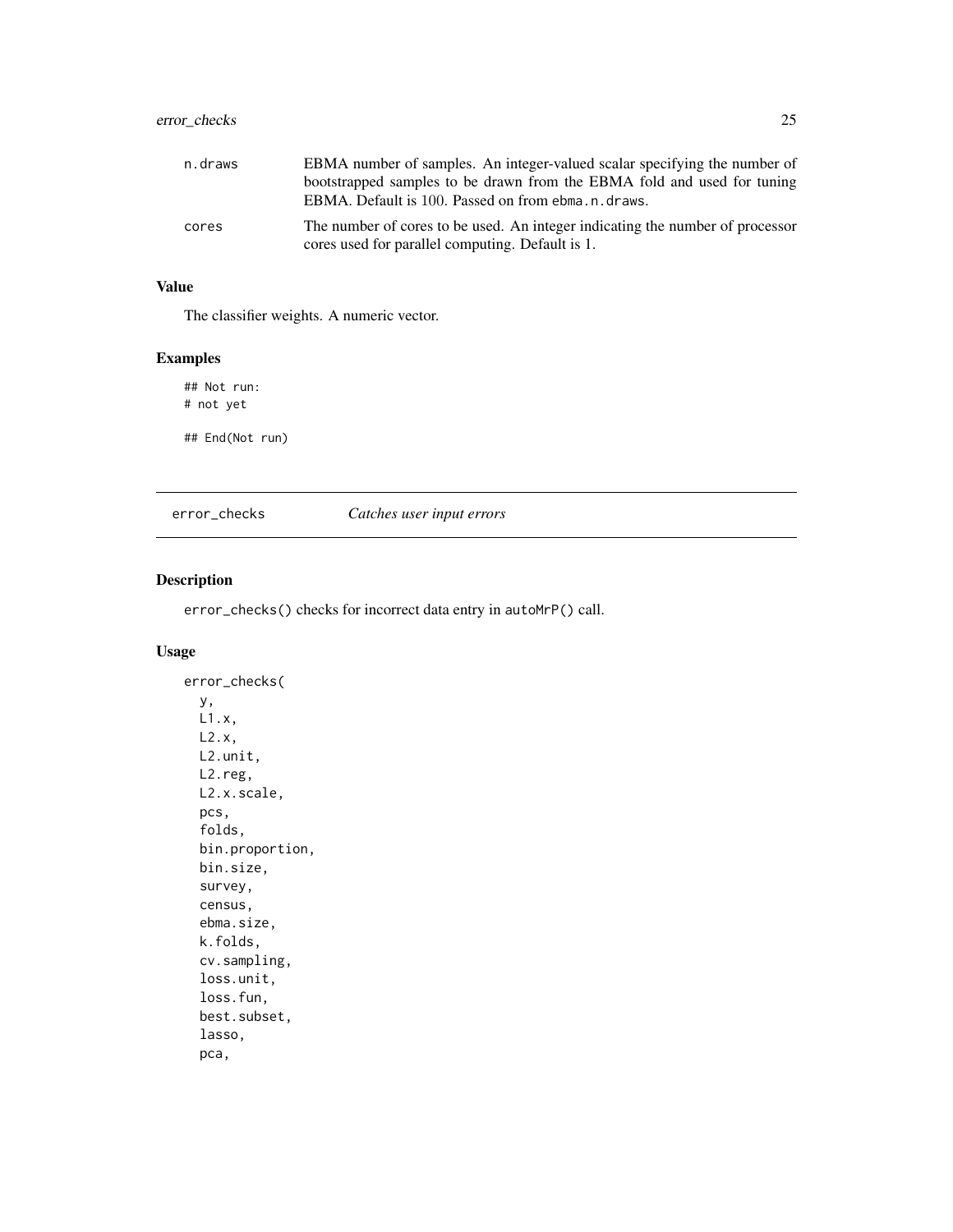```
gb,
svm,
mrp,
forward.select,
best.subset.L2.x,
lasso.L2.x,
gb.L2.x,
svm.L2.x,
mrp.L2.x,
gb.L2.unit,
gb.L2.reg,
lasso.lambda,
lasso.n.iter,
uncertainty,
boot.iter
```
# Arguments

)

| y                   | Outcome variable. A character vector containing the column names of the out-<br>come variable. A character scalar containing the column name of the outcome<br>variable in survey.                                                                                                                                                                                                                                                                   |
|---------------------|------------------------------------------------------------------------------------------------------------------------------------------------------------------------------------------------------------------------------------------------------------------------------------------------------------------------------------------------------------------------------------------------------------------------------------------------------|
| L1.x                | Individual-level covariates. A character vector containing the column names of<br>the individual-level variables in survey and census used to predict outcome y.<br>Note that geographic unit is specified in argument L2. unit.                                                                                                                                                                                                                     |
| L2.x                | Context-level covariates. A character vector containing the column names of the<br>context-level variables in survey and census used to predict outcome y.                                                                                                                                                                                                                                                                                           |
| $L2.$ unit          | Geographic unit. A character scalar containing the column name of the geo-<br>graphic unit in survey and census at which outcomes should be aggregated.                                                                                                                                                                                                                                                                                              |
| L <sub>2</sub> .reg | Geographic region. A character scalar containing the column name of the ge-<br>ographic region in survey and census by which geographic units are grouped<br>(L2. unit must be nested within L2. reg). Default is NULL.                                                                                                                                                                                                                              |
| L2.x.scale          | Scale context-level covariates. A logical argument indicating whether the context-<br>level covariates should be normalized. Default is TRUE. Note that if set to<br>FALSE, then the context-level covariates should be normalized prior to calling<br>auto_MrP().                                                                                                                                                                                   |
| pcs                 | Principal components. A character vector containing the column names of the<br>principal components of the context-level variables in survey and census. De-<br>fault is NULL.                                                                                                                                                                                                                                                                       |
| folds               | EBMA and cross-validation folds. A character scalar containing the column<br>name of the variable in survey that specifies the fold to which an observation is<br>allocated. The variable should contain integers running from 1 to $k + 1$ , where<br>k is the number of cross-validation folds. Value $k + 1$ refers to the EBMA<br>fold. Default is NULL. Note: if folds is NULL, then ebma.size, k.folds, and<br>cv. sampling must be specified. |
| bin.proportion      | Proportion of ideal types. A character scalar containing the column name of<br>the variable in census that indicates the proportion of individuals by ideal type                                                                                                                                                                                                                                                                                     |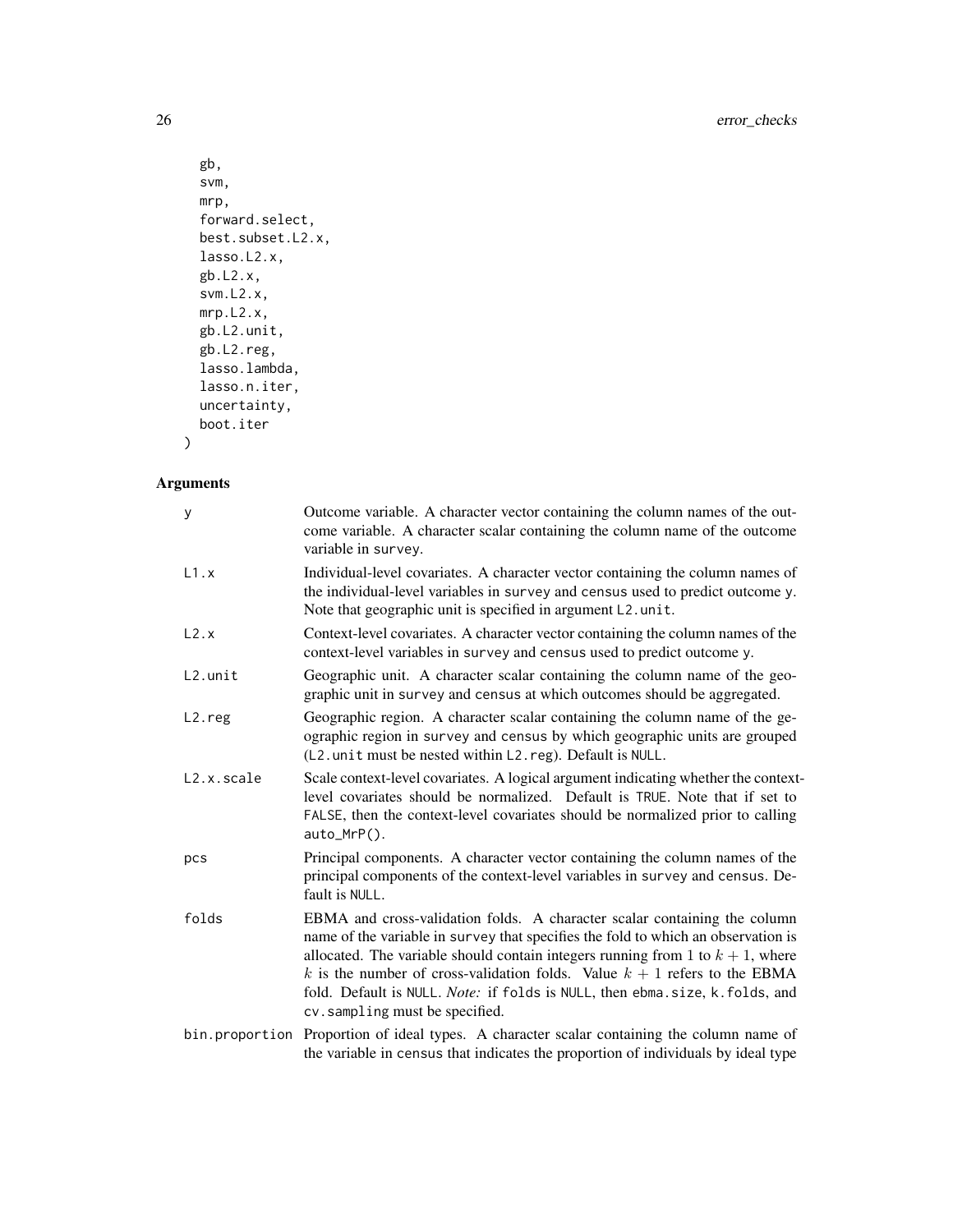|             | and geographic unit. Default is NULL. Note: if bin. proportion is NULL, then<br>bin.size must be specified.                                                                                                                                                                                                                                                                                                                                                                                                                                                           |
|-------------|-----------------------------------------------------------------------------------------------------------------------------------------------------------------------------------------------------------------------------------------------------------------------------------------------------------------------------------------------------------------------------------------------------------------------------------------------------------------------------------------------------------------------------------------------------------------------|
| bin.size    | Bin size of ideal types. A character scalar containing the column name of the<br>variable in census that indicates the bin size of ideal types by geographic unit.<br>Default is NULL. Note: ignored if bin. proportion is provided, but must be<br>specified otherwise.                                                                                                                                                                                                                                                                                              |
| survey      | Survey data. A data. frame whose column names include y, L1.x, L2.x, L2.unit,<br>and, if specified, L2. reg, pcs, and folds.                                                                                                                                                                                                                                                                                                                                                                                                                                          |
| census      | Census data. A data. frame whose column names include L1.x, L2.x, L2.unit,<br>if specified, L2. reg and pcs, and either bin. proportion or bin. size.                                                                                                                                                                                                                                                                                                                                                                                                                 |
| ebma.size   | EBMA fold size. A number in the open unit interval indicating the proportion<br>of respondents to be allocated to the EBMA fold. Default is $1/3$ . Note: ignored<br>if folds is provided, but must be specified otherwise.                                                                                                                                                                                                                                                                                                                                           |
| k.folds     | Number of cross-validation folds. An integer-valued scalar indicating the num-<br>ber of folds to be used in cross-validation. Default is 5. Note: ignored if folds<br>is provided, but must be specified otherwise.                                                                                                                                                                                                                                                                                                                                                  |
| cv.sampling | Cross-validation sampling method. A character-valued scalar indicating whether<br>cross-validation folds should be created by sampling individual respondents<br>(individuals) or geographic units (L2 units). Default is L2 units. Note:<br>ignored if folds is provided, but must be specified otherwise.                                                                                                                                                                                                                                                           |
| loss.unit   | Loss function unit. A character-valued scalar indicating whether performance<br>loss should be evaluated at the level of individual respondents (individuals),<br>geographic units (L2 units) or at both levels. Default is c("individuals", "L2<br>units"). With multiple loss units, parameters are ranked for each loss unit and<br>the loss unit with the lowest rank sum is chosen. Ties are broken according to<br>the order in the search grid.                                                                                                                |
| loss.fun    | Loss function. A character-valued scalar indicating whether prediction loss<br>should be measured by the mean squared error (MSE), the mean absolute error<br>(MAE), binary cross-entropy (cross-entropy), mean squared false error (msfe),<br>the f1 score $(f1)$ , or a combination thereof. Default is $c("MSE", "cross-entropy", "msfe", "f1").$<br>With multiple loss functions, parameters are ranked for each loss function and<br>the parameter combination with the lowest rank sum is chosen. Ties are broken<br>according to the order in the search grid. |
| best.subset | Best subset classifier. A logical argument indicating whether the best subset<br>classifier should be used for predicting outcome y. Default is TRUE.                                                                                                                                                                                                                                                                                                                                                                                                                 |
| lasso       | Lasso classifier. A logical argument indicating whether the lasso classifier should<br>be used for predicting outcome y. Default is TRUE.                                                                                                                                                                                                                                                                                                                                                                                                                             |
| pca         | PCA classifier. A logical argument indicating whether the PCA classifier should<br>be used for predicting outcome y. Default is TRUE.                                                                                                                                                                                                                                                                                                                                                                                                                                 |
| gb          | GB classifier. A logical argument indicating whether the GB classifier should<br>be used for predicting outcome y. Default is TRUE.                                                                                                                                                                                                                                                                                                                                                                                                                                   |
| svm         | SVM classifier. A logical argument indicating whether the SVM classifier should<br>be used for predicting outcome y. Default is TRUE.                                                                                                                                                                                                                                                                                                                                                                                                                                 |
| mrp         | MRP classifier. A logical argument indicating whether the standard MRP clas-<br>sifier should be used for predicting outcome y. Default is FALSE.                                                                                                                                                                                                                                                                                                                                                                                                                     |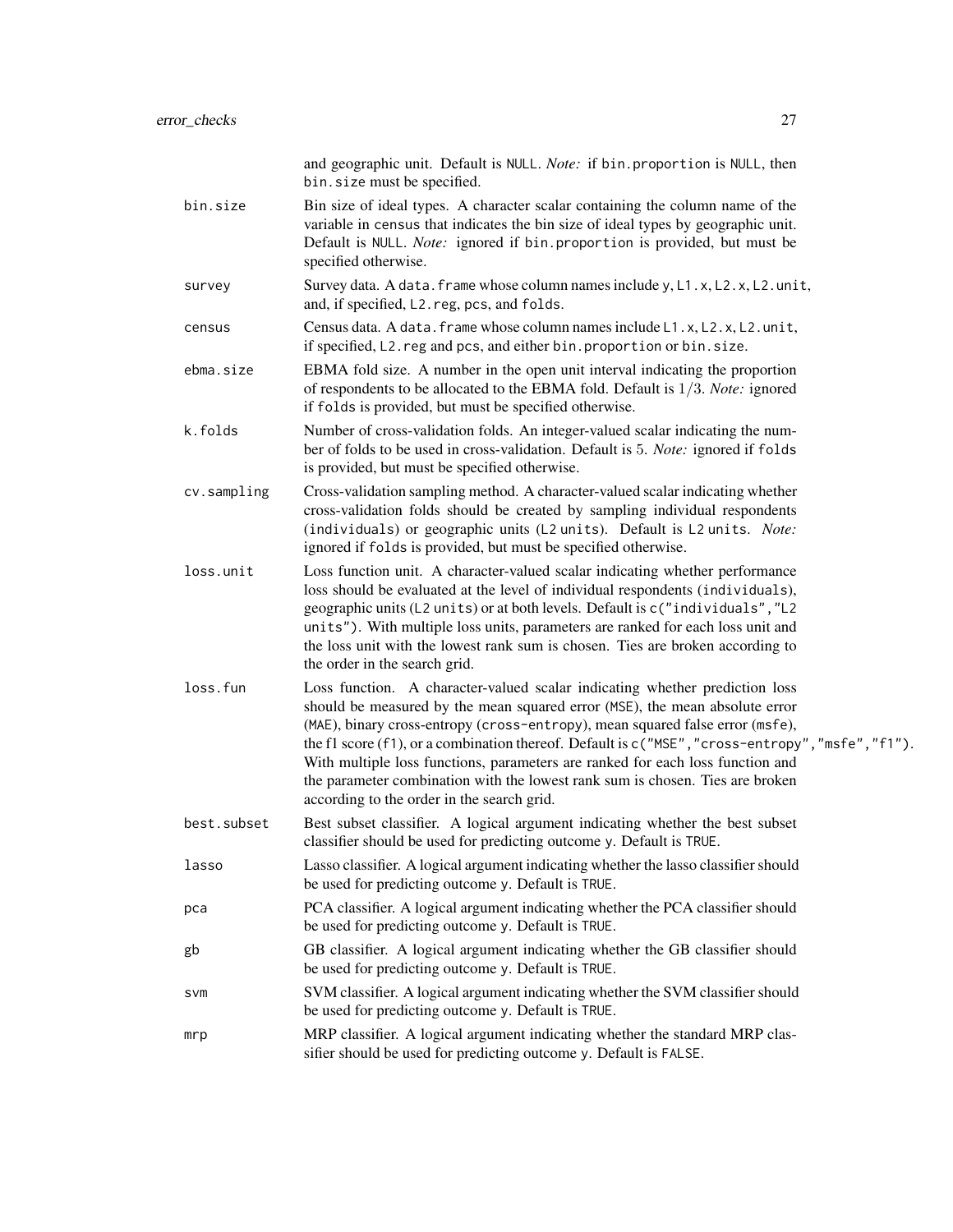- forward.select Forward selection classifier. A logical argument indicating whether to use forward selection rather than best subset selection. Default is FALSE. *Note:* forward selection is recommended if there are more than 8 context-level variables. *Note:* forward selection is not implemented yet.
- best.subset.L2.x

Best subset context-level covariates. A character vector containing the column names of the context-level variables in survey and census to be used by the best subset classifier. If NULL and best.subset is set to TRUE, then best subset uses the variables specified in L2.x. Default is NULL.

- lasso.L2.x Lasso context-level covariates. A character vector containing the column names of the context-level variables in survey and census to be used by the lasso classifier. If NULL and lasso is set to TRUE, then lasso uses the variables specified in L2.x. Default is NULL.
- gb.L2.x GB context-level covariates. A character vector containing the column names of the context-level variables in survey and census to be used by the GB classifier. If NULL and gb is set to TRUE, then GB uses the variables specified in L2.x. Default is NULL.
- svm.L2.x SVM context-level covariates. A character vector containing the column names of the context-level variables in survey and census to be used by the SVM classifier. If NULL and svm is set to TRUE, then SVM uses the variables specified in L2.x. Default is NULL.
- mrp.L2.x MRP context-level covariates. A character vector containing the column names of the context-level variables in survey and census to be used by the MRP classifier. The character vector *empty* if no context-level variables should be used by the MRP classifier. If NULL and mrp is set to TRUE, then MRP uses the variables specified in L2.x. Default is NULL.
- gb.L2.unit GB L2.unit. A logical argument indicating whether L2.unit should be included in the GB classifier. Default is FALSE.
- gb.L2.reg GB L2.reg. A logical argument indicating whether L2.reg should be included in the GB classifier. Default is FALSE.
- lasso.lambda Lasso penalty parameter. A numeric vector of non-negative values. The penalty parameter controls the shrinkage of the context-level variables in the lasso model. Default is a sequence with minimum 0.1 and maximum 250 that is equally spaced on the log-scale. The number of values is controlled by the lasso.n.iter parameter.
- lasso.n.iter Lasso number of lambda values. An integer-valued scalar specifying the number of lambda values to search over. Default is 100. *Note:* Is ignored if a vector of lasso.lambda values is provided.
- uncertainty Uncertainty estimates. A logical argument indicating whether uncertainty estimates should be computed. Default is FALSE.
- boot.iter Number of bootstrap iterations. An integer argument indicating the number of bootstrap iterations to be computed. Will be ignored unless uncertainty = TRUE. Default is 200 if uncertainty = TRUE and NULL if uncertainty = FALSE.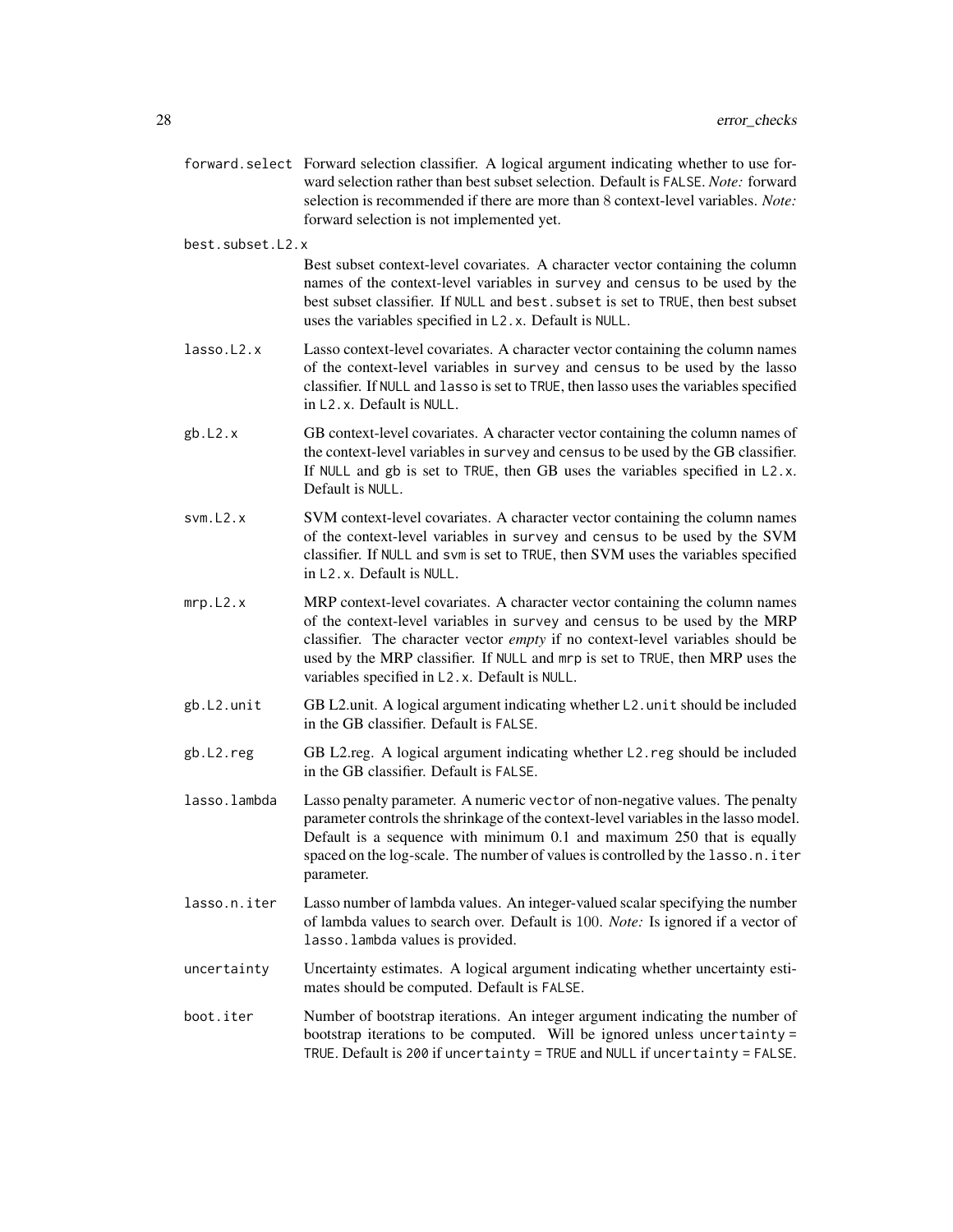#### <span id="page-28-0"></span>f1\_score 29

# Value

No return value, called for detection of errors in autoMrP() call.

f1\_score *Estimates the inverse f1 score, i.e. 0 is the best score and 1 the worst.*

#### Description

f1\_score() estimates the inverse f1 scores on the individual and state levels.

#### Usage

f1\_score(pred, data.valid, y, L2.unit)

# Arguments

| pred       | Predictions of outcome. A numeric vector of outcome predictions.                                                                                        |
|------------|---------------------------------------------------------------------------------------------------------------------------------------------------------|
| data.valid | Test data set. A tibble of data that was not used for prediction.                                                                                       |
| <b>Y</b>   | Outcome variable. A character vector containing the column names of the out-<br>come variable.                                                          |
| $L2.$ unit | Geographic unit. A character scalar containing the column name of the geo-<br>graphic unit in survey and census at which outcomes should be aggregated. |

#### Value

Returns a tibble containing two f1 prediction errors. The first is measured at the level of individuals and the second is measured at the context level. The tibble dimensions are 2x3 with variables: measure, value and level.

gb\_classifier *GB classifier*

#### Description

gb\_classifier applies gradient boosting classification to a data set.

#### Usage

```
gb_classifier(
  form,
  distribution,
 data.train,
  n.trees,
  interaction.depth,
 n.minobsinnode,
  shrinkage,
  verbose = c(TRUE, FALSE)
)
```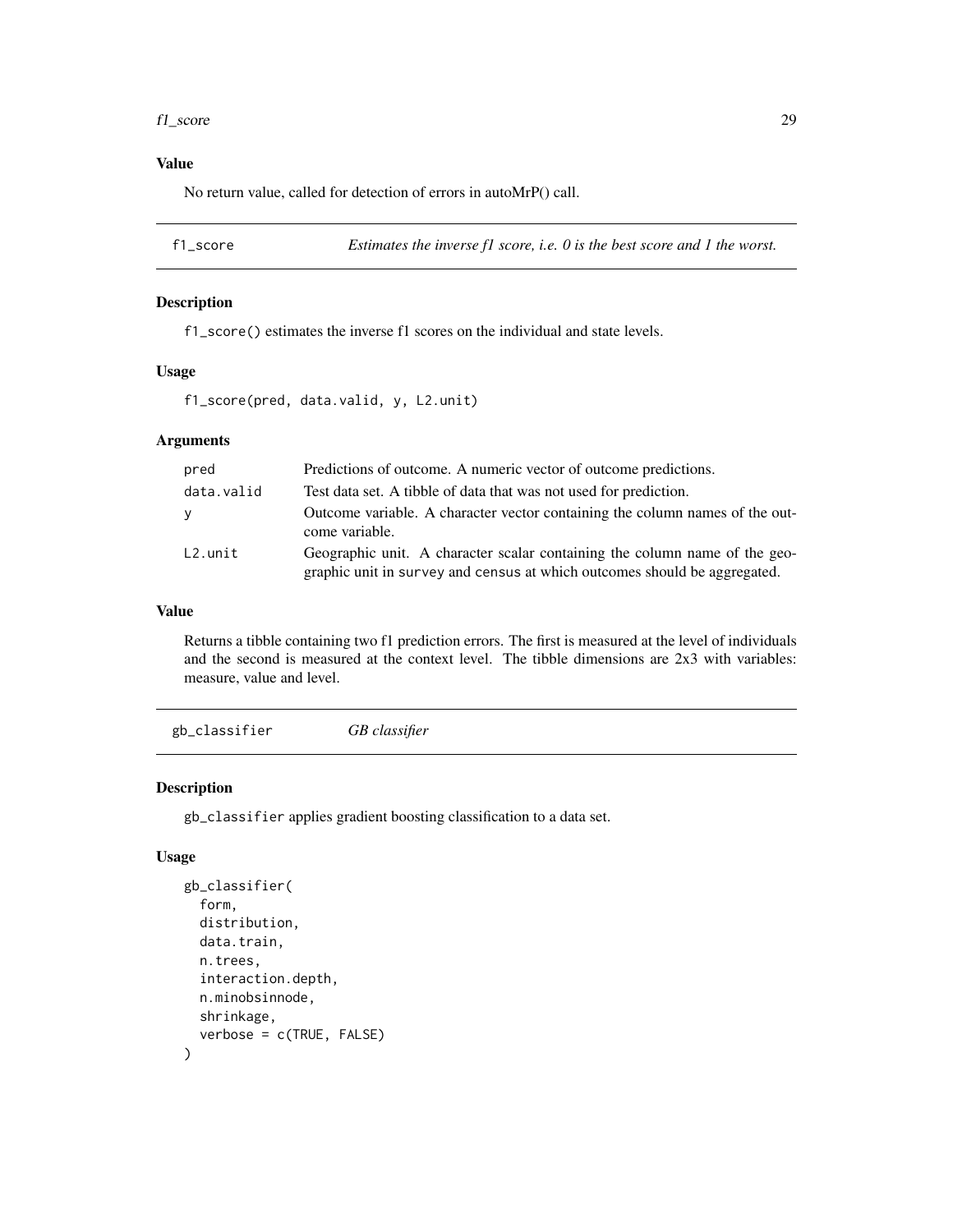# <span id="page-29-0"></span>Arguments

| form              | Model formula. A two-sided linear formula describing the model to be fit, with<br>the outcome on the LHS and the covariates separated by $+$ operators on the RHS.                |
|-------------------|-----------------------------------------------------------------------------------------------------------------------------------------------------------------------------------|
| distribution      | Model distribution. A character string specifying the name of the distribution to<br>be used.                                                                                     |
| data.train        | Training data. A data frame containing the training data used to train the model.                                                                                                 |
| n.trees           | Total number of trees. An integer-valued scalar specifying the total number of<br>trees to be fit.                                                                                |
| interaction.depth |                                                                                                                                                                                   |
|                   | Interaction depth. An integer-valued scalar specifying the maximum depth of<br>each tree.                                                                                         |
|                   | n minobsine of Minimum number of observations in terminal nodes. An integer-valued scalar<br>specifying the minimum number of observations in the terminal nodes of the<br>trees. |
| shrinkage         | Learning rate. A numeric scalar specifying the shrinkage or learning rate applied<br>to each tree in the expansion.                                                               |
| verbose           | Verbose output. A logical vector indicating whether or not verbose output should<br>be printed.                                                                                   |
|                   |                                                                                                                                                                                   |

# Value

A gradient tree boosting model. A [gbm](#page-0-0) object.

gb\_classifier\_update *GB classifier update*

# Description

```
gb_classifier_update() grows additional trees in gradient tree boosting ensemble.
```
# Usage

```
gb_classifier_update(object, n.new.trees, verbose = c(TRUE, FALSE))
```
# Arguments

| object      | Gradient tree boosting output. A gbm object.                                                    |
|-------------|-------------------------------------------------------------------------------------------------|
| n.new.trees | Number of additional trees to grow. A numeric scalar.                                           |
| verbose     | Verbose output. A logical vector indicating whether or not verbose output should<br>be printed. |

# Value

An updated gradient tree boosting model. A [gbm.more](#page-0-0) object.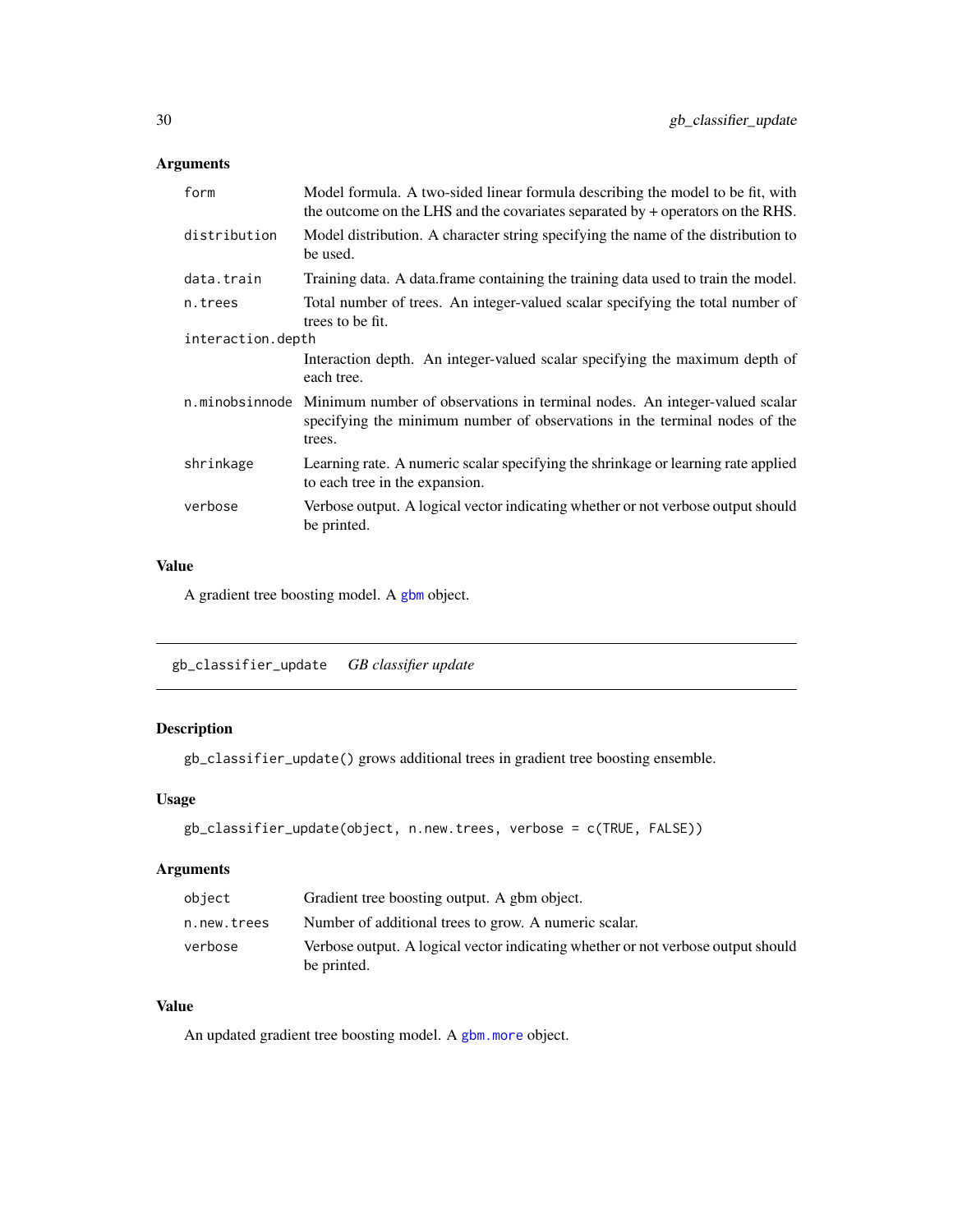# <span id="page-30-0"></span>Description

lasso\_classifier applies lasso classification to a data set.

# Usage

```
lasso_classifier(
 L2.fix,
 L1.re,
 data.train,
 lambda,
 model.family,
 verbose = c(TRUE, FALSE)
)
```
# Arguments

| L2.fix       | Fixed effects. A two-sided linear formula describing the fixed effects part of<br>the model, with the outcome on the LHS and the fixed effects separated by $+$<br>operators on the RHS. |
|--------------|------------------------------------------------------------------------------------------------------------------------------------------------------------------------------------------|
| L1.re        | Random effects. A named list object, with the random effects providing the<br>names of the list elements and $\sim$ 1 being the list elements.                                           |
| data.train   | Training data. A data frame containing the training data used to train the model.                                                                                                        |
| lambda       | Tuning parameter. Lambda is the penalty parameter that controls the shrinkage<br>of fixed effects.                                                                                       |
| model.family | Model family. A variable indicating the model family to be used by glmmLasso.<br>Defaults to binomial $\text{link} = \text{``probit''}.$                                                 |
| verbose      | Verbose output. A logical vector indicating whether or not verbose output should<br>be printed.                                                                                          |

# Value

A multilevel lasso model. An [glmmLasso](#page-0-0) object.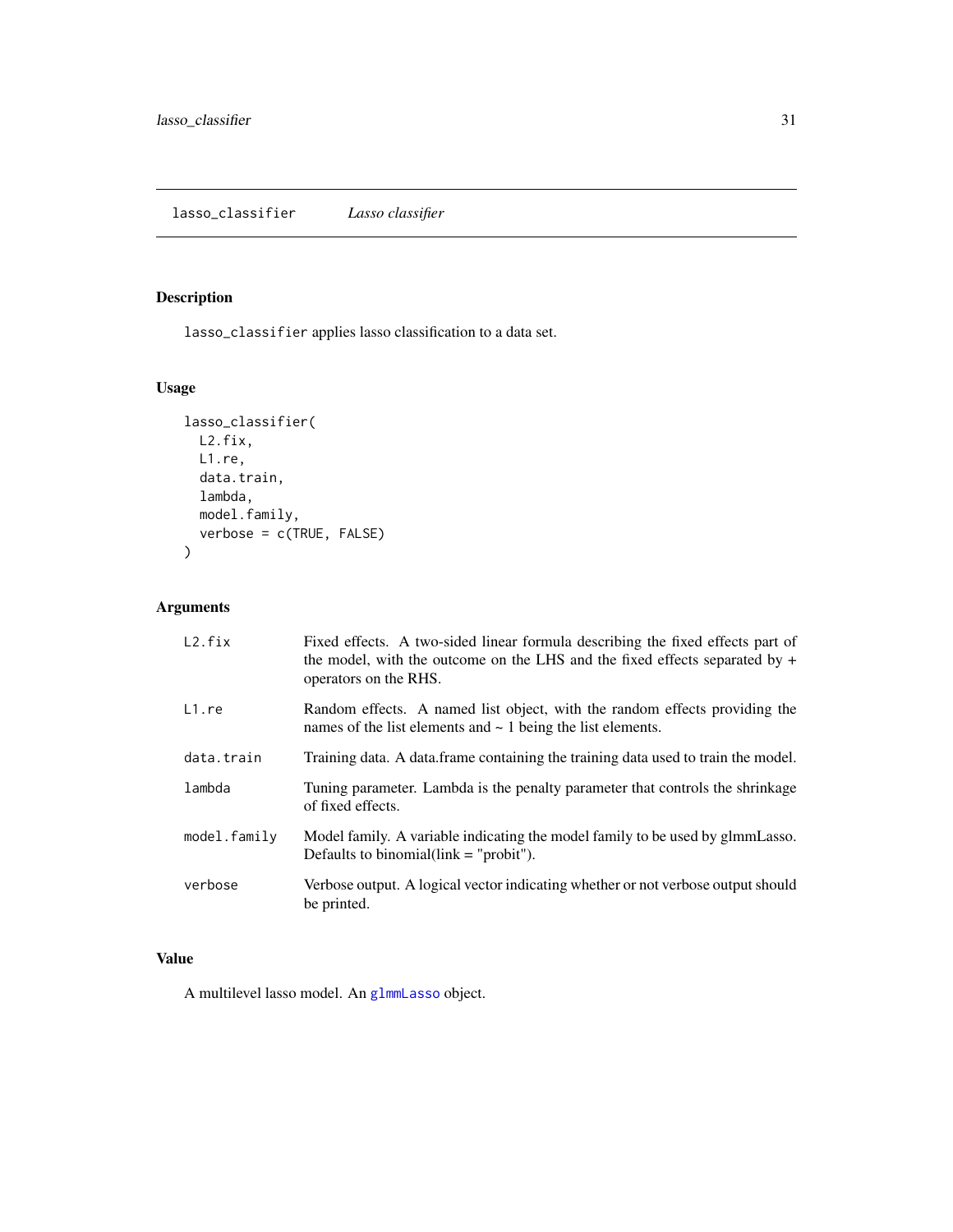<span id="page-31-0"></span>

#### Description

Sequence that is equally spaced on the log scale

#### Usage

```
log_spaced(min, max, n)
```
#### Arguments

| min | The minimum value of the sequence. A positive numeric scalar ( $min > 0$ ). |
|-----|-----------------------------------------------------------------------------|
| max | The maximum value of the sequence, a positive numeric scalar (max $> 0$ ).  |
| n   | The length of the sequence. An integer valued scalar.                       |

#### Value

Returns a numeric vector with length specified in argument n. The vector elements are equally spaced on the log-scale.

loss\_function *Estimates loss value.*

# Description

loss\_function() estimates the loss based on a loss function.

#### Usage

```
loss_function(
 pred,
  data.valid,
  loss.unit = c("individuals", "L2 units"),
  loss.fun = c("MSE", "MAE", "cross-entropy"),
  y,
 L2.unit
\mathcal{L}
```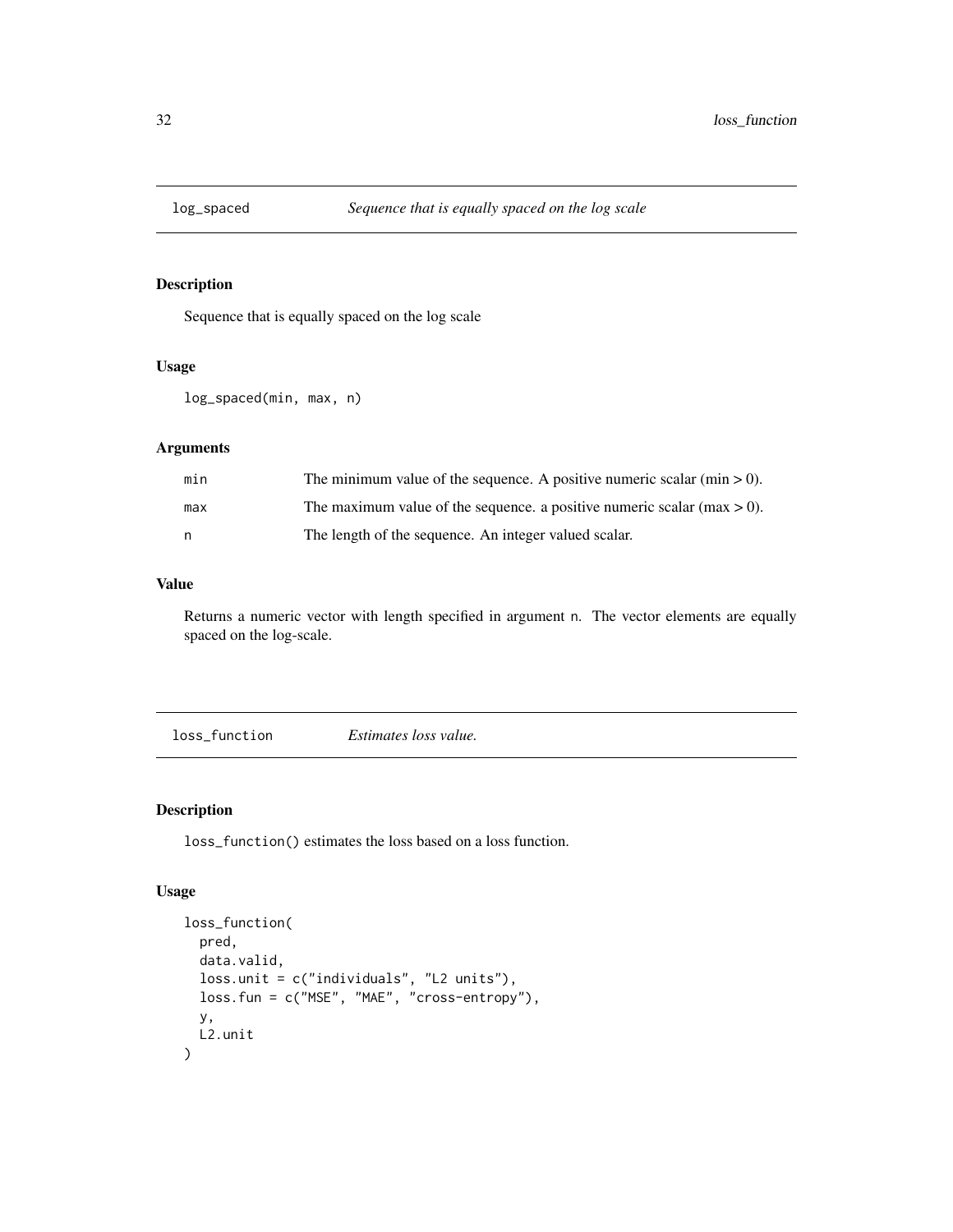#### <span id="page-32-0"></span>Arguments

| pred       | Predictions of outcome. A numeric vector of outcome predictions.                                                                                                                                                         |
|------------|--------------------------------------------------------------------------------------------------------------------------------------------------------------------------------------------------------------------------|
| data.valid | Test data set. A tibble of data that was not used for prediction.                                                                                                                                                        |
| loss.unit  | Loss function unit. A character-valued scalar indicating whether performance<br>loss should be evaluated at the level of individual respondents (individuals)<br>or geographic units (L2 units). Default is individuals. |
| loss.fun   | Loss function. A character-valued scalar indicating whether prediction loss<br>should be measured by the mean squared error (MSE) or the mean absolute error<br>(MAE). Default is MSE.                                   |
| y          | Outcome variable. A character vector containing the column names of the out-<br>come variable.                                                                                                                           |
| L2.unit    | Geographic unit. A character scalar containing the column name of the geo-<br>graphic unit in survey and census at which outcomes should be aggregated.                                                                  |

#### Value

Returns a tibble with number of rows equal to the number of loss functions tested (defaults to 4 for cross-entropy, f1, MSE, and msfe). The number of columns is 2 where the first is called measure and contains the names of the loss-functions and the second is called value and contains the lossfunction scores.

loss\_score\_ranking *Ranks tuning parameters according to loss functions*

#### Description

loss\_score\_ranking() ranks tuning parameters according to the scores received in multiple loss functions.

#### Usage

loss\_score\_ranking(score, loss.fun)

# Arguments

| score    | A data set containing loss function names, the loss function values, and the                                                                                                           |
|----------|----------------------------------------------------------------------------------------------------------------------------------------------------------------------------------------|
|          | tuning parameter values.                                                                                                                                                               |
| loss.fun | Loss function. A character-valued scalar indicating whether prediction loss<br>should be measured by the mean squared error (MSE) or the mean absolute error<br>(MAE). Default is MSE. |

#### Value

Returns a tibble containing the parameter grid as well as a rank column that corresponds to the cross-validation rank of a parameter combination across all loss function scores.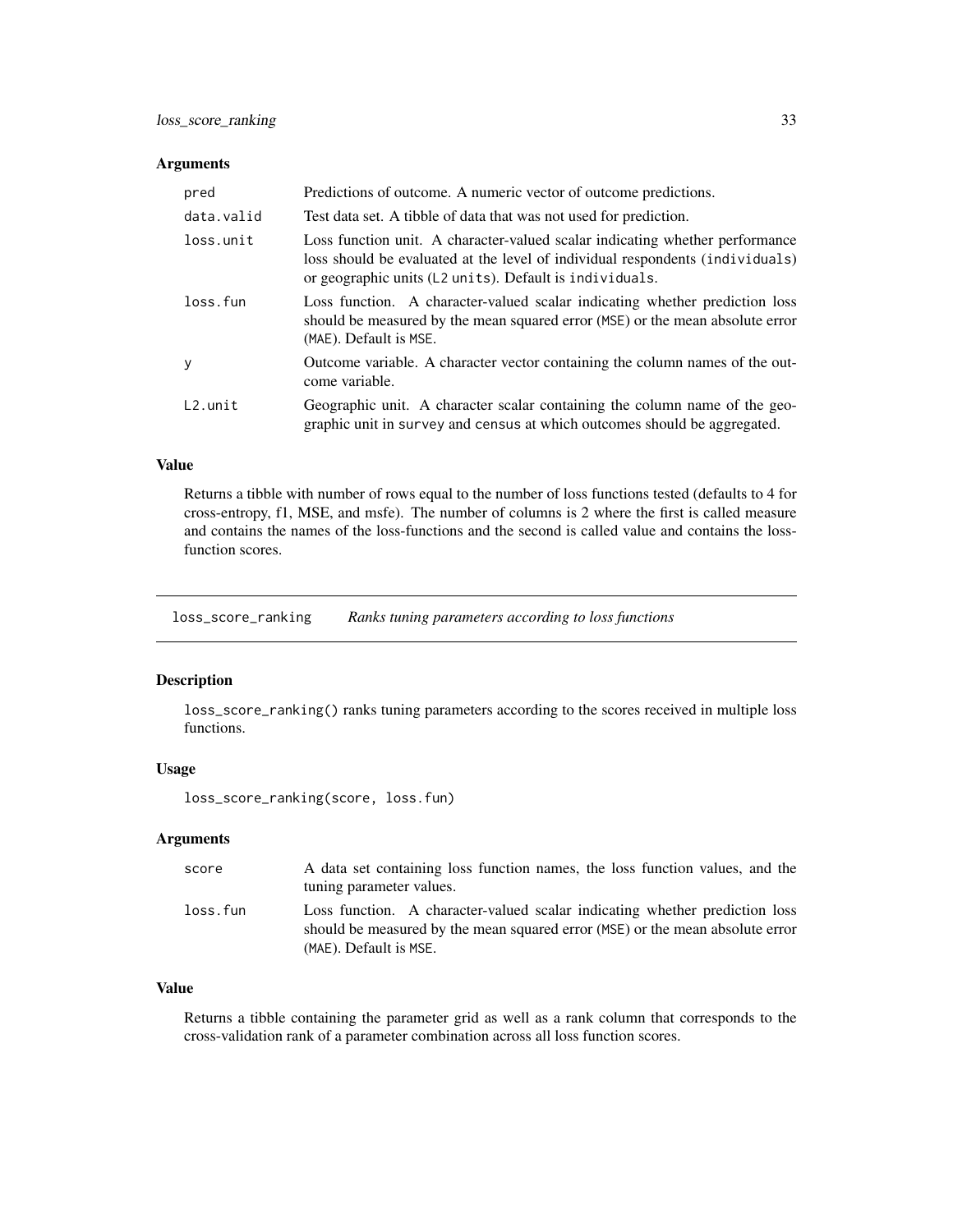<span id="page-33-0"></span>mean\_absolute\_error *Estimates the mean absolute prediction error.*

#### Description

mean\_absolute\_error() estimates the mean absolute error for the desired loss unit.

# Usage

mean\_absolute\_error(pred, data.valid, y, L2.unit)

# Arguments

| pred       | Predictions of outcome. A numeric vector of outcome predictions.                                                                                        |
|------------|---------------------------------------------------------------------------------------------------------------------------------------------------------|
| data.valid | Test data set. A tibble of data that was not used for prediction.                                                                                       |
| <b>V</b>   | Outcome variable. A character vector containing the column names of the out-<br>come variable.                                                          |
| $L2.$ unit | Geographic unit. A character scalar containing the column name of the geo-<br>graphic unit in survey and census at which outcomes should be aggregated. |

#### Value

Returns a tibble containing two mean absolute prediction errors. The first is measured at the level of individuals and the second is measured at the context level. The tibble dimensions are 2x3 with variables: measure, value and level.

mean\_squared\_error *Estimates the mean squared prediction error.*

#### Description

mean\_squared\_error() estimates the mean squared error for the desired loss unit.

#### Usage

```
mean_squared_error(pred, data.valid, y, L2.unit)
```

| pred       | Predictions of outcome. A numeric vector of outcome predictions.                                                                                        |
|------------|---------------------------------------------------------------------------------------------------------------------------------------------------------|
| data.valid | Test data set. A tibble of data that was not used for prediction.                                                                                       |
| v          | Outcome variable. A character vector containing the column names of the out-<br>come variable.                                                          |
| L2.unit    | Geographic unit. A character scalar containing the column name of the geo-<br>graphic unit in survey and census at which outcomes should be aggregated. |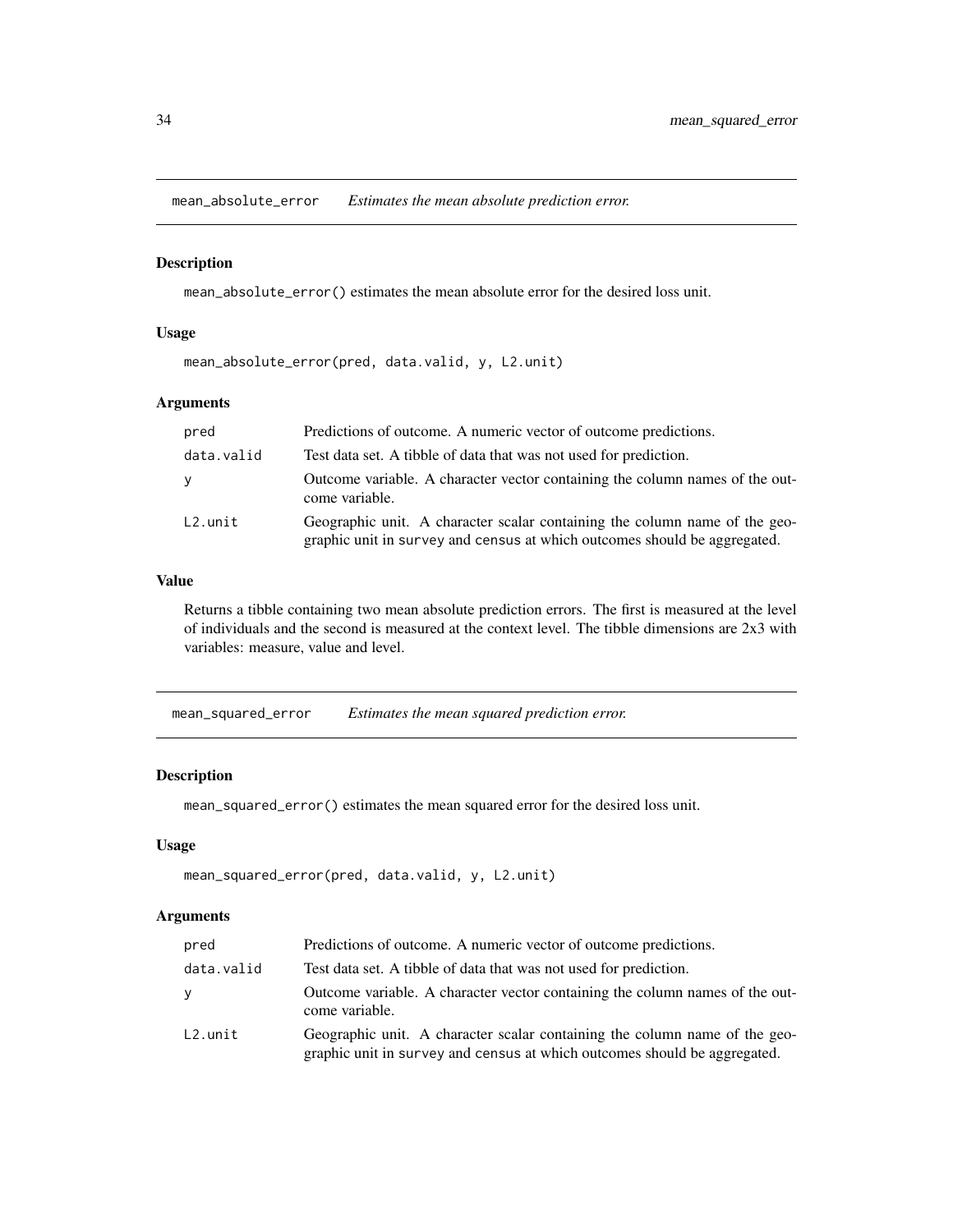#### <span id="page-34-0"></span>Value

Returns a tibble containing two mean squared prediction errors. The first is measured at the level of individuals and the second is measured at the context level. The tibble dimensions are 2x3 with variables: measure, value and level.

mean\_squared\_false\_error

*Estimates the mean squared false error.*

#### Description

msfe() estimates the inverse f1 scores on the individual and state levels.

#### Usage

mean\_squared\_false\_error(pred, data.valid, y, L2.unit)

#### Arguments

| pred       | Predictions of outcome. A numeric vector of outcome predictions.                                                                                        |
|------------|---------------------------------------------------------------------------------------------------------------------------------------------------------|
| data.valid | Test data set. A tibble of data that was not used for prediction.                                                                                       |
| y          | Outcome variable. A character vector containing the column names of the out-<br>come variable.                                                          |
| $L2.$ unit | Geographic unit. A character scalar containing the column name of the geo-<br>graphic unit in survey and census at which outcomes should be aggregated. |

#### Value

Returns a tibble containing two mean squared false prediction errors. The first is measured at the level of individuals and the second is measured at the context level. The tibble dimensions are 2x3 with variables: measure, value and level.

model\_list *A list of models for the best subset selection.*

# Description

model\_list() generates an exhaustive list of lme4 model formulas from the individual level and context level variables as well as geographic unit variables to be iterated over in best subset selection.

#### Usage

```
model_list(y, L1.x, L2.x, L2.unit, L2.reg = NULL)
```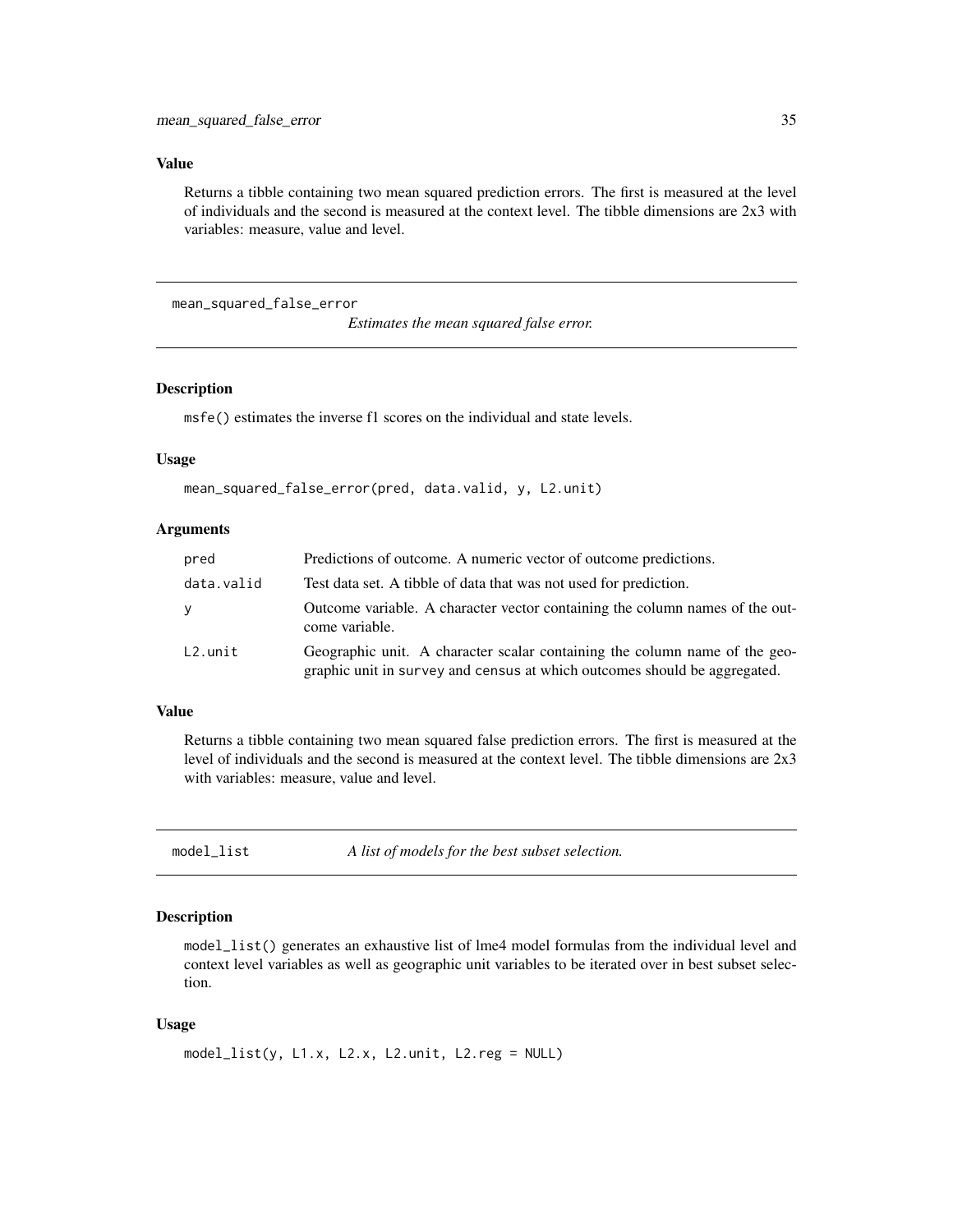# <span id="page-35-0"></span>Arguments

| y          | Outcome variable. A character vector containing the column names of the out-<br>come variable.                                                                                                                                   |
|------------|----------------------------------------------------------------------------------------------------------------------------------------------------------------------------------------------------------------------------------|
| L1.x       | Individual-level covariates. A character vector containing the column names of<br>the individual-level variables in survey and census used to predict outcome y.<br>Note that geographic unit is specified in argument L2. unit. |
| L2.x       | Context-level covariates. A character vector containing the column names of the<br>context-level variables in survey and census used to predict outcome y.                                                                       |
| $L2.$ unit | Geographic unit. A character scalar containing the column name of the geo-<br>graphic unit in survey and census at which outcomes should be aggregated.                                                                          |
| $L2.$ reg  | Geographic region. A character scalar containing the column name of the ge-<br>ographic region in survey and census by which geographic units are grouped<br>$(L2.$ unit must be nested within $L2$ . reg). Default is NULL.     |

# Value

Returns a list with the number of elements equal to 2^k where k is the number context-level variables. Each element is of class formula.

model\_list\_pca *A list of models for the best subset selection with PCA.*

#### Description

model\_list\_pca() generates an exhaustive list of lme4 model formulas from the individual level and context level principal components as well as geographic unit variables to be iterated over in best subset selection with principal components.

#### Usage

model\_list\_pca(y, L1.x, L2.x, L2.unit, L2.reg = NULL)

| V          | Outcome variable. A character vector containing the column names of the out-<br>come variable.                                                                                                                                   |
|------------|----------------------------------------------------------------------------------------------------------------------------------------------------------------------------------------------------------------------------------|
| L1.x       | Individual-level covariates. A character vector containing the column names of<br>the individual-level variables in survey and census used to predict outcome y.<br>Note that geographic unit is specified in argument L2. unit. |
| L2.x       | Context-level covariates. A character vector containing the column names of the<br>context-level variables in survey and census used to predict outcome y.                                                                       |
| $L2.$ unit | Geographic unit. A character scalar containing the column name of the geo-<br>graphic unit in survey and census at which outcomes should be aggregated.                                                                          |
| $L2.$ reg  | Geographic region. A character scalar containing the column name of the ge-<br>ographic region in survey and census by which geographic units are grouped<br>(L2. unit must be nested within L2. reg). Default is NULL.          |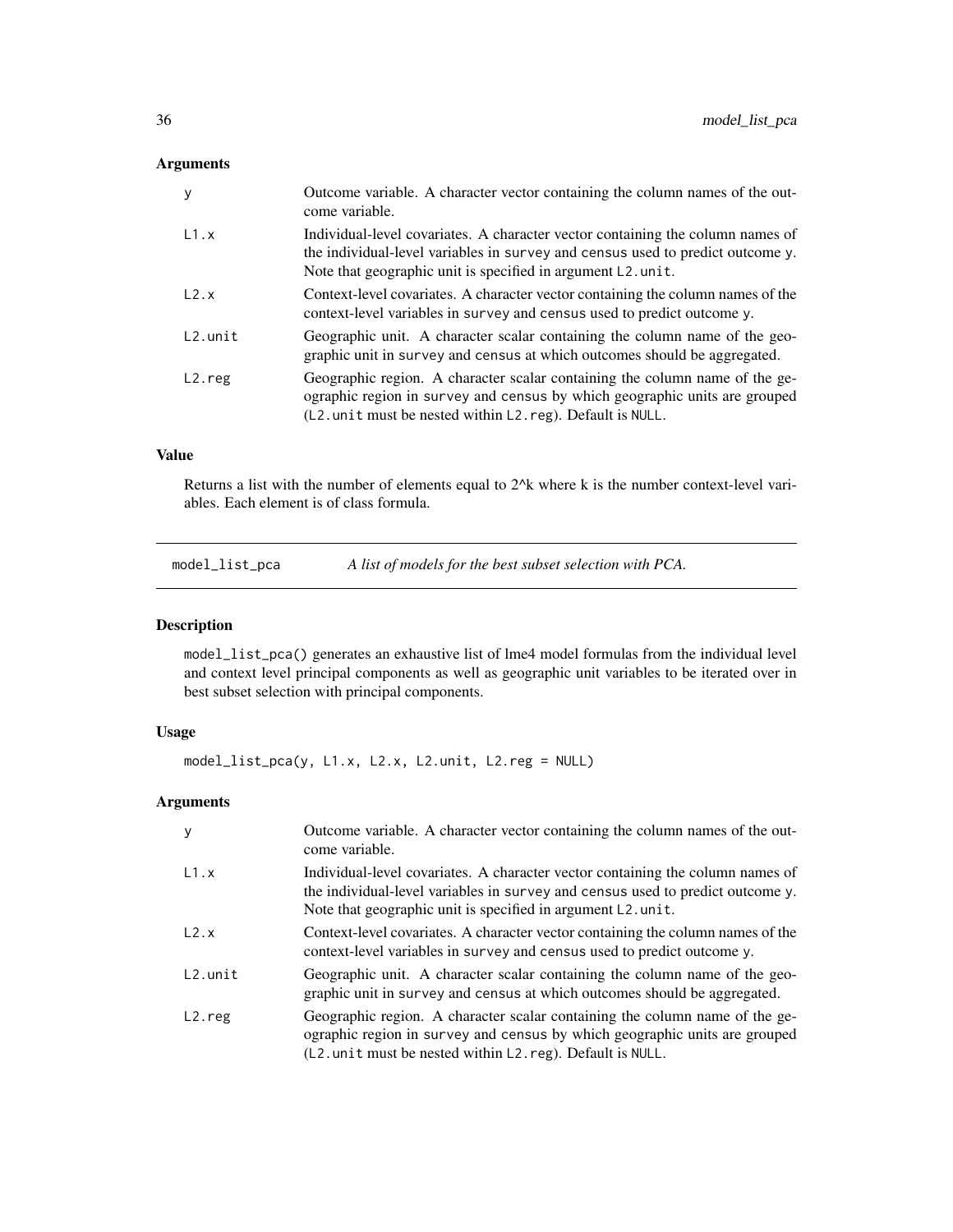#### <span id="page-36-0"></span>multicore and 37

# Value

Returns a list with the number of elements k+1 where k is the number of context-level variables. Each element is of class formula. The first element is a model with context-level variables and the following models iteratively add the principal components as context-level variables.

multicore *Register cores for multicore computing*

# Description

multicore() registers cores for parallel processing.

# Usage

multicore(cores = 1, type,  $cl = NULL$ )

# Arguments

| cores | Number of cores to be used. An integer. Default is 1.                                                    |
|-------|----------------------------------------------------------------------------------------------------------|
| type  | Whether to start or end parallel processing. A character string. The possible<br>values are open, close. |
| cl    | The registered cluster. Default is NULL                                                                  |

#### Value

No return value, called to register or un-register clusters for parallel processing.

output\_table *A table for the summary function*

# Description

```
output_table() ...
```
#### Usage

```
output_table(object, col.names, format, digits)
```

| object    | An autoMrP() object for which a summary is desired.                      |
|-----------|--------------------------------------------------------------------------|
| col.names | The column names of the table. A                                         |
| format    | The table format. A character string passed to kable. Default is simple. |
| digits    | The number of digits to be displayed. An integer scalar. Default is 4.   |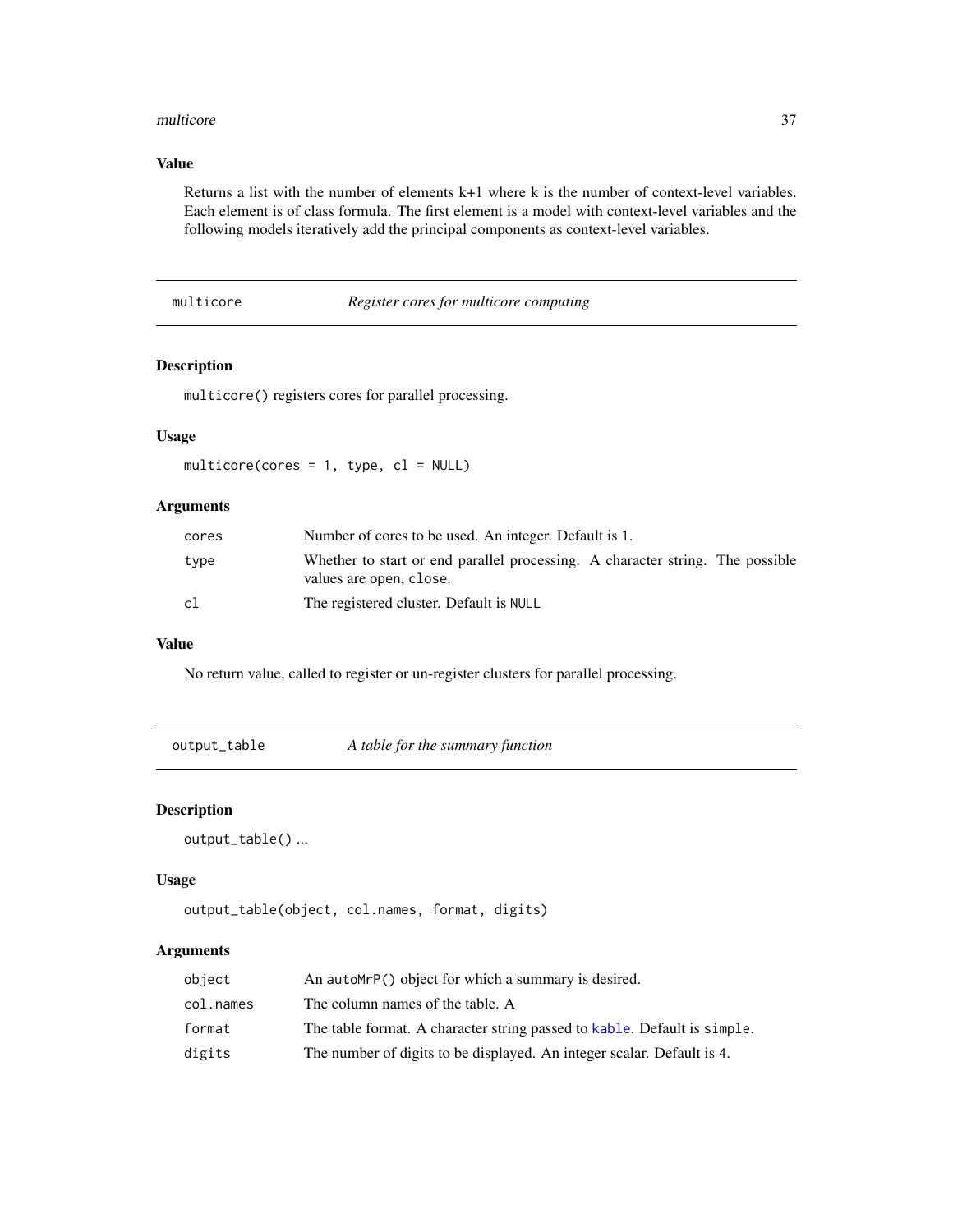# <span id="page-37-0"></span>Value

No return value, prints a table to the console.

plot.autoMrP *A plot method for autoMrP objects. Plots unit-level preference estiamtes.*

# Description

plot.autoMrP() plots unit-level preference estimates and error bars.

# Usage

## S3 method for class 'autoMrP' plot(x, algorithm = "ebma",  $ci.lvl = 0.95, ...$ )

# Arguments

| X         | An autoMrP() object.                                                                                                                                                                                                                                              |
|-----------|-------------------------------------------------------------------------------------------------------------------------------------------------------------------------------------------------------------------------------------------------------------------|
| algorithm | The algorithm/classifier fo which preference estimates are desired. A character-<br>valued scalar indicating either ebma or the classifier to be used. Allowed choices<br>are: "ebma", "best_subset", "lasso", "pca", "gb", "svm", and "mrp". Default is<br>ebma. |
| ci.lvl    | The level of the confidence intervals. A proportion. Default is $0.95$ . Confi-<br>dence intervals are based on bootstrapped estimates and will not be printed if<br>bootstrapping was not carried out.                                                           |
|           | Additional arguments affecting the summary produced.                                                                                                                                                                                                              |

post\_stratification *Apply post-stratification to classifiers.*

#### Description

Apply post-stratification to classifiers.

#### Usage

```
post_stratification(
 y,
 L1.x,
 L2.x,
 L2.unit,
 L2.reg,
 best.subset.opt,
```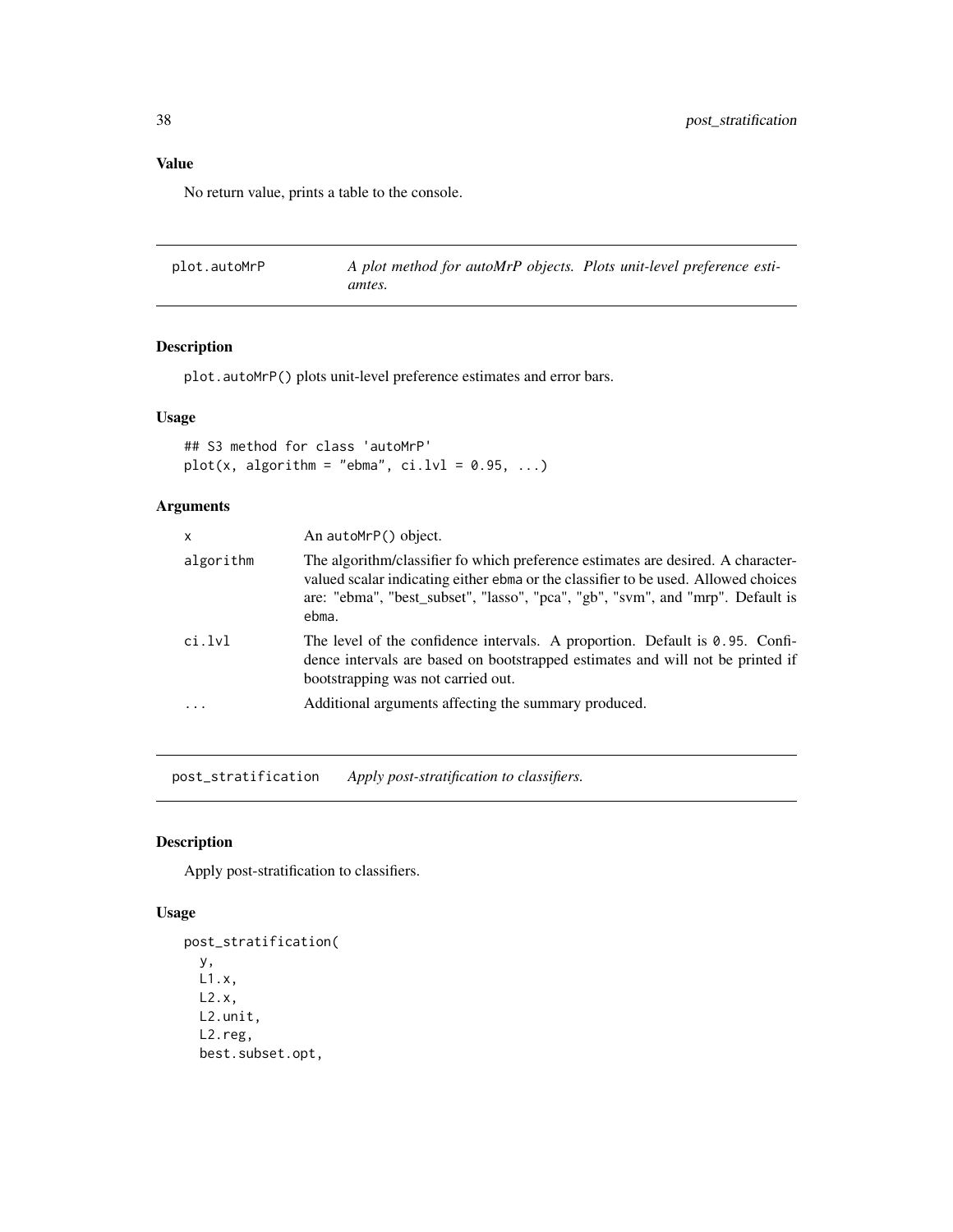```
lasso.opt,
lasso.L2.x,
pca.opt,
gb.opt,
svm.opt,
svm.L2.reg,
svm.L2.unit,
svm.L2.x,
mrp.include,
n.minobsinnode,
L2.unit.include,
L2.reg.include,
kernel,
mrp.L2.x,
data,
ebma.fold,
census,
verbose
```
 $\mathcal{L}$ 

| y               | Outcome variable. A character vector containing the column names of the out-<br>come variable. A character scalar containing the column name of the outcome<br>variable in survey.                                                                                                               |
|-----------------|--------------------------------------------------------------------------------------------------------------------------------------------------------------------------------------------------------------------------------------------------------------------------------------------------|
| L1.x            | Individual-level covariates. A character vector containing the column names of<br>the individual-level variables in survey and census used to predict outcome y.<br>Note that geographic unit is specified in argument L2. unit.                                                                 |
| L2.x            | Context-level covariates. A character vector containing the column names of the<br>context-level variables in survey and census used to predict outcome y.                                                                                                                                       |
| $L2.$ unit      | Geographic unit. A character scalar containing the column name of the geo-<br>graphic unit in survey and census at which outcomes should be aggregated.                                                                                                                                          |
| $L2.$ reg       | Geographic region. A character scalar containing the column name of the ge-<br>ographic region in survey and census by which geographic units are grouped<br>(L2. unit must be nested within L2. reg). Default is NULL.                                                                          |
| best.subset.opt |                                                                                                                                                                                                                                                                                                  |
|                 | Optimal tuning parameters from best subset selection classifier. A list returned<br>by run_best_subset().                                                                                                                                                                                        |
| lasso.opt       | Optimal tuning parameters from lasso classifier A list returned by run_lasso().                                                                                                                                                                                                                  |
| lasso.L2.x      | Lasso context-level covariates. A character vector containing the column names<br>of the context-level variables in survey and census to be used by the lasso<br>classifier. If NULL and lasso is set to TRUE, then lasso uses the variables specified<br>in L <sub>2</sub> .x. Default is NULL. |
| pca.opt         | Optimal tuning parameters from best subset selection with principal components<br>classifier A list returned by run_pca().                                                                                                                                                                       |
| gb.opt          | Optimal tuning parameters from gradient tree boosting classifier A list returned<br>by $run\_gb()$ .                                                                                                                                                                                             |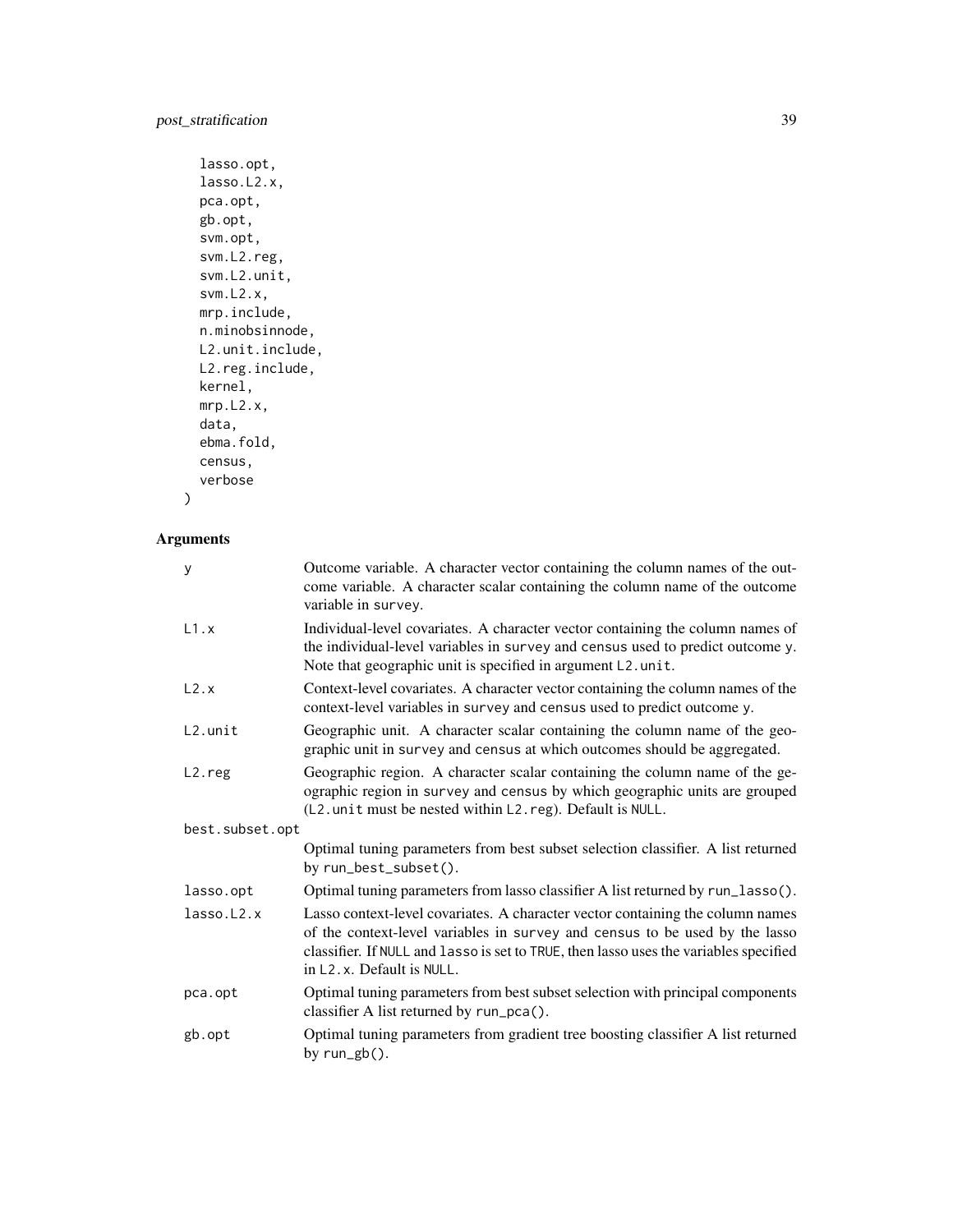<span id="page-39-0"></span>

| svm.opt         | Optimal tuning parameters from support vector machine classifier A list returned<br>by run_svm().                                                                                                                                                                                                                                                                             |
|-----------------|-------------------------------------------------------------------------------------------------------------------------------------------------------------------------------------------------------------------------------------------------------------------------------------------------------------------------------------------------------------------------------|
| svm.L2.reg      | SVM L2.reg. A logical argument indicating whether L2.reg should be included<br>in the SVM classifier. Default is FALSE.                                                                                                                                                                                                                                                       |
| svm.L2.unit     | SVM L2.unit. A logical argument indicating whether L2.unit should be in-<br>cluded in the SVM classifier. Default is FALSE.                                                                                                                                                                                                                                                   |
| svm.L2.x        | SVM context-level covariates. A character vector containing the column names<br>of the context-level variables in survey and census to be used by the SVM<br>classifier. If NULL and svm is set to TRUE, then SVM uses the variables specified<br>in L <sub>2</sub> , x. Default is NULL.                                                                                     |
| mrp.include     | Whether to run MRP classifier. A logical argument indicating whether the stan-<br>dard MRP classifier should be used for predicting outcome y. Passed from<br>autoMrP() argument mrp.                                                                                                                                                                                         |
|                 | n.minobsinnode GB minimum number of observations in the terminal nodes. An integer-valued<br>scalar specifying the minimum number of observations that each terminal node<br>of the trees must contain. Passed from autoMrP() argument gb. n. minobsinnode.                                                                                                                   |
| L2.unit.include |                                                                                                                                                                                                                                                                                                                                                                               |
|                 | GB L2.unit. A logical argument indicating whether L2.unit should be included<br>in the GB classifier. Passed from autoMrP() argument gb. L2. unit.                                                                                                                                                                                                                            |
|                 | L2. reg. include A logical argument indicating whether L2. reg should be included in the GB<br>classifier. Passed from autoMrP() argument GB L2. reg.                                                                                                                                                                                                                         |
| kernel          | SVM kernel. A character-valued scalar specifying the kernel to be used by<br>SVM. The possible values are linear, polynomial, radial, and sigmoid.<br>Passed from autoMrP() argument svm. kernel.                                                                                                                                                                             |
| mrp.L2.x        | MRP context-level covariates. A character vector containing the column names<br>of the context-level variables in survey and census to be used by the MRP<br>classifier. The character vector empty if no context-level variables should be<br>used by the MRP classifier. If NULL and mrp is set to TRUE, then MRP uses the<br>variables specified in L2.x. Default is NULL. |
| data            | A data.frame containing the survey data used in classifier training.                                                                                                                                                                                                                                                                                                          |
| ebma.fold       | A data.frame containing the data not used in classifier training.                                                                                                                                                                                                                                                                                                             |
| census          | Census data. A data. frame whose column names include L1.x, L2.x, L2.unit,<br>if specified, L2. reg and pcs, and either bin. proportion or bin. size.                                                                                                                                                                                                                         |
| verbose         | Verbose output. A logical argument indicating whether or not verbose output<br>should be printed. Default is FALSE.                                                                                                                                                                                                                                                           |
|                 |                                                                                                                                                                                                                                                                                                                                                                               |

predict\_glmmLasso *Predicts on newdata from glmmLasso objects*

# Description

glmmLasso() predicts on newdata objects from a glmmLasso object.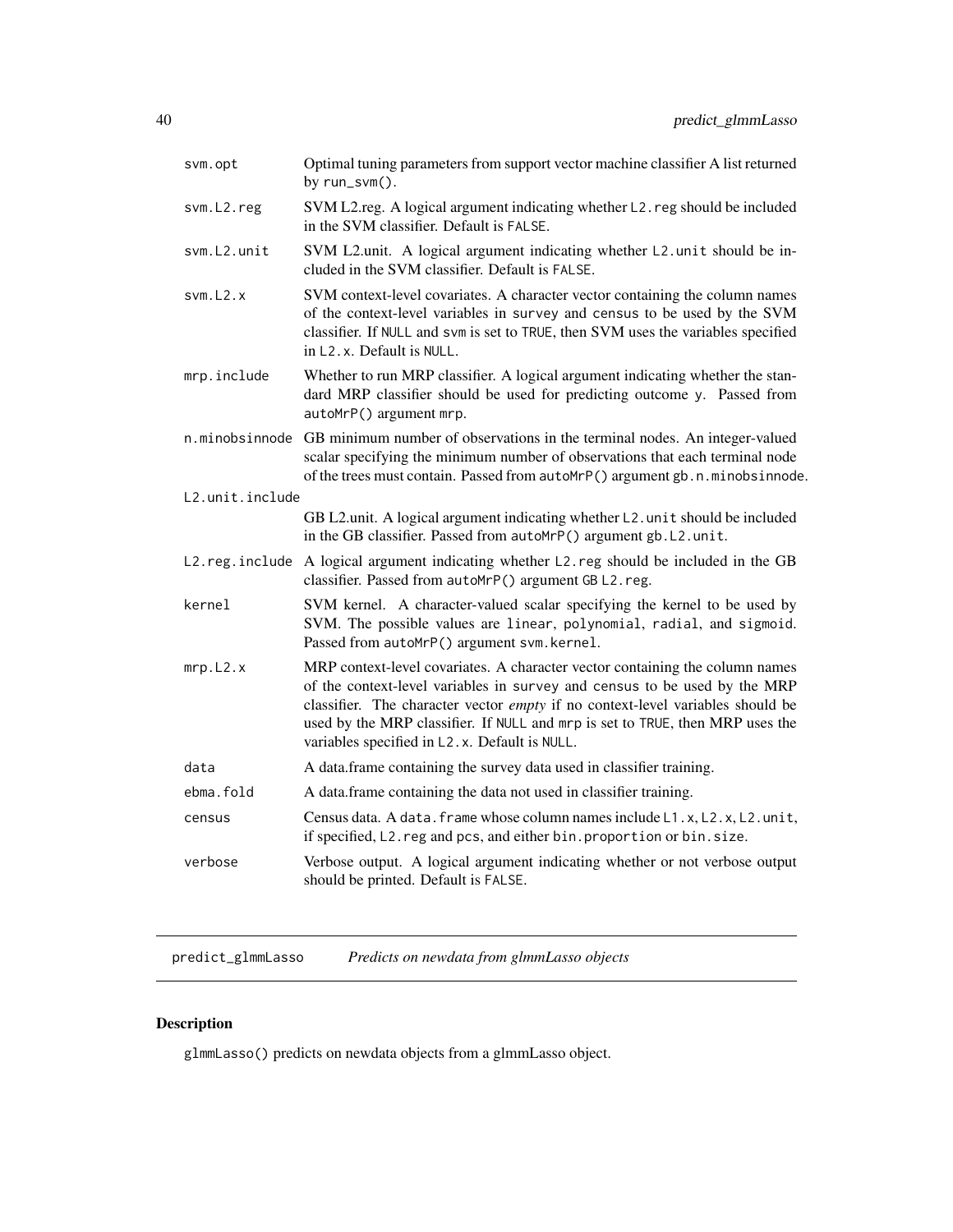#### <span id="page-40-0"></span> $\frac{q}{41}$

# Usage

predict\_glmmLasso(census, m, L1.x, lasso.L2.x, L2.unit, L2.reg)

# Arguments

| census     | Census data. A data. frame whose column names include L1.x, L2.x, L2.unit,<br>if specified, L2. reg and pcs, and either bin. proportion or bin. size.                                                                                                                                            |
|------------|--------------------------------------------------------------------------------------------------------------------------------------------------------------------------------------------------------------------------------------------------------------------------------------------------|
| m          | A glmmLasso() object.                                                                                                                                                                                                                                                                            |
| L1.x       | Individual-level covariates. A character vector containing the column names of<br>the individual-level variables in survey and census used to predict outcome y.<br>Note that geographic unit is specified in argument L2. unit.                                                                 |
| lasso.L2.x | Lasso context-level covariates. A character vector containing the column names<br>of the context-level variables in survey and census to be used by the lasso<br>classifier. If NULL and lasso is set to TRUE, then lasso uses the variables specified<br>in L <sub>2</sub> .x. Default is NULL. |
| $L2.$ unit | Geographic unit. A character scalar containing the column name of the geo-<br>graphic unit in survey and census at which outcomes should be aggregated.                                                                                                                                          |
| $L2.$ reg  | Geographic region. A character scalar containing the column name of the ge-<br>ographic region in survey and census by which geographic units are grouped<br>$(L2.$ unit must be nested within $L2$ . reg). Default is NULL.                                                                     |

# Value

Returns a numeric vector of predictions from a glmmLasso() object.

quiet *Suppress cat in external package*

# Description

quiet() suppresses cat output.

# Usage

quiet(x)

# Arguments

x Input. It can be any kind.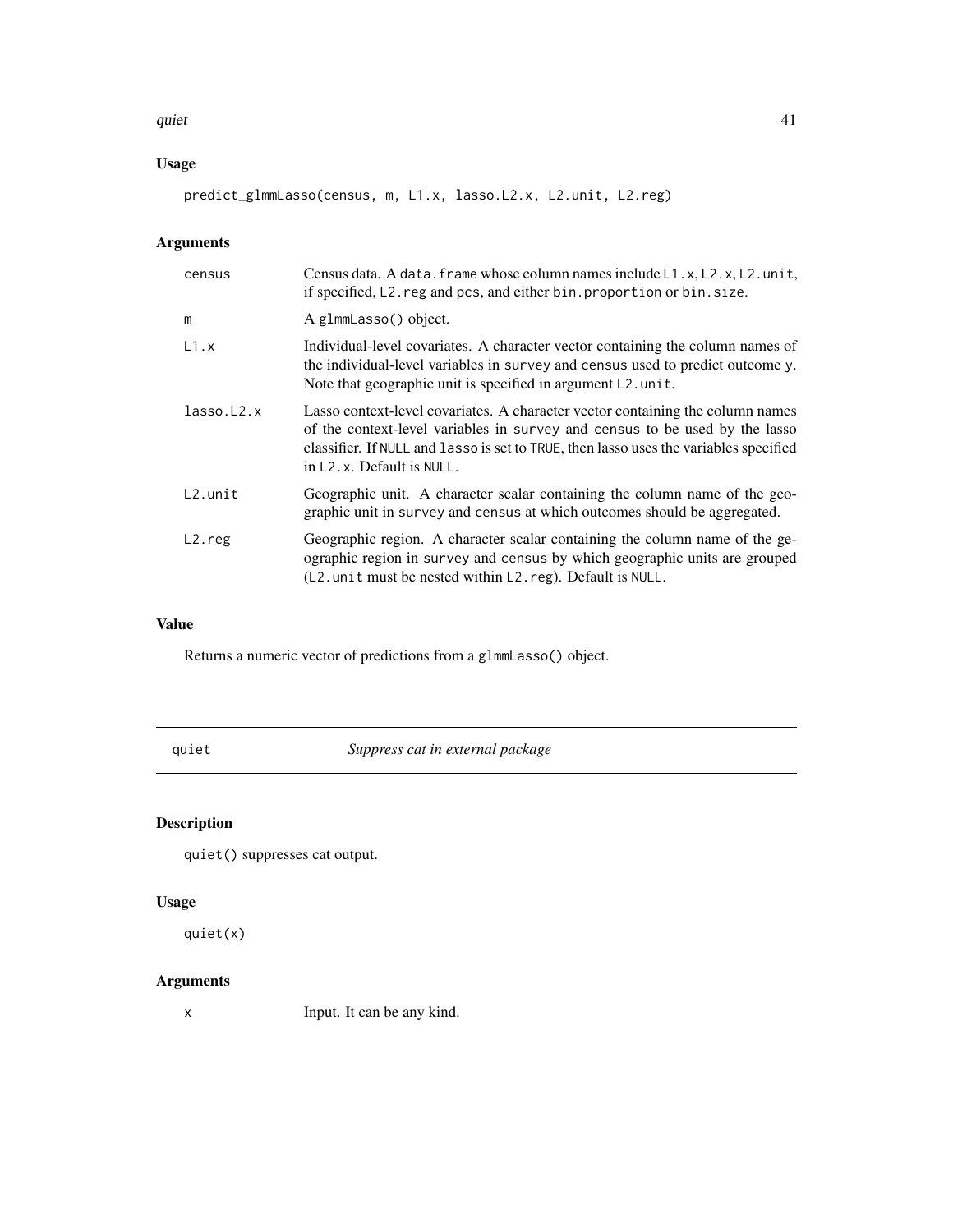<span id="page-41-0"></span>

# Description

run\_best\_subset is a wrapper function that applies the best subset classifier to a list of models provided by the user, evaluates the models' prediction performance, and chooses the best-performing model.

# Usage

```
run_best_subset(
 y,
 L1.x,
 L2.x,
 L2.unit,
 L2.reg,
 loss.unit,
 loss.fun,
 data,
 verbose,
  cores
)
```

| У          | Outcome variable. A character vector containing the column names of the out-<br>come variable. A character scalar containing the column name of the outcome<br>variable in survey.                                                                                                                                                                                                                                                                     |
|------------|--------------------------------------------------------------------------------------------------------------------------------------------------------------------------------------------------------------------------------------------------------------------------------------------------------------------------------------------------------------------------------------------------------------------------------------------------------|
| L1.x       | Individual-level covariates. A character vector containing the column names of<br>the individual-level variables in survey and census used to predict outcome y.<br>Note that geographic unit is specified in argument L2.unit.                                                                                                                                                                                                                        |
| L2.x       | Context-level covariates. A character vector containing the column names of the<br>context-level variables in survey and census used to predict outcome y.                                                                                                                                                                                                                                                                                             |
| $L2.$ unit | Geographic unit. A character scalar containing the column name of the geo-<br>graphic unit in survey and census at which outcomes should be aggregated.                                                                                                                                                                                                                                                                                                |
| L2.reg     | Geographic region. A character scalar containing the column name of the ge-<br>ographic region in survey and census by which geographic units are grouped<br>$(L2.$ unit must be nested within $L2$ . reg). Default is NULL.                                                                                                                                                                                                                           |
| loss.unit  | Loss function unit. A character-valued scalar indicating whether performance<br>loss should be evaluated at the level of individual respondents (individuals),<br>geographic units (L2 units) or at both levels. Default is c("individuals", "L2<br>units"). With multiple loss units, parameters are ranked for each loss unit and<br>the loss unit with the lowest rank sum is chosen. Ties are broken according to<br>the order in the search grid. |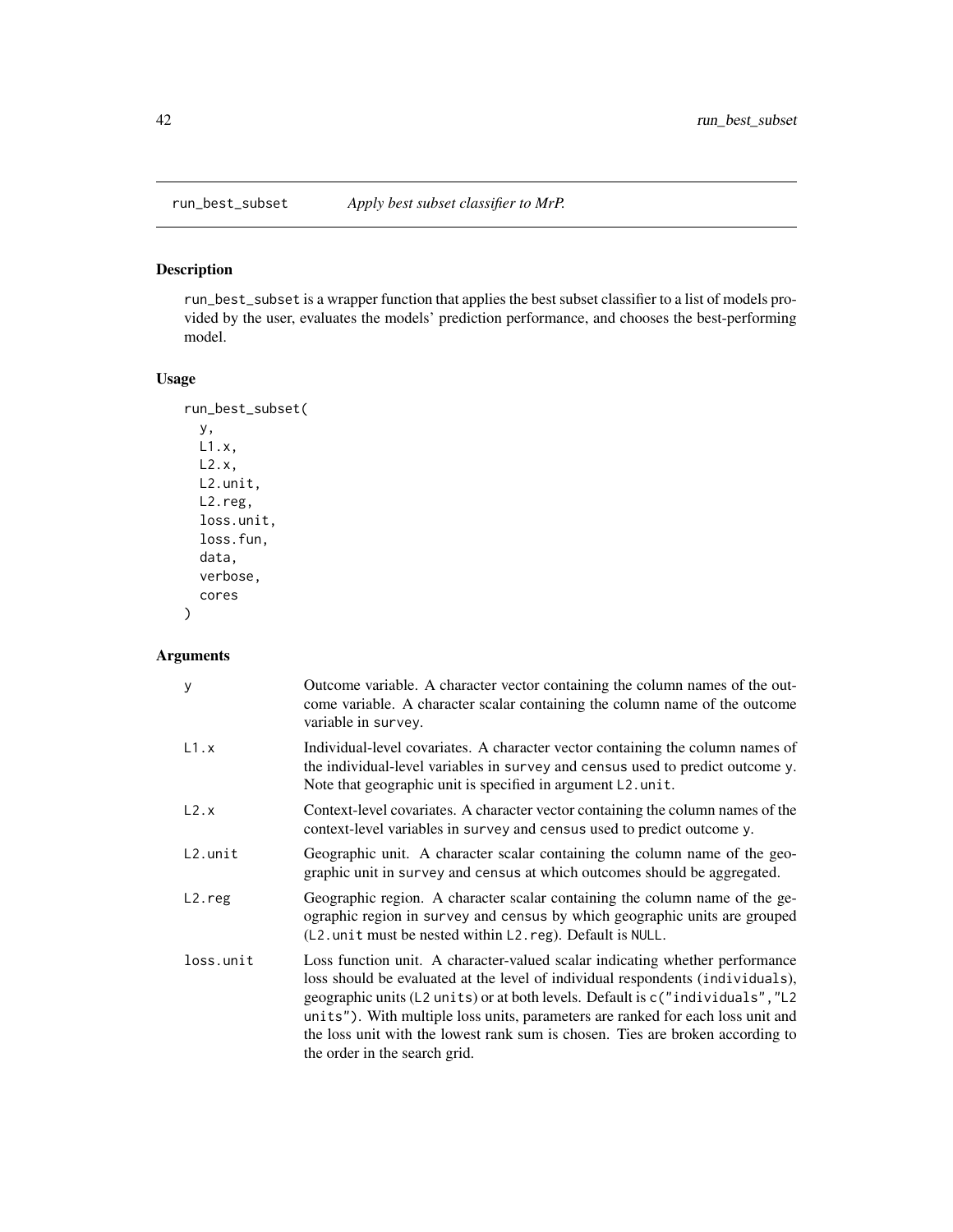<span id="page-42-0"></span>

| loss.fun | Loss function. A character-valued scalar indicating whether prediction loss<br>should be measured by the mean squared error (MSE), the mean absolute error<br>(MAE), binary cross-entropy (cross-entropy), mean squared false error (msfe),<br>the f1 score $(f1)$ , or a combination thereof. Default is $c("MSE", "cross-entropy", "msfe", "f1").$<br>With multiple loss functions, parameters are ranked for each loss function and<br>the parameter combination with the lowest rank sum is chosen. Ties are broken<br>according to the order in the search grid. |
|----------|-----------------------------------------------------------------------------------------------------------------------------------------------------------------------------------------------------------------------------------------------------------------------------------------------------------------------------------------------------------------------------------------------------------------------------------------------------------------------------------------------------------------------------------------------------------------------|
| data     | Data for cross-validation. A list of $k$ data frames, one for each fold to be<br>used in $k$ -fold cross-validation.                                                                                                                                                                                                                                                                                                                                                                                                                                                  |
| verbose  | Verbose output. A logical argument indicating whether or not verbose output<br>should be printed. Default is FALSE.                                                                                                                                                                                                                                                                                                                                                                                                                                                   |
| cores    | The number of cores to be used. An integer indicating the number of processor<br>cores used for parallel computing. Default is 1.                                                                                                                                                                                                                                                                                                                                                                                                                                     |

# Value

A model formula of the winning best subset classifier model.

run\_best\_subset\_mc *Best subset multicore tuning.*

# Description

run\_best\_subset\_mc is called from within run\_best\_subset. It tunes using multiple cores.

# Usage

```
run_best_subset_mc(
 y,
 L1.x,
 L2.x,
 L2.unit,
 L2.reg,
 loss.unit,
 loss.fun,
 data,
 cores,
 models,
  verbose
)
```
#### Arguments

y Outcome variable. A character scalar containing the column name of the outcome variable in survey.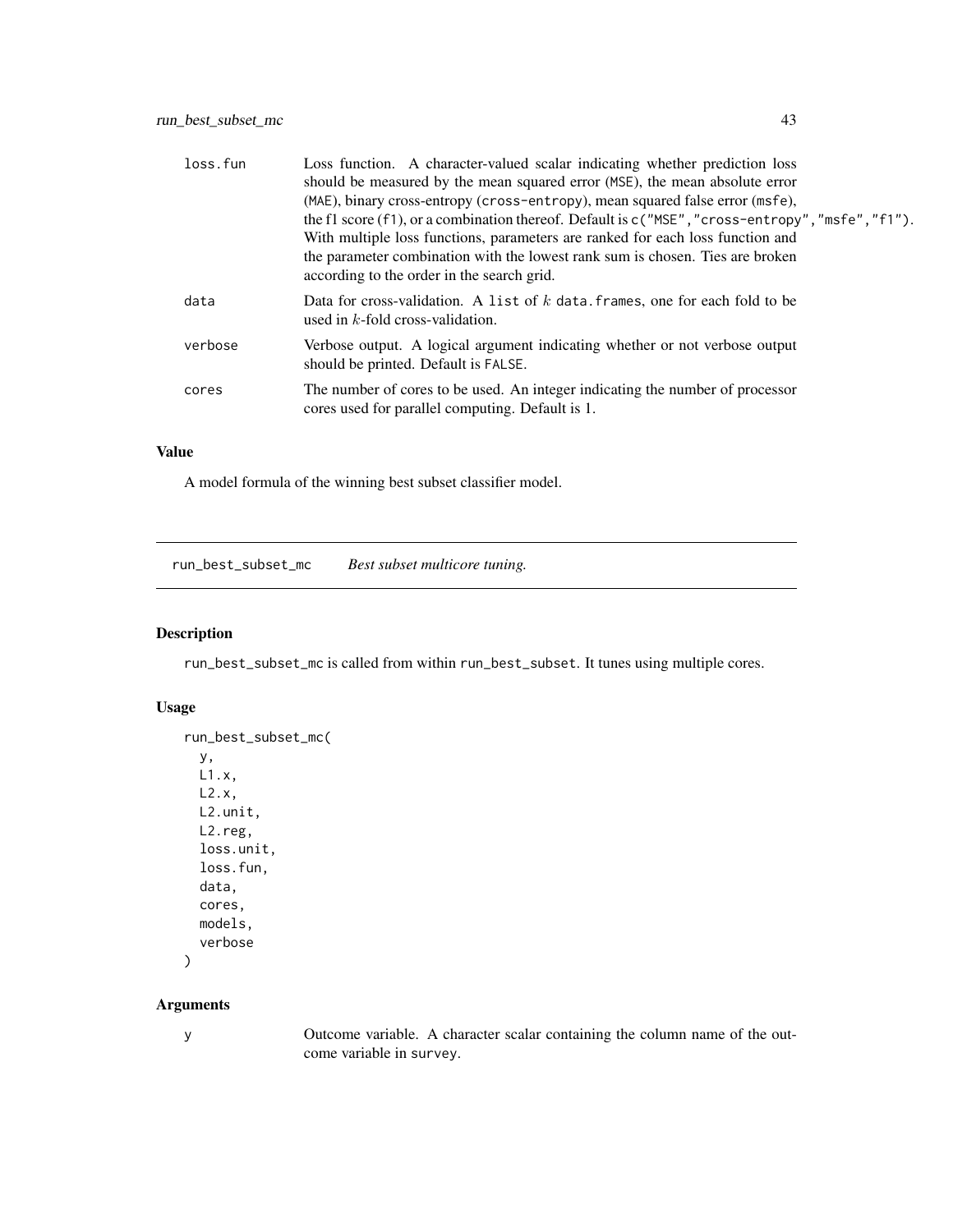<span id="page-43-0"></span>

| L1.x                | Individual-level covariates. A character vector containing the column names of<br>the individual-level variables in survey and census used to predict outcome y.<br>Note that geographic unit is specified in argument L2.unit. |
|---------------------|---------------------------------------------------------------------------------------------------------------------------------------------------------------------------------------------------------------------------------|
| L2.x                | Context-level covariates. A character vector containing the column names of the<br>context-level variables in survey and census used to predict outcome y.                                                                      |
| L2.unit             | Geographic unit. A character scalar containing the column name of the geo-<br>graphic unit in survey and census at which outcomes should be aggregated.                                                                         |
| L <sub>2</sub> .reg | Geographic region. A character scalar containing the column name of the ge-<br>ographic region in survey and census by which geographic units are grouped<br>(L2. unit must be nested within L2. reg). Default is NULL.         |
| loss.unit           | Loss function unit. A character-valued scalar indicating whether performance<br>loss should be evaluated at the level of individual respondents (individuals)<br>or geographic units (L2 units). Default is individuals.        |
| loss.fun            | Loss function. A character-valued scalar indicating whether prediction loss<br>should be measured by the mean squared error (MSE) or the mean absolute error<br>(MAE). Default is MSE.                                          |
| data                | Data for cross-validation. A list of $k$ data. frames, one for each fold to be<br>used in $k$ -fold cross-validation.                                                                                                           |
| cores               | The number of cores to be used. An integer indicating the number of processor<br>cores used for parallel computing. Default is 1.                                                                                               |
| models              | The models to perform best subset selection on. A list of model formulas.                                                                                                                                                       |
| verbose             | Verbose output. A logical argument indicating whether or not verbose output<br>should be printed. Default is TRUE.                                                                                                              |

# Value

The cross-validation errors for all models. A list.

# Examples

## Not run: # not yet

## End(Not run)

run\_classifiers *Optimal individual classifiers*

# Description

run\_classifiers tunes classifiers, post-stratifies and carries out EMBA.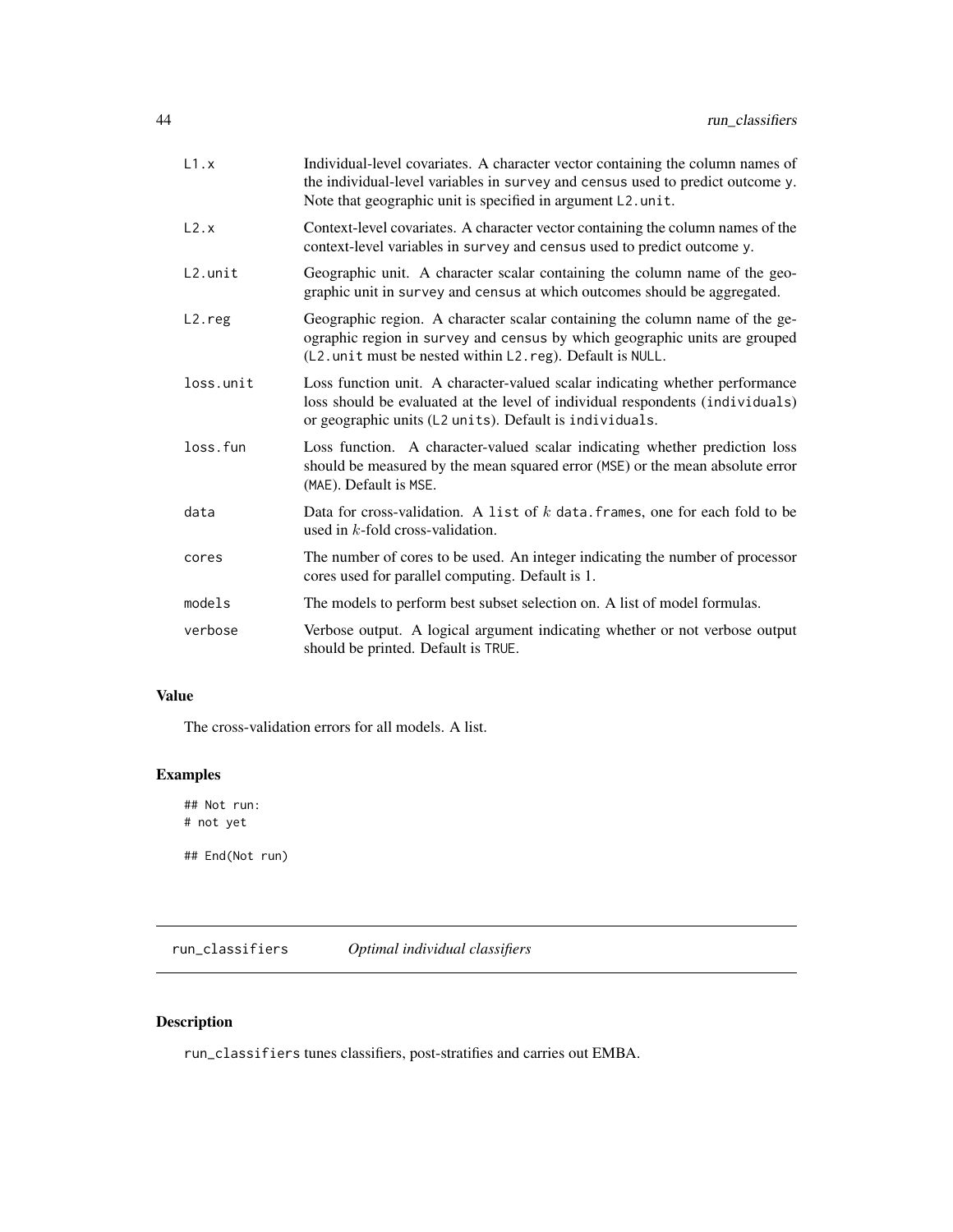# run\_classifiers 45

# Usage

run\_classifiers( y, L1.x, L2.x, mrp.L2.x, L2.unit, L2.reg, L2.x.scale, pcs, pc.names, folds, bin.proportion, bin.size, cv.folds, cv.data, ebma.fold, census, ebma.size, ebma.n.draws, k.folds, cv.sampling, loss.unit, loss.fun, best.subset, lasso, pca, gb, svm, mrp, forward.select, best.subset.L2.x, lasso.L2.x, pca.L2.x, gb.L2.x, svm.L2.x, gb.L2.unit, gb.L2.reg, svm.L2.unit, svm.L2.reg, lasso.lambda, lasso.n.iter, gb.interaction.depth, gb.shrinkage, gb.n.trees.init, gb.n.trees.increase, gb.n.trees.max, gb.n.minobsinnode,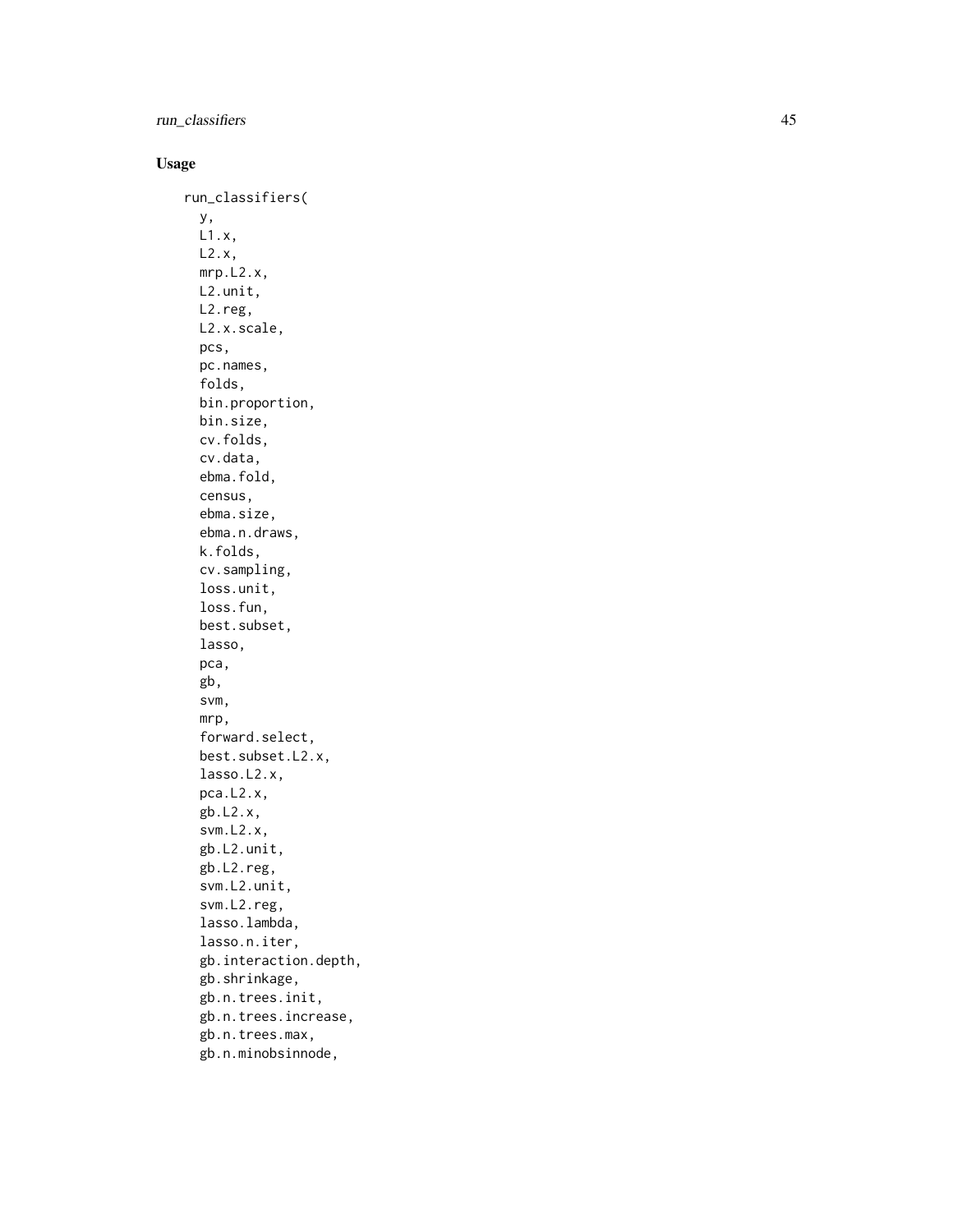```
svm.kernel,
 svm.gamma,
 svm.cost,
 ebma.tol,
 cores,
 verbose
)
```

| у          | Outcome variable. A character vector containing the column names of the out-<br>come variable. A character scalar containing the column name of the outcome<br>variable in survey.                                                                                                                                                                                                                                                                  |
|------------|-----------------------------------------------------------------------------------------------------------------------------------------------------------------------------------------------------------------------------------------------------------------------------------------------------------------------------------------------------------------------------------------------------------------------------------------------------|
| L1.x       | Individual-level covariates. A character vector containing the column names of<br>the individual-level variables in survey and census used to predict outcome y.<br>Note that geographic unit is specified in argument L2.unit.                                                                                                                                                                                                                     |
| L2.x       | Context-level covariates. A character vector containing the column names of the<br>context-level variables in survey and census used to predict outcome y.                                                                                                                                                                                                                                                                                          |
| mrp.L2.x   | MRP context-level covariates. A character vector containing the column names<br>of the context-level variables in survey and census to be used by the MRP<br>classifier. The character vector empty if no context-level variables should be<br>used by the MRP classifier. If NULL and mrp is set to TRUE, then MRP uses the<br>variables specified in L2.x. Default is NULL.                                                                       |
| L2.unit    | Geographic unit. A character scalar containing the column name of the geo-<br>graphic unit in survey and census at which outcomes should be aggregated.                                                                                                                                                                                                                                                                                             |
| L2.reg     | Geographic region. A character scalar containing the column name of the ge-<br>ographic region in survey and census by which geographic units are grouped<br>(L2. unit must be nested within L2. reg). Default is NULL.                                                                                                                                                                                                                             |
| L2.x.scale | Scale context-level covariates. A logical argument indicating whether the context-<br>level covariates should be normalized. Default is TRUE. Note that if set to<br>FALSE, then the context-level covariates should be normalized prior to calling<br>auto_MrP().                                                                                                                                                                                  |
| pcs        | Principal components. A character vector containing the column names of the<br>principal components of the context-level variables in survey and census. De-<br>fault is NULL.                                                                                                                                                                                                                                                                      |
| pc.names   | A character vector of the principal component variable names in the data.                                                                                                                                                                                                                                                                                                                                                                           |
| folds      | EBMA and cross-validation folds. A character scalar containing the column<br>name of the variable in survey that specifies the fold to which an observation is<br>allocated. The variable should contain integers running from 1 to $k + 1$ , where<br>k is the number of cross-validation folds. Value $k + 1$ refers to the EBMA<br>fold. Default is NULL. Note: if folds is NULL, then ebma.size, k.folds, and<br>cv.sampling must be specified. |
|            | bin.proportion Proportion of ideal types. A character scalar containing the column name of<br>the variable in census that indicates the proportion of individuals by ideal type<br>and geographic unit. Default is NULL. Note: if bin. proportion is NULL, then<br>bin.size must be specified.                                                                                                                                                      |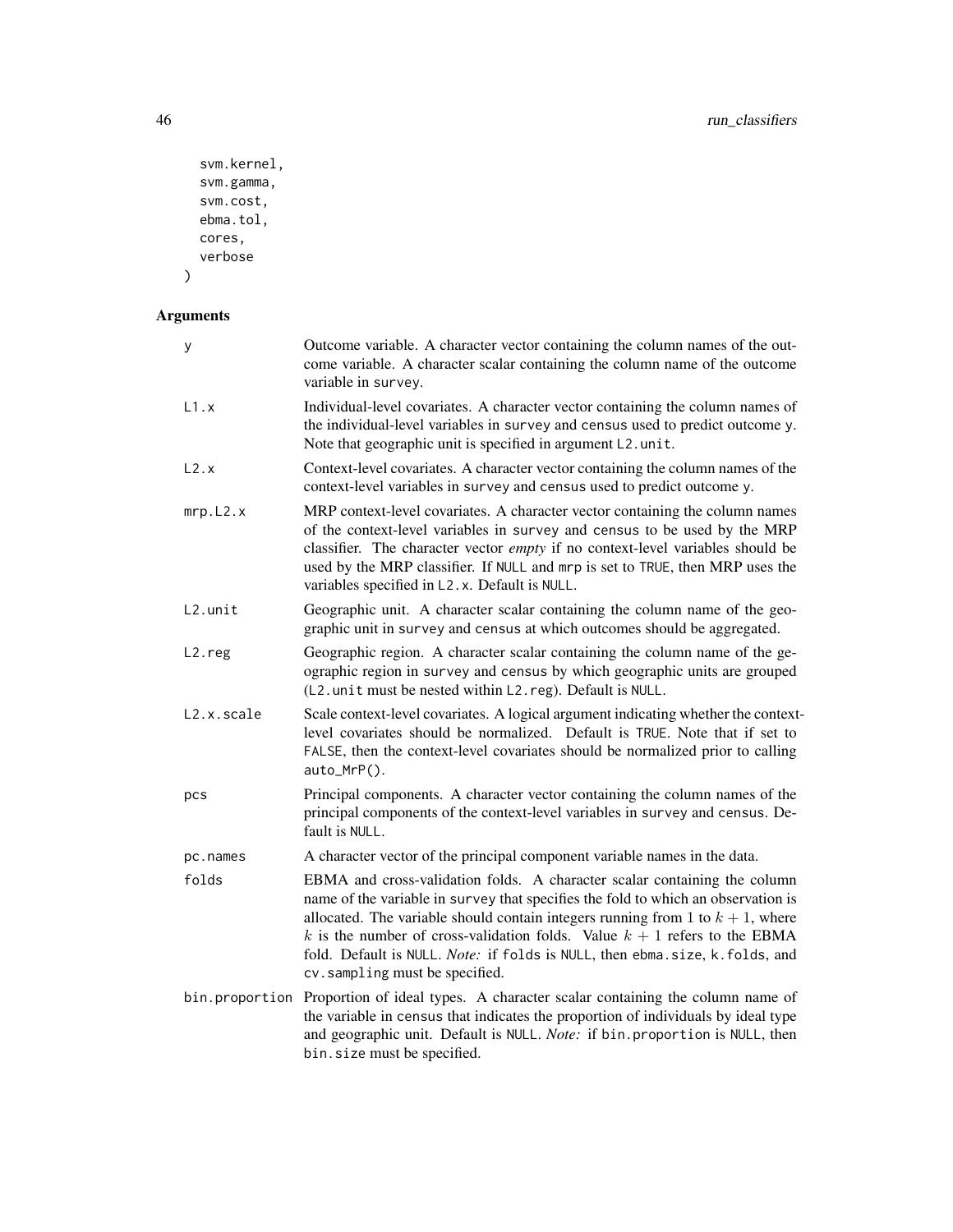| bin.size     | Bin size of ideal types. A character scalar containing the column name of the<br>variable in census that indicates the bin size of ideal types by geographic unit.<br>Default is NULL. Note: ignored if bin. proportion is provided, but must be<br>specified otherwise.                                                                                                                                                                                                                                                                                          |
|--------------|-------------------------------------------------------------------------------------------------------------------------------------------------------------------------------------------------------------------------------------------------------------------------------------------------------------------------------------------------------------------------------------------------------------------------------------------------------------------------------------------------------------------------------------------------------------------|
| cv.folds     | Data for cross-validation. A list of $k$ data. frames, one for each fold to be<br>used in $k$ -fold cross-validation.                                                                                                                                                                                                                                                                                                                                                                                                                                             |
| cv.data      | A data frame containing the survey data used in classifier training.                                                                                                                                                                                                                                                                                                                                                                                                                                                                                              |
| ebma.fold    | A data.frame containing the data not used in classifier training.                                                                                                                                                                                                                                                                                                                                                                                                                                                                                                 |
| census       | Census data. A data. frame whose column names include L1.x, L2.x, L2.unit,<br>if specified, L2. reg and pcs, and either bin. proportion or bin. size.                                                                                                                                                                                                                                                                                                                                                                                                             |
| ebma.size    | EBMA fold size. A number in the open unit interval indicating the proportion<br>of respondents to be allocated to the EBMA fold. Default is $1/3$ . Note: ignored<br>if folds is provided, but must be specified otherwise.                                                                                                                                                                                                                                                                                                                                       |
| ebma.n.draws | EBMA number of samples. An integer-valued scalar specifying the number of<br>bootstrapped samples to be drawn from the EBMA fold and used for tuning<br>EBMA. Default is 100.                                                                                                                                                                                                                                                                                                                                                                                     |
| k.folds      | Number of cross-validation folds. An integer-valued scalar indicating the num-<br>ber of folds to be used in cross-validation. Default is 5. Note: ignored if folds<br>is provided, but must be specified otherwise.                                                                                                                                                                                                                                                                                                                                              |
| cv.sampling  | Cross-validation sampling method. A character-valued scalar indicating whether<br>cross-validation folds should be created by sampling individual respondents<br>(individuals) or geographic units (L2 units). Default is L2 units. Note:<br>ignored if folds is provided, but must be specified otherwise.                                                                                                                                                                                                                                                       |
| loss.unit    | Loss function unit. A character-valued scalar indicating whether performance<br>loss should be evaluated at the level of individual respondents (individuals),<br>geographic units (L2 units) or at both levels. Default is c("individuals", "L2<br>units"). With multiple loss units, parameters are ranked for each loss unit and<br>the loss unit with the lowest rank sum is chosen. Ties are broken according to<br>the order in the search grid.                                                                                                            |
| loss.fun     | Loss function. A character-valued scalar indicating whether prediction loss<br>should be measured by the mean squared error (MSE), the mean absolute error<br>(MAE), binary cross-entropy (cross-entropy), mean squared false error (msfe),<br>the f1 score (f1), or a combination thereof. Default is c ("MSE", "cross-entropy", "msfe", "f1").<br>With multiple loss functions, parameters are ranked for each loss function and<br>the parameter combination with the lowest rank sum is chosen. Ties are broken<br>according to the order in the search grid. |
| best.subset  | Best subset classifier. A logical argument indicating whether the best subset<br>classifier should be used for predicting outcome y. Default is TRUE.                                                                                                                                                                                                                                                                                                                                                                                                             |
| lasso        | Lasso classifier. A logical argument indicating whether the lasso classifier should<br>be used for predicting outcome y. Default is TRUE.                                                                                                                                                                                                                                                                                                                                                                                                                         |
| рса          | PCA classifier. A logical argument indicating whether the PCA classifier should<br>be used for predicting outcome y. Default is TRUE.                                                                                                                                                                                                                                                                                                                                                                                                                             |
| gb           | GB classifier. A logical argument indicating whether the GB classifier should<br>be used for predicting outcome y. Default is TRUE.                                                                                                                                                                                                                                                                                                                                                                                                                               |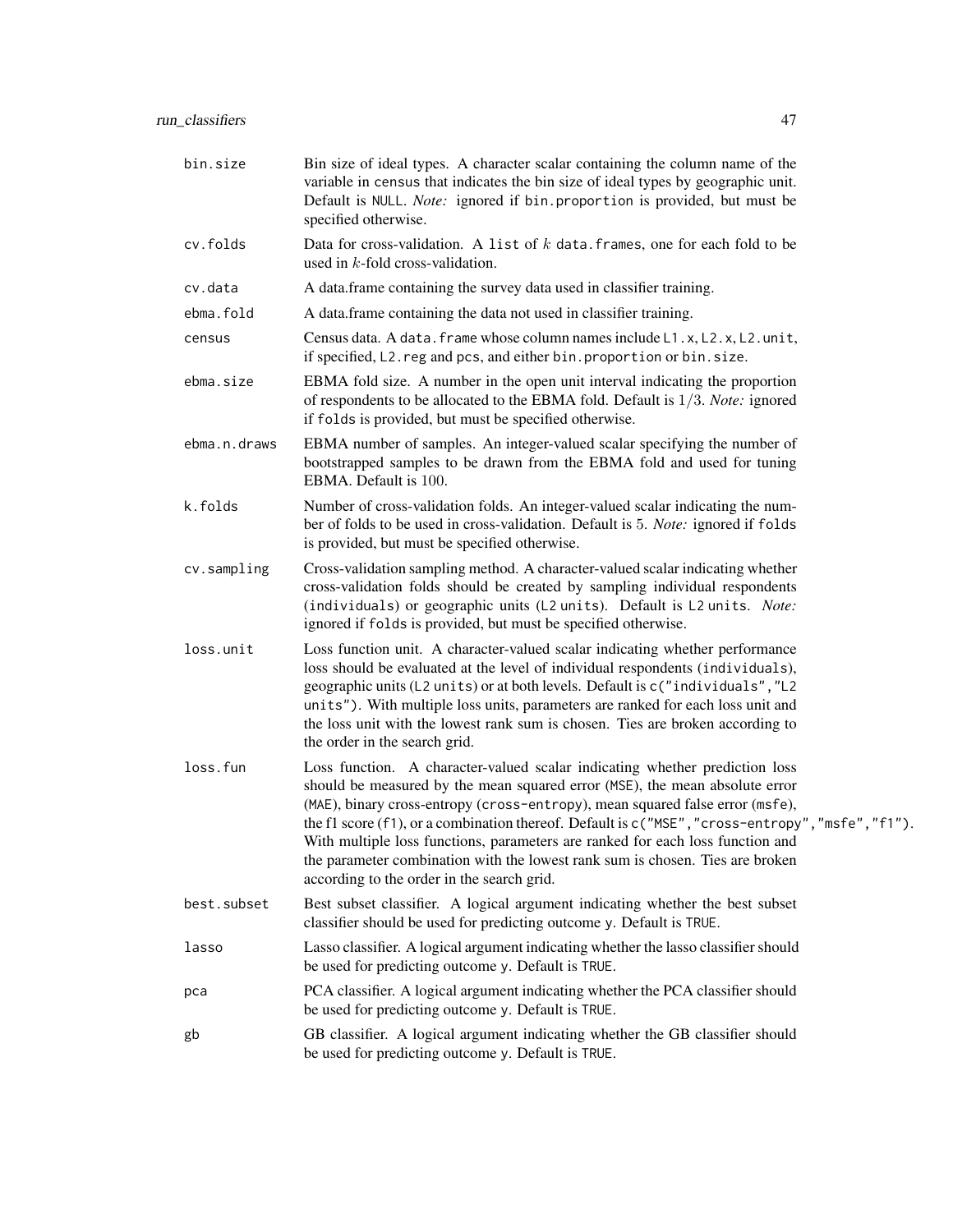| SVM              | SVM classifier. A logical argument indicating whether the SVM classifier should<br>be used for predicting outcome y. Default is TRUE.                                                                                                                                                                                                           |
|------------------|-------------------------------------------------------------------------------------------------------------------------------------------------------------------------------------------------------------------------------------------------------------------------------------------------------------------------------------------------|
| mrp              | MRP classifier. A logical argument indicating whether the standard MRP clas-<br>sifier should be used for predicting outcome y. Default is FALSE.                                                                                                                                                                                               |
|                  | forward. select Forward selection classifier. A logical argument indicating whether to use for-<br>ward selection rather than best subset selection. Default is FALSE. Note: forward<br>selection is recommended if there are more than 8 context-level variables. Note:<br>forward selection is not implemented yet.                           |
| best.subset.L2.x |                                                                                                                                                                                                                                                                                                                                                 |
|                  | Best subset context-level covariates. A character vector containing the column<br>names of the context-level variables in survey and census to be used by the<br>best subset classifier. If NULL and best. subset is set to TRUE, then best subset<br>uses the variables specified in L2.x. Default is NULL.                                    |
| lasso.L2.x       | Lasso context-level covariates. A character vector containing the column names<br>of the context-level variables in survey and census to be used by the lasso<br>classifier. If NULL and lasso is set to TRUE, then lasso uses the variables specified<br>in L <sub>2</sub> , x. Default is NULL.                                               |
| pca.L2.x         | PCA context-level covariates. A character vector containing the column names<br>of the context-level variables in survey and census whose principal compo-<br>nents are to be used by the PCA classifier. If NULL and pca is set to TRUE, then<br>PCA uses the principal components of the variables specified in L2.x. Default<br>is NULL.     |
| gb.L2.x          | GB context-level covariates. A character vector containing the column names of<br>the context-level variables in survey and census to be used by the GB classifier.<br>If NULL and gb is set to TRUE, then GB uses the variables specified in L2.x.<br>Default is NULL.                                                                         |
| svm.L2.x         | SVM context-level covariates. A character vector containing the column names<br>of the context-level variables in survey and census to be used by the SVM<br>classifier. If NULL and svm is set to TRUE, then SVM uses the variables specified<br>in L <sub>2</sub> .x. Default is NULL.                                                        |
| gb.L2.unit       | GB L2.unit. A logical argument indicating whether L2.unit should be included<br>in the GB classifier. Default is FALSE.                                                                                                                                                                                                                         |
| gb.L2.reg        | GB L2.reg. A logical argument indicating whether L2.reg should be included<br>in the GB classifier. Default is FALSE.                                                                                                                                                                                                                           |
| svm.L2.unit      | SVM L2.unit. A logical argument indicating whether L2.unit should be in-<br>cluded in the SVM classifier. Default is FALSE.                                                                                                                                                                                                                     |
| svm.L2.reg       | SVM L2.reg. A logical argument indicating whether L2. reg should be included<br>in the SVM classifier. Default is FALSE.                                                                                                                                                                                                                        |
| lasso.lambda     | Lasso penalty parameter. A numeric vector of non-negative values. The penalty<br>parameter controls the shrinkage of the context-level variables in the lasso model.<br>Default is a sequence with minimum 0.1 and maximum 250 that is equally<br>spaced on the log-scale. The number of values is controlled by the lasso.n.iter<br>parameter. |
| lasso.n.iter     | Lasso number of lambda values. An integer-valued scalar specifying the number<br>of lambda values to search over. Default is 100. Note: Is ignored if a vector of<br>lasso. lambda values is provided.                                                                                                                                          |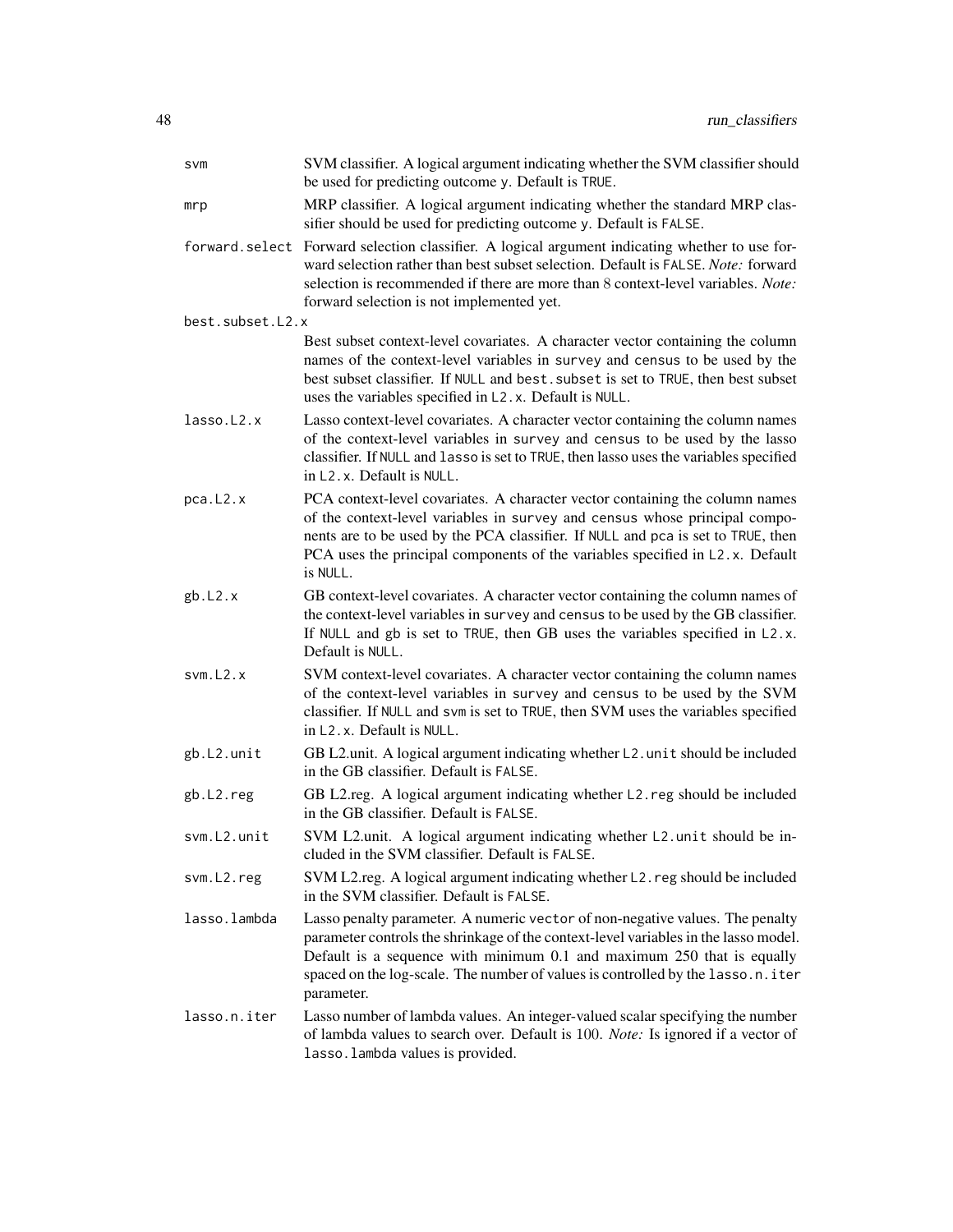<span id="page-48-0"></span>

| gb.interaction.depth |                                                                                                                                                                                                                                                                                                |
|----------------------|------------------------------------------------------------------------------------------------------------------------------------------------------------------------------------------------------------------------------------------------------------------------------------------------|
|                      | GB interaction depth. An integer-valued vector whose values specify the in-<br>teraction depth of GB. The interaction depth defines the maximum depth of<br>each tree grown (i.e., the maximum level of variable interactions). Default is<br>$c(1, 2, 3)$ .                                   |
| gb.shrinkage         | GB learning rate. A numeric vector whose values specify the learning rate or<br>step-size reduction of GB. Values between 0.001 and 0.1 usually work, but a<br>smaller learning rate typically requires more trees. Default is $c(0.04, 0.01, 0.008, 0.005, 0.001)$ .                          |
| gb.n.trees.init      |                                                                                                                                                                                                                                                                                                |
|                      | GB initial total number of trees. An integer-valued scalar specifying the initial<br>number of total trees to fit by GB. Default is 50.                                                                                                                                                        |
| gb.n.trees.increase  |                                                                                                                                                                                                                                                                                                |
|                      | GB increase in total number of trees. An integer-valued scalar specifying by how<br>many trees the total number of trees to fit should be increased (until gb. n. trees. max<br>is reached). Default is 50.                                                                                    |
|                      | gb.n.trees.max GB maximum number of trees. An integer-valued scalar specifying the maxi-<br>mum number of trees to fit by GB. Default is 1000.                                                                                                                                                 |
| gb.n.minobsinnode    |                                                                                                                                                                                                                                                                                                |
|                      | GB minimum number of observations in the terminal nodes. An integer-valued<br>scalar specifying the minimum number of observations that each terminal node<br>of the trees must contain. Default is 20.                                                                                        |
| svm.kernel           | SVM kernel. A character-valued scalar specifying the kernel to be used by<br>SVM. The possible values are linear, polynomial, radial, and sigmoid. De-<br>fault is radial.                                                                                                                     |
| svm.gamma            | SVM kernel parameter. A numeric vector whose values specify the gamma<br>parameter in the SVM kernel. This parameter is needed for all kernel types<br>except linear. Default is a sequence with minimum = 1e-5, maximum = 1e-1,<br>and length $= 20$ that is equally spaced on the log-scale. |
| svm.cost             | SVM cost parameter. A numeric vector whose values specify the cost of con-<br>straints violation in SVM. Default is a sequence with minimum $= 0.5$ , maximum<br>$= 10$ , and length $= 5$ that is equally spaced on the log-scale.                                                            |
| ebma.tol             | EBMA tolerance. A numeric vector containing the tolerance values for improve-<br>ments in the log-likelihood before the EM algorithm stops optimization. Values<br>should range at least from 0.01 to 0.001. Default is c(0.01, 0.005, 0.001, 0.0005, 0.0001, 0.00005, 0.00045, 0              |
| cores                | The number of cores to be used. An integer indicating the number of processor<br>cores used for parallel computing. Default is 1.                                                                                                                                                              |
| verbose              | Verbose output. A logical argument indicating whether or not verbose output<br>should be printed. Default is FALSE.                                                                                                                                                                            |

run\_gb *Apply gradient boosting classifier to MrP.*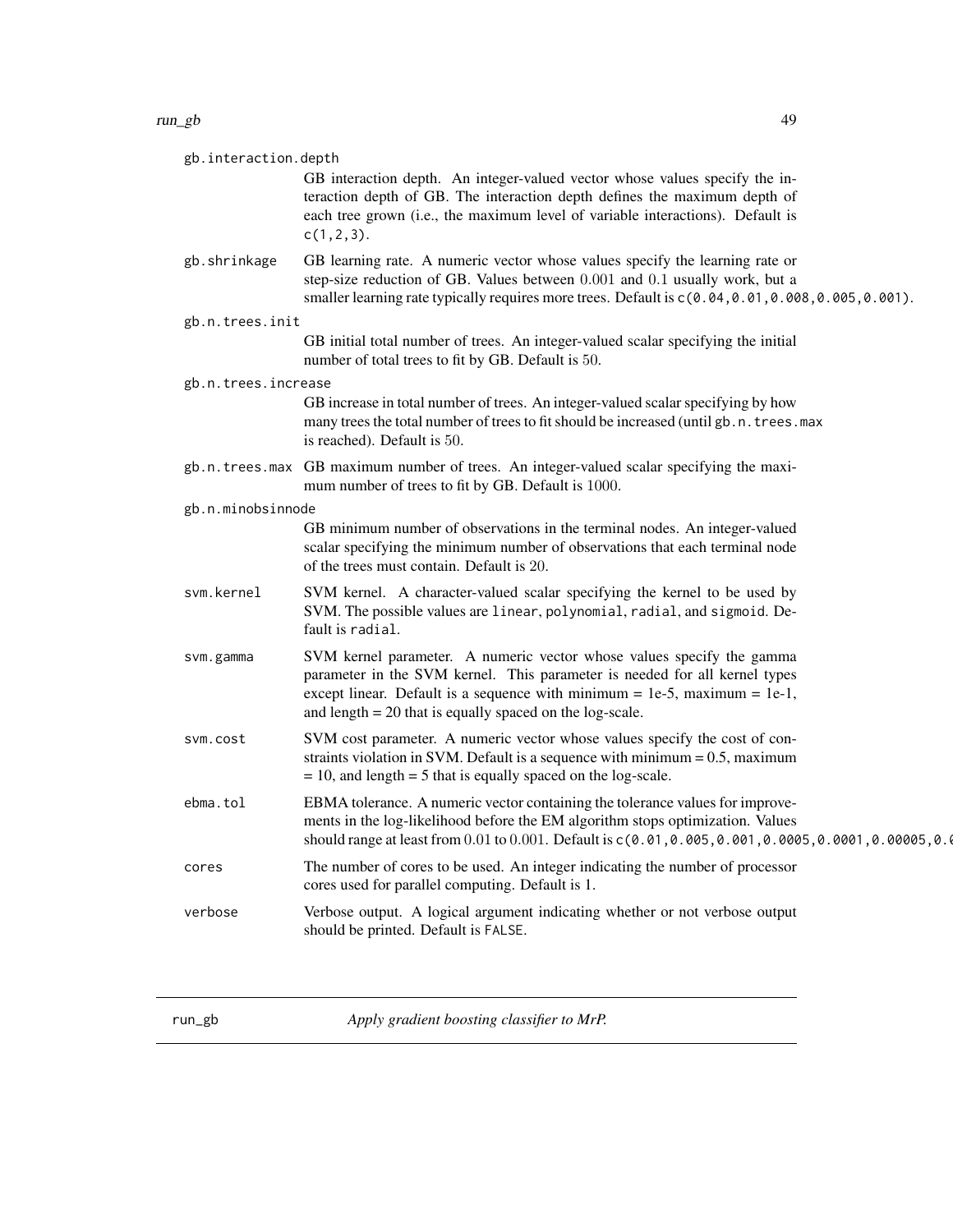# Description

run\_gb is a wrapper function that applies the gradient boosting classifier to data provided by the user, evaluates prediction performance, and chooses the best-performing model.

# Usage

```
run_gb(
 y,
 L1.x,
 L2.x,
 L2.eval.unit,
 L2.unit,
 L2.reg,
 loss.unit,
 loss.fun,
  interaction.depth,
  shrinkage,
 n.trees.init,
 n.trees.increase,
 n.trees.max,
 cores = cores,
 n.minobsinnode,
 data,
 verbose
)
```

| y            | Outcome variable. A character vector containing the column names of the out-<br>come variable. A character scalar containing the column name of the outcome<br>variable in survey.                                               |
|--------------|----------------------------------------------------------------------------------------------------------------------------------------------------------------------------------------------------------------------------------|
| L1.x         | Individual-level covariates. A character vector containing the column names of<br>the individual-level variables in survey and census used to predict outcome y.<br>Note that geographic unit is specified in argument L2. unit. |
| L2.x         | Context-level covariates. A character vector containing the column names of the<br>context-level variables in survey and census used to predict outcome y.                                                                       |
| L2.eval.unit | Geographic unit for the loss function. A character scalar containing the column<br>name of the geographic unit in survey and census.                                                                                             |
| $L2.$ unit   | Geographic unit. A character scalar containing the column name of the geo-<br>graphic unit in survey and census at which outcomes should be aggregated.                                                                          |
| $L2.$ reg    | Geographic region. A character scalar containing the column name of the ge-<br>ographic region in survey and census by which geographic units are grouped<br>(L2. unit must be nested within L2. reg). Default is NULL.          |
| loss.unit    | Loss function unit. A character-valued scalar indicating whether performance<br>loss should be evaluated at the level of individual respondents (individuals)<br>or geographic units (L2 units). Default is individuals.         |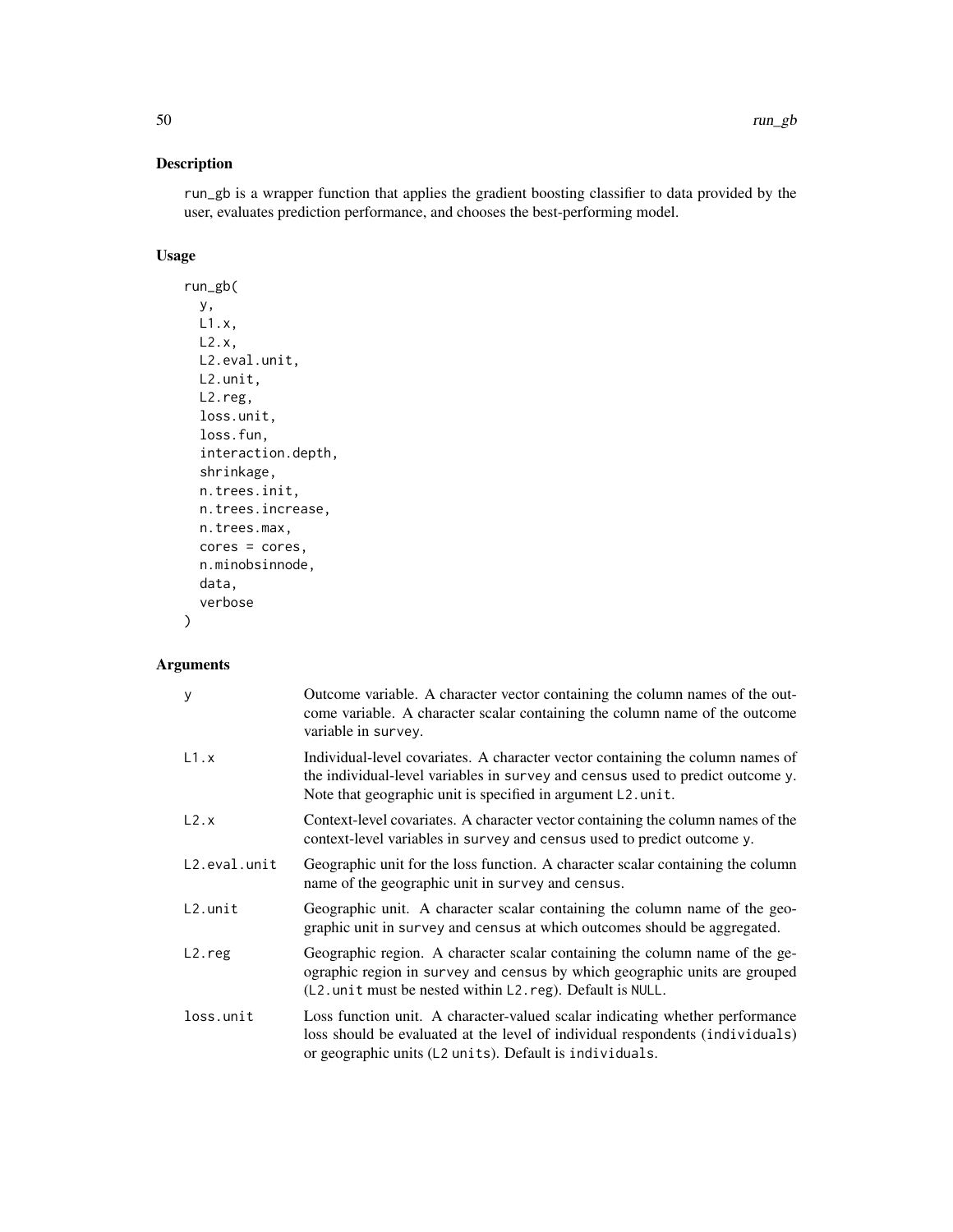<span id="page-50-0"></span>

| loss.fun          | Loss function. A character-valued scalar indicating whether prediction loss<br>should be measured by the mean squared error (MSE) or the mean absolute error<br>(MAE). Default is MSE.                                                                                                                                                         |  |
|-------------------|------------------------------------------------------------------------------------------------------------------------------------------------------------------------------------------------------------------------------------------------------------------------------------------------------------------------------------------------|--|
| interaction.depth |                                                                                                                                                                                                                                                                                                                                                |  |
|                   | GB interaction depth. An integer-valued vector whose values specify the in-<br>teraction depth of GB. The interaction depth defines the maximum depth of<br>each tree grown (i.e., the maximum level of variable interactions). Default is<br>$c(1, 2, 3)$ .                                                                                   |  |
| shrinkage         | GB learning rate. A numeric vector whose values specify the learning rate or<br>step-size reduction of GB. Values between 0.001 and 0.1 usually work, but a<br>smaller learning rate typically requires more trees. Default is $c(0.04, 0.01, 0.008, 0.005, 0.001)$ .                                                                          |  |
| n.trees.init      | GB initial total number of trees. An integer-valued scalar specifying the initial<br>number of total trees to fit by GB. Default is 50.                                                                                                                                                                                                        |  |
| n.trees.increase  |                                                                                                                                                                                                                                                                                                                                                |  |
|                   | GB increase in total number of trees. An integer-valued scalar specifying by how<br>many trees the total number of trees to fit should be increased (until n. trees. max<br>is reached) or an integer-valued vector of length length (shrinkage) with each<br>of its values being associated with a learning rate in shrinkage. Default is 50. |  |
| n.trees.max       | GB maximum number of trees. An integer-valued scalar specifying the maxi-<br>mum number of trees to fit by GB or an integer-valued vector of length length (shrinkage)<br>with each of its values being associated with a learning rate and an increase in<br>the total number of trees. Default is 1000.                                      |  |
| cores             | The number of cores to be used. An integer indicating the number of processor<br>cores used for parallel computing. Default is 1.                                                                                                                                                                                                              |  |
|                   | n.minobsinnode GB minimum number of observations in the terminal nodes. An integer-valued<br>scalar specifying the minimum number of observations that each terminal node<br>of the trees must contain. Default is 5.                                                                                                                          |  |
| data              | Data for cross-validation. A list of $k$ data frames, one for each fold to be<br>used in $k$ -fold cross-validation.                                                                                                                                                                                                                           |  |
| verbose           | Verbose output. A logical argument indicating whether or not verbose output<br>should be printed. Default is TRUE.                                                                                                                                                                                                                             |  |

#### Value

The tuned gradient boosting parameters. A list with three elements: interaction\_depth contains the interaction depth parameter, shrinkage contains the learning rate, n\_trees the number of trees to be grown.

run\_gb\_mc *GB multicore tuning.*

# Description

run\_gb\_mc is called from within run\_gb. It tunes using multiple cores.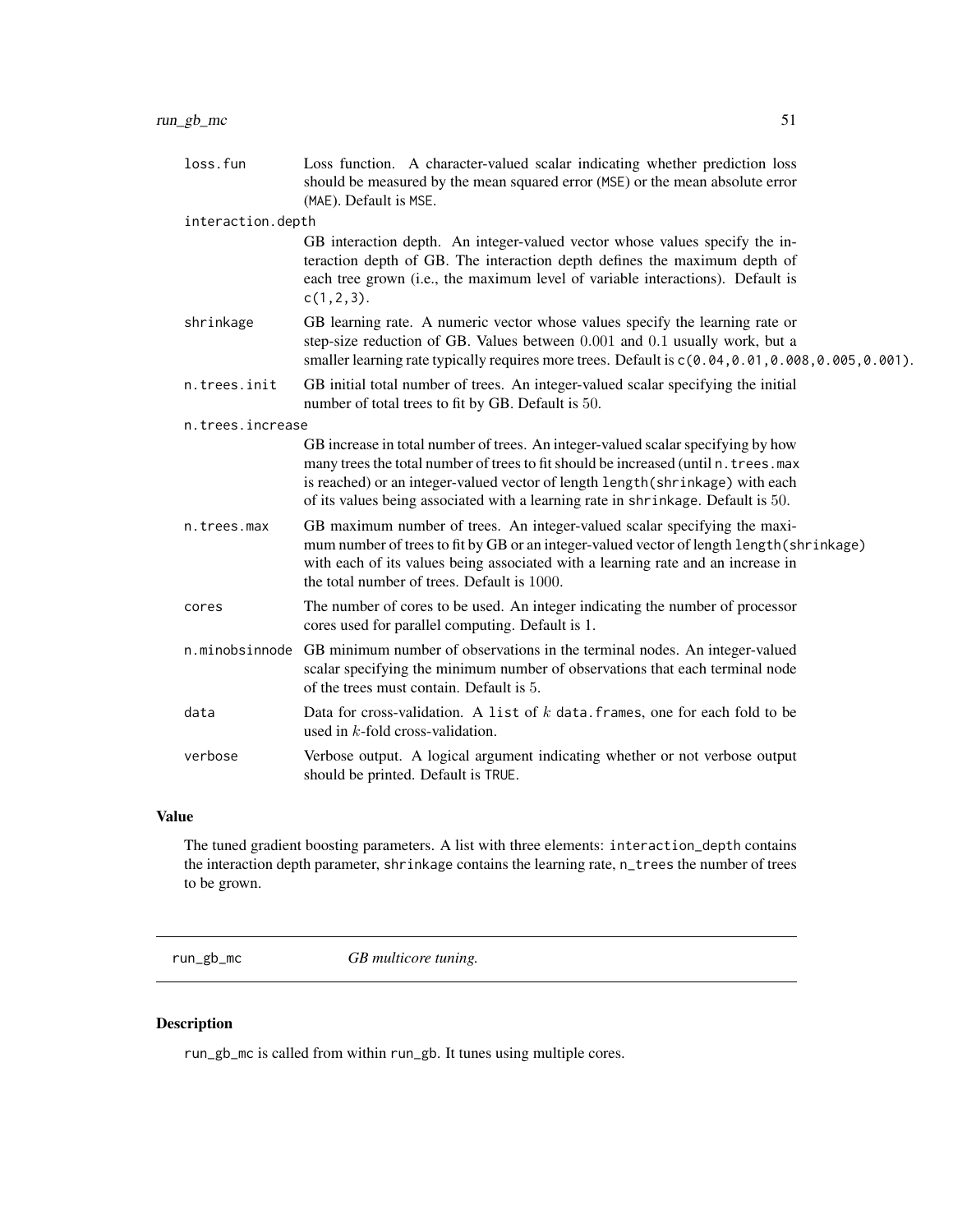52 run\_gb\_mc

# Usage

```
run_gb_mc(
  y,
  L1.x,
 L2.eval.unit,
 L2.unit,
 L2.reg,
 form,
 gb.grid,
 n.minobsinnode,
 loss.unit,
 loss.fun,
 data,
 cores
```
# )

| y                   | Outcome variable. A character vector containing the column names of the out-<br>come variable. A character scalar containing the column name of the outcome<br>variable in survey.                                               |
|---------------------|----------------------------------------------------------------------------------------------------------------------------------------------------------------------------------------------------------------------------------|
| L1.x                | Individual-level covariates. A character vector containing the column names of<br>the individual-level variables in survey and census used to predict outcome y.<br>Note that geographic unit is specified in argument L2. unit. |
| L2.eval.unit        | Geographic unit for the loss function. A character scalar containing the column<br>name of the geographic unit in survey and census.                                                                                             |
| $L2.$ unit          | Geographic unit. A character scalar containing the column name of the geo-<br>graphic unit in survey and census at which outcomes should be aggregated.                                                                          |
| L <sub>2</sub> .reg | Geographic region. A character scalar containing the column name of the ge-<br>ographic region in survey and census by which geographic units are grouped<br>(L2. unit must be nested within L2. reg). Default is NULL.          |
| form                | The model formula. A formula object.                                                                                                                                                                                             |
| gb.grid             | The hyper-parameter search grid. A matrix of all hyper-parameter combinations.                                                                                                                                                   |
| n.minobsinnode      | GB minimum number of observations in the terminal nodes. An integer-valued<br>scalar specifying the minimum number of observations that each terminal node<br>of the trees must contain. Default is 5.                           |
| loss.unit           | Loss function unit. A character-valued scalar indicating whether performance<br>loss should be evaluated at the level of individual respondents (individuals)<br>or geographic units (L2 units). Default is individuals.         |
| loss.fun            | Loss function. A character-valued scalar indicating whether prediction loss<br>should be measured by the mean squared error (MSE) or the mean absolute error<br>(MAE). Default is MSE.                                           |
| data                | Data for cross-validation. A list of $k$ data frames, one for each fold to be<br>used in $k$ -fold cross-validation.                                                                                                             |
| cores               | The number of cores to be used. An integer indicating the number of processor<br>cores used for parallel computing. Default is 1.                                                                                                |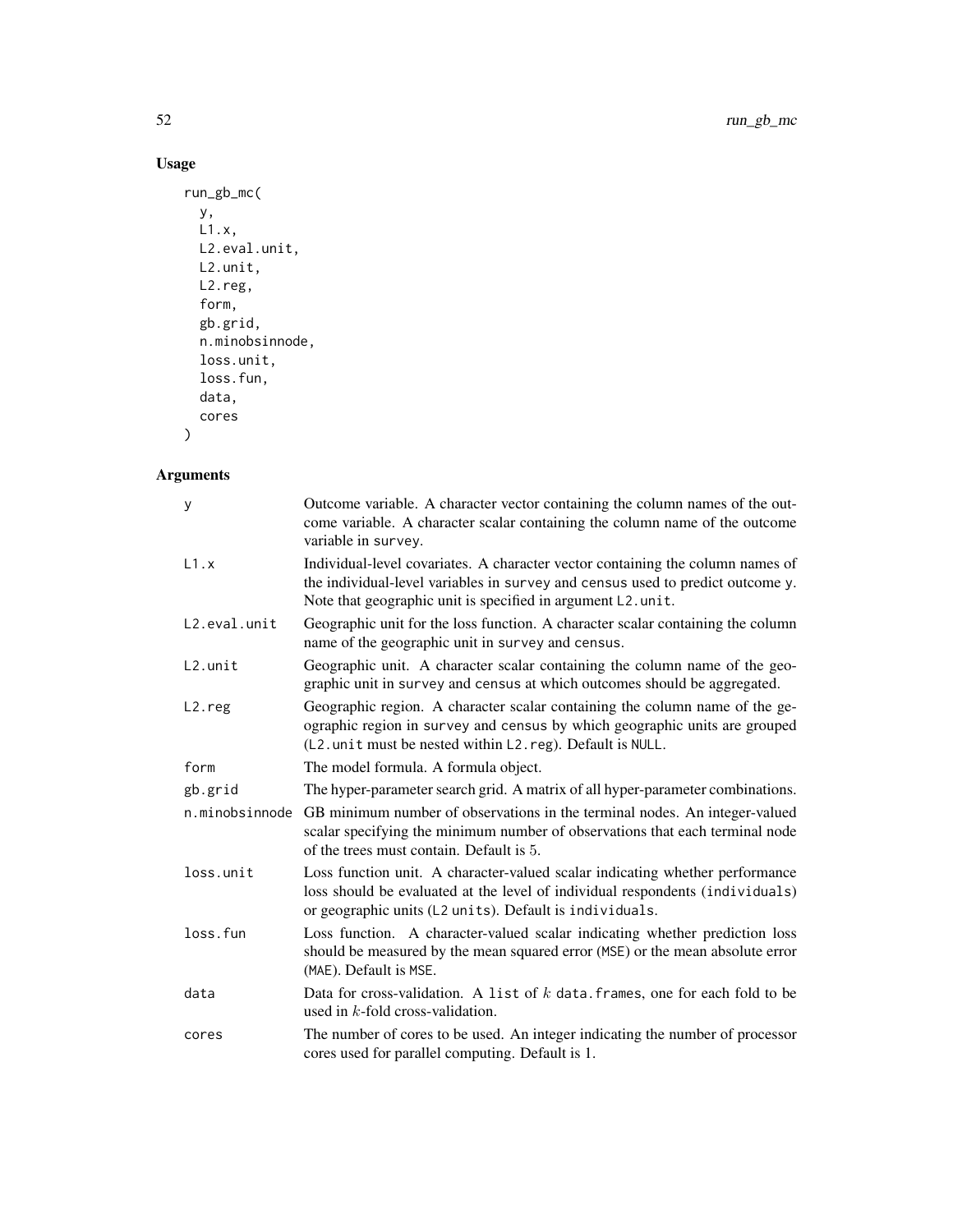#### <span id="page-52-0"></span>run\_lasso 53

# Value

The tuning parameter combinations and there associated loss function scores. A list.

run\_lasso *Apply lasso classifier to MrP.*

# Description

run\_lasso is a wrapper function that applies the lasso classifier to data provided by the user, evaluates prediction performance, and chooses the best-performing model.

# Usage

run\_lasso( y, L1.x, L2.x, L2.unit, L2.reg, n.iter, loss.unit, loss.fun, lambda, data, verbose, cores )

| y          | Outcome variable. A character vector containing the column names of the out-<br>come variable. A character scalar containing the column name of the outcome<br>variable in survey.                                               |
|------------|----------------------------------------------------------------------------------------------------------------------------------------------------------------------------------------------------------------------------------|
| L1.x       | Individual-level covariates. A character vector containing the column names of<br>the individual-level variables in survey and census used to predict outcome y.<br>Note that geographic unit is specified in argument L2. unit. |
| L2.x       | Context-level covariates. A character vector containing the column names of the<br>context-level variables in survey and census used to predict outcome y.                                                                       |
| $L2.$ unit | Geographic unit. A character scalar containing the column name of the geo-<br>graphic unit in survey and census at which outcomes should be aggregated.                                                                          |
| $L2.$ reg  | Geographic region. A character scalar containing the column name of the ge-<br>ographic region in survey and census by which geographic units are grouped<br>$(L2.$ unit must be nested within $L2$ . reg). Default is NULL.     |
| n.iter     | Lasso number of lambda values. An integer-valued scalar specifying the number<br>of lambda values to search over. Default is 100. Note: Is ignored if a vector of<br>lasso. lambda values is provided.                           |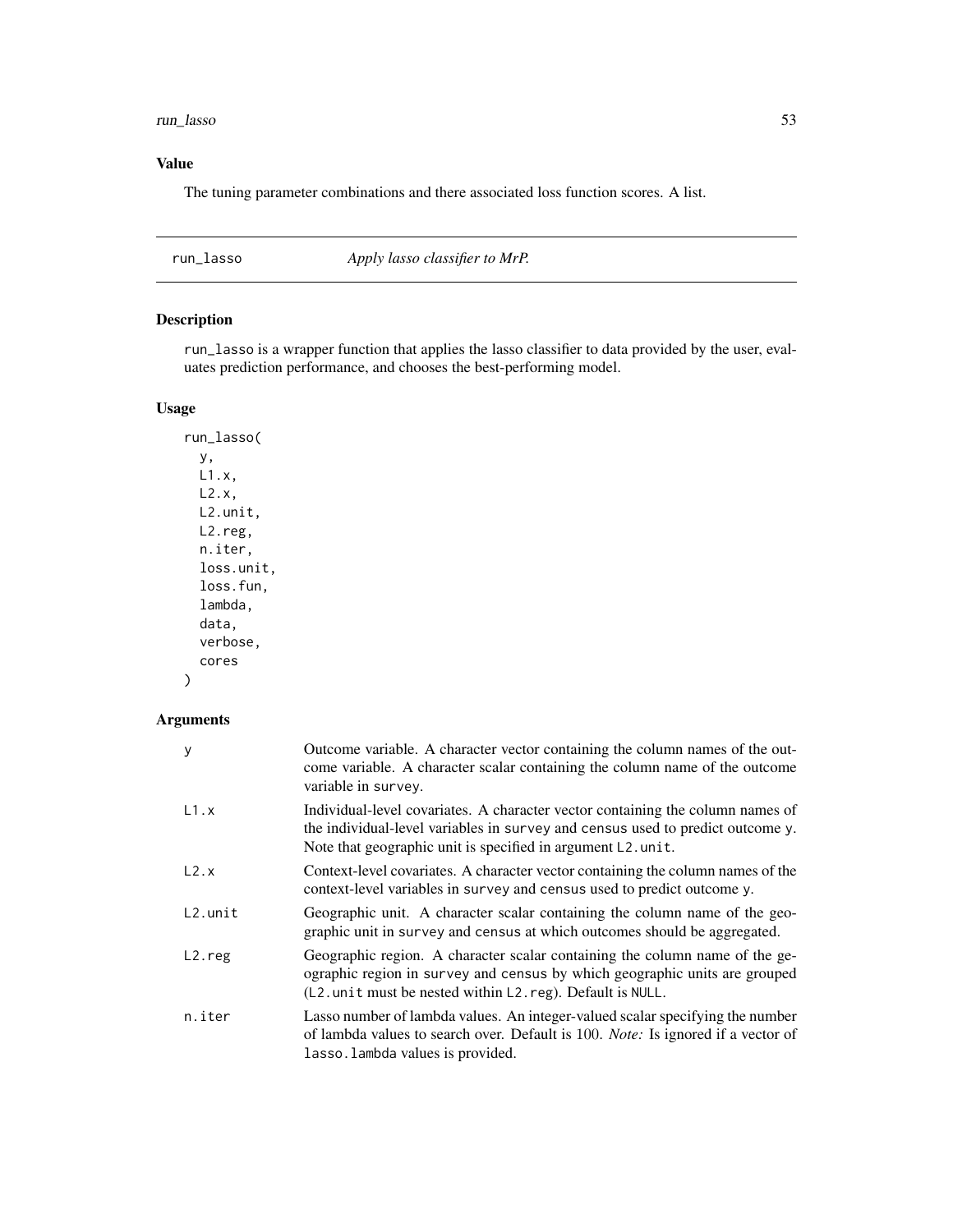<span id="page-53-0"></span>

| loss.unit | Loss function unit. A character-valued scalar indicating whether performance<br>loss should be evaluated at the level of individual respondents (individuals),<br>geographic units (L2 units) or at both levels. Default is c("individuals", "L2<br>units"). With multiple loss units, parameters are ranked for each loss unit and<br>the loss unit with the lowest rank sum is chosen. Ties are broken according to<br>the order in the search grid.                                                                                                                |
|-----------|-----------------------------------------------------------------------------------------------------------------------------------------------------------------------------------------------------------------------------------------------------------------------------------------------------------------------------------------------------------------------------------------------------------------------------------------------------------------------------------------------------------------------------------------------------------------------|
| loss.fun  | Loss function. A character-valued scalar indicating whether prediction loss<br>should be measured by the mean squared error (MSE), the mean absolute error<br>(MAE), binary cross-entropy (cross-entropy), mean squared false error (msfe),<br>the f1 score $(f1)$ , or a combination thereof. Default is $c("MSE", "cross-entropy", "msfe", "f1").$<br>With multiple loss functions, parameters are ranked for each loss function and<br>the parameter combination with the lowest rank sum is chosen. Ties are broken<br>according to the order in the search grid. |
| lambda    | Lasso penalty parameter. A numeric vector of non-negative values. The penalty<br>parameter controls the shrinkage of the context-level variables in the lasso model.<br>Default is a sequence with minimum 0.1 and maximum 250 that is equally<br>spaced on the log-scale. The number of values is controlled by the lasso.n.iter<br>parameter.                                                                                                                                                                                                                       |
| data      | Data for cross-validation. A list of $k$ data frames, one for each fold to be<br>used in $k$ -fold cross-validation.                                                                                                                                                                                                                                                                                                                                                                                                                                                  |
| verbose   | Verbose output. A logical argument indicating whether or not verbose output<br>should be printed. Default is FALSE.                                                                                                                                                                                                                                                                                                                                                                                                                                                   |
| cores     | The number of cores to be used. An integer indicating the number of processor<br>cores used for parallel computing. Default is 1.                                                                                                                                                                                                                                                                                                                                                                                                                                     |
|           |                                                                                                                                                                                                                                                                                                                                                                                                                                                                                                                                                                       |

# Value

The tuned lambda value. A numeric scalar.

run\_lasso\_mc\_lambda *Lasso multicore tuning.*

# Description

run\_lasso\_mc\_lambda is called from within run\_lasso. It tunes using multiple cores.

# Usage

```
run_lasso_mc_lambda(
 y,
 L1.x,
 L2.x,
 L2.unit,
 L2.reg,
 loss.unit,
 loss.fun,
```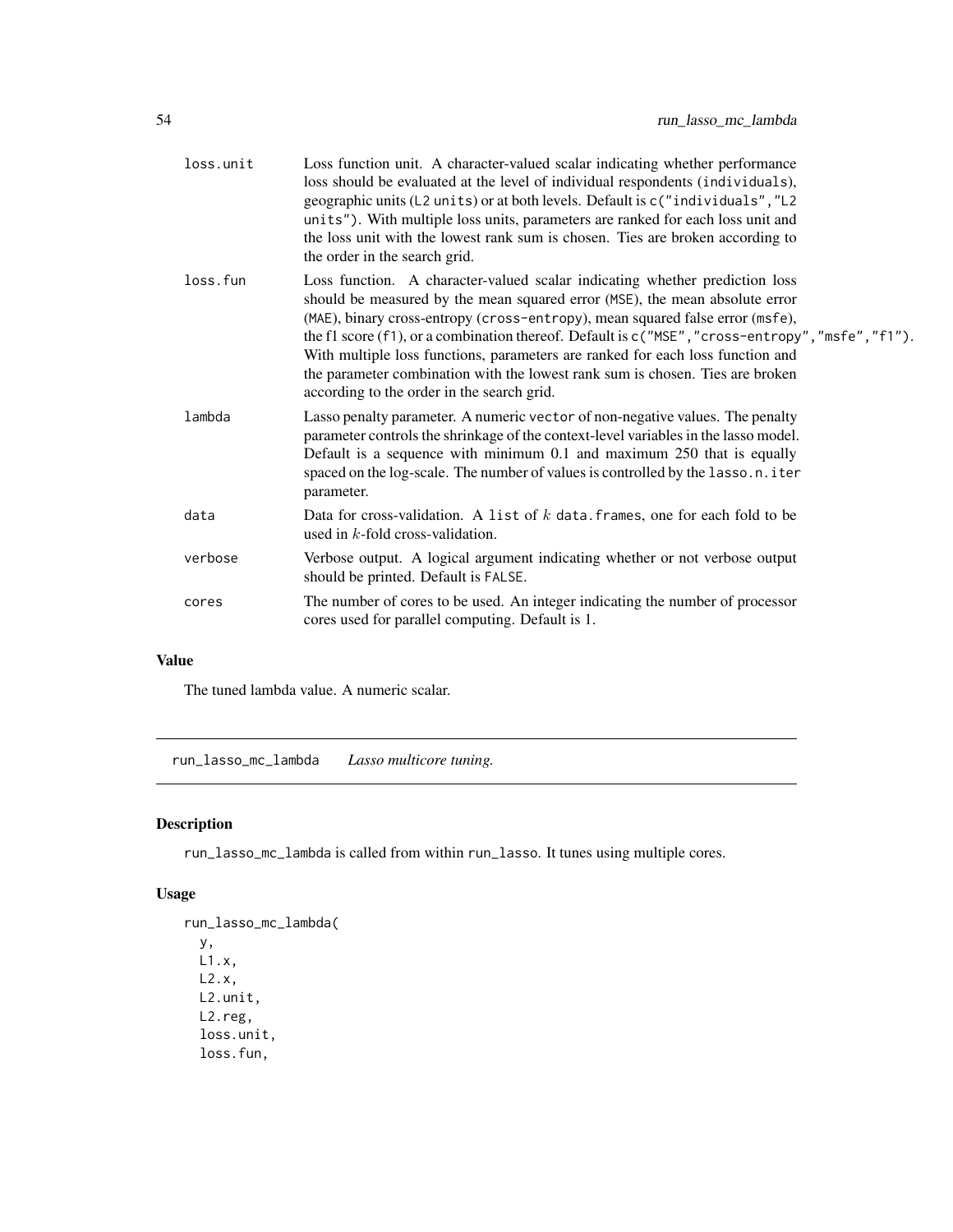```
data,
  cores,
 L2.fe.form,
  L1.re,
  lambda
\mathcal{L}
```

| У          | Outcome variable. A character vector containing the column names of the out-<br>come variable. A character scalar containing the column name of the outcome<br>variable in survey.                                                                                                                                                                                                                                                                                                                                                                               |
|------------|------------------------------------------------------------------------------------------------------------------------------------------------------------------------------------------------------------------------------------------------------------------------------------------------------------------------------------------------------------------------------------------------------------------------------------------------------------------------------------------------------------------------------------------------------------------|
| L1.x       | Individual-level covariates. A character vector containing the column names of<br>the individual-level variables in survey and census used to predict outcome y.<br>Note that geographic unit is specified in argument L2. unit.                                                                                                                                                                                                                                                                                                                                 |
| L2.x       | Context-level covariates. A character vector containing the column names of the<br>context-level variables in survey and census used to predict outcome y.                                                                                                                                                                                                                                                                                                                                                                                                       |
| L2.unit    | Geographic unit. A character scalar containing the column name of the geo-<br>graphic unit in survey and census at which outcomes should be aggregated.                                                                                                                                                                                                                                                                                                                                                                                                          |
| L2.reg     | Geographic region. A character scalar containing the column name of the ge-<br>ographic region in survey and census by which geographic units are grouped<br>(L2. unit must be nested within L2. reg). Default is NULL.                                                                                                                                                                                                                                                                                                                                          |
| loss.unit  | Loss function unit. A character-valued scalar indicating whether performance<br>loss should be evaluated at the level of individual respondents (individuals),<br>geographic units (L2 units) or at both levels. Default is c("individuals", "L2<br>units"). With multiple loss units, parameters are ranked for each loss unit and<br>the loss unit with the lowest rank sum is chosen. Ties are broken according to<br>the order in the search grid.                                                                                                           |
| loss.fun   | Loss function. A character-valued scalar indicating whether prediction loss<br>should be measured by the mean squared error (MSE), the mean absolute error<br>(MAE), binary cross-entropy (cross-entropy), mean squared false error (msfe),<br>the f1 score (f1), or a combination thereof. Default is c("MSE", "cross-entropy", "msfe", "f1").<br>With multiple loss functions, parameters are ranked for each loss function and<br>the parameter combination with the lowest rank sum is chosen. Ties are broken<br>according to the order in the search grid. |
| data       | Data for cross-validation. A list of $k$ data. frames, one for each fold to be<br>used in $k$ -fold cross-validation.                                                                                                                                                                                                                                                                                                                                                                                                                                            |
| cores      | The number of cores to be used. An integer indicating the number of processor<br>cores used for parallel computing. Default is 1.                                                                                                                                                                                                                                                                                                                                                                                                                                |
| L2.fe.form | The fixed effects part of the Lasso classifier formula. The formula is inherited<br>from run_lasso.                                                                                                                                                                                                                                                                                                                                                                                                                                                              |
| L1.re      | A list of random effects for the Lasso classifier formula. The formula is inherited<br>from run_lasso.                                                                                                                                                                                                                                                                                                                                                                                                                                                           |
| lambda     | Lasso penalty parameter. A numeric vector of non-negative values. The penalty<br>parameter controls the shrinkage of the context-level variables in the lasso model.                                                                                                                                                                                                                                                                                                                                                                                             |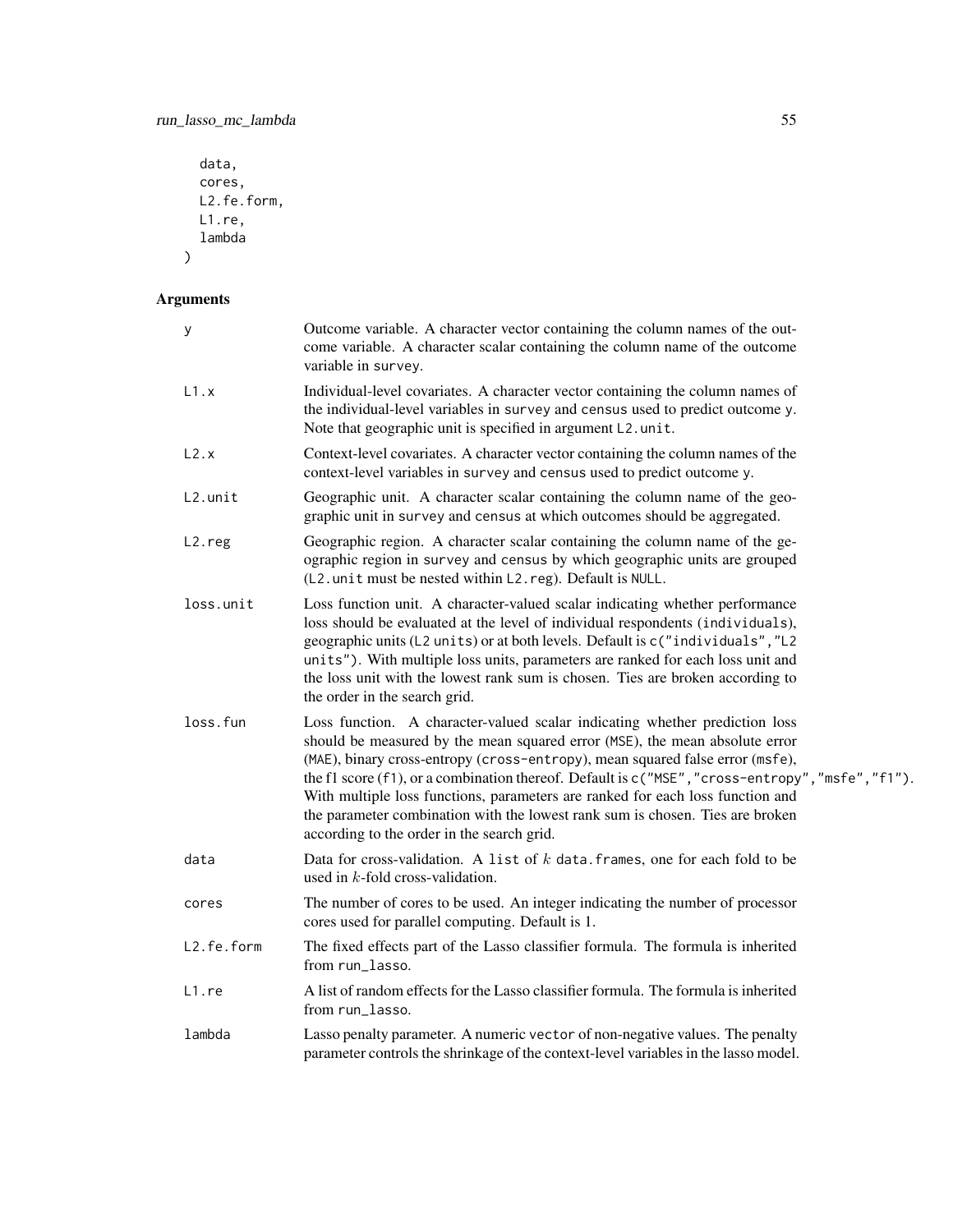Default is a sequence with minimum 0.1 and maximum 250 that is equally spaced on the log-scale. The number of values is controlled by the lasso.n.iter parameter.

# <span id="page-55-0"></span>Value

The cross-validation errors for all models. A list.

run\_pca *Apply PCA classifier to MrP.*

# Description

run\_pca is a wrapper function that applies the PCA classifier to data provided by the user, evaluates prediction performance, and chooses the best-performing model.

#### Usage

run\_pca( y, L1.x, L2.x, L2.unit, L2.reg, loss.unit, loss.fun, data, cores, verbose

#### Arguments

)

| у                   | Outcome variable. A character vector containing the column names of the out-<br>come variable. A character scalar containing the column name of the outcome<br>variable in survey.                                                  |
|---------------------|-------------------------------------------------------------------------------------------------------------------------------------------------------------------------------------------------------------------------------------|
| L1.x                | Individual-level covariates. A character vector containing the column names of<br>the individual-level variables in survey and census used to predict outcome y.<br>Note that geographic unit is specified in argument $L2$ . unit. |
| L2.x                | Context-level covariates. A character vector containing the column names of the<br>context-level variables in survey and census used to predict outcome y.                                                                          |
| $L2.$ unit          | Geographic unit. A character scalar containing the column name of the geo-<br>graphic unit in survey and census at which outcomes should be aggregated.                                                                             |
| L <sub>2</sub> .reg | Geographic region. A character scalar containing the column name of the ge-<br>ographic region in survey and census by which geographic units are grouped<br>(L2. unit must be nested within L2. reg). Default is NULL.             |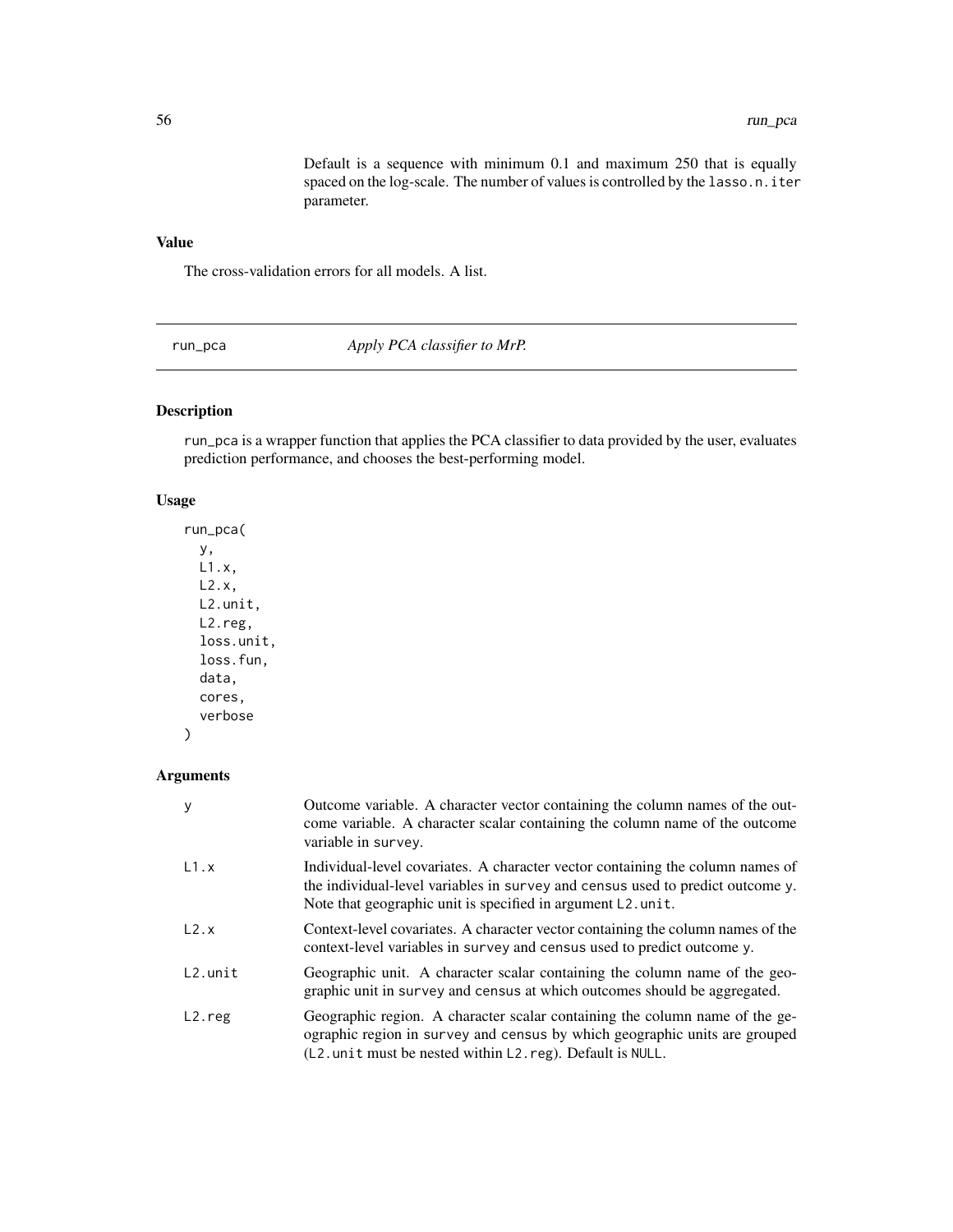<span id="page-56-0"></span>

| loss.unit | Loss function unit. A character-valued scalar indicating whether performance<br>loss should be evaluated at the level of individual respondents (individuals),<br>geographic units (L2 units) or at both levels. Default is c("individuals", "L2<br>units"). With multiple loss units, parameters are ranked for each loss unit and<br>the loss unit with the lowest rank sum is chosen. Ties are broken according to<br>the order in the search grid.                                                                                                             |
|-----------|--------------------------------------------------------------------------------------------------------------------------------------------------------------------------------------------------------------------------------------------------------------------------------------------------------------------------------------------------------------------------------------------------------------------------------------------------------------------------------------------------------------------------------------------------------------------|
| loss.fun  | Loss function. A character-valued scalar indicating whether prediction loss<br>should be measured by the mean squared error (MSE), the mean absolute error<br>(MAE), binary cross-entropy (cross-entropy), mean squared false error (msfe),<br>the f1 score (f1), or a combination thereof. Default is $c("MSE", "cross-entropy", "msfe", "f1").$<br>With multiple loss functions, parameters are ranked for each loss function and<br>the parameter combination with the lowest rank sum is chosen. Ties are broken<br>according to the order in the search grid. |
| data      | Data for cross-validation. A list of $k$ data frames, one for each fold to be<br>used in $k$ -fold cross-validation.                                                                                                                                                                                                                                                                                                                                                                                                                                               |
| cores     | The number of cores to be used. An integer indicating the number of processor<br>cores used for parallel computing. Default is 1.                                                                                                                                                                                                                                                                                                                                                                                                                                  |
| verbose   | Verbose output. A logical argument indicating whether or not verbose output<br>should be printed. Default is FALSE.                                                                                                                                                                                                                                                                                                                                                                                                                                                |

# Value

A model formula of the winning best subset classifier model.

| run_svm | Apply support vector machine classifier to MrP. |
|---------|-------------------------------------------------|
|---------|-------------------------------------------------|

# Description

run\_svm is a wrapper function that applies the support vector machine classifier to data provided by the user, evaluates prediction performance, and chooses the best-performing model.

# Usage

```
run_svm(
 y,
 L1.x,
 L2.x,
 L2.eval.unit,
 L2.unit,
 L2.reg,
 kernel = "radial",
 loss.fun,
 loss.unit,
  gamma,
 cost,
```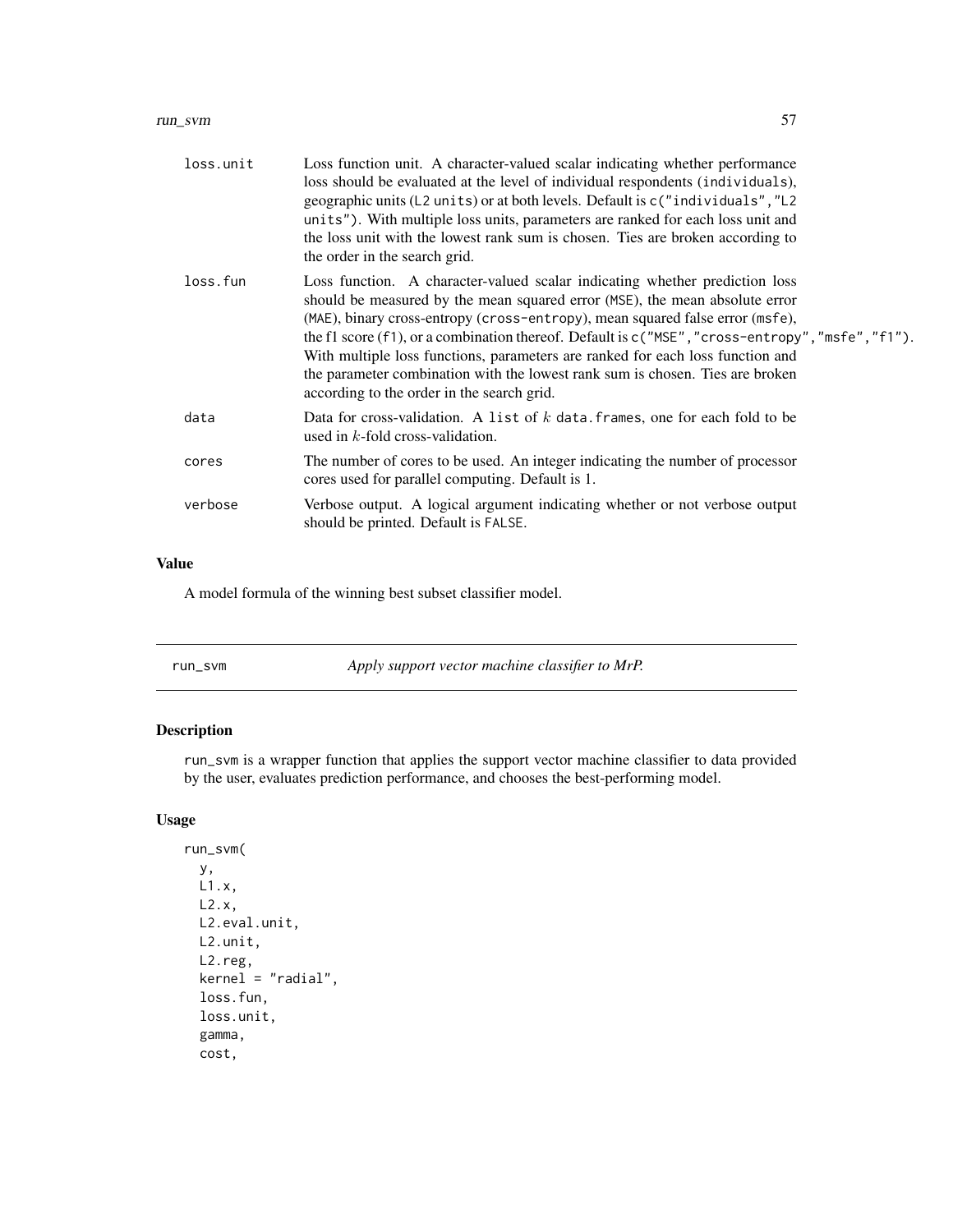```
data,
  verbose,
  cores
\mathcal{L}
```

| $\mathsf{y}$ | Outcome variable. A character vector containing the column names of the out-<br>come variable. A character scalar containing the column name of the outcome<br>variable in survey.                                                                                                                                                                                                                                                                     |
|--------------|--------------------------------------------------------------------------------------------------------------------------------------------------------------------------------------------------------------------------------------------------------------------------------------------------------------------------------------------------------------------------------------------------------------------------------------------------------|
| L1.x         | Individual-level covariates. A character vector containing the column names of<br>the individual-level variables in survey and census used to predict outcome y.<br>Note that geographic unit is specified in argument L2.unit.                                                                                                                                                                                                                        |
| L2.x         | Context-level covariates. A character vector containing the column names of the<br>context-level variables in survey and census used to predict outcome y.                                                                                                                                                                                                                                                                                             |
| L2.eval.unit | Geographic unit for the loss function. A character scalar containing the column<br>name of the geographic unit in survey and census.                                                                                                                                                                                                                                                                                                                   |
| $L2.$ unit   | Geographic unit. A character scalar containing the column name of the geo-<br>graphic unit in survey and census at which outcomes should be aggregated.                                                                                                                                                                                                                                                                                                |
| $L2.$ reg    | Geographic region. A character scalar containing the column name of the ge-<br>ographic region in survey and census by which geographic units are grouped<br>(L2. unit must be nested within L2. reg). Default is NULL.                                                                                                                                                                                                                                |
| kernel       | SVM kernel. A character-valued scalar specifying the kernel to be used by<br>SVM. The possible values are linear, polynomial, radial, and sigmoid. De-<br>fault is radial.                                                                                                                                                                                                                                                                             |
| loss.fun     | Loss function. A character-valued scalar indicating whether prediction loss<br>should be measured by the mean squared error (MSE) or the mean absolute error<br>(MAE). Default is MSE.                                                                                                                                                                                                                                                                 |
| loss.unit    | Loss function unit. A character-valued scalar indicating whether performance<br>loss should be evaluated at the level of individual respondents (individuals),<br>geographic units (L2 units) or at both levels. Default is c("individuals", "L2<br>units"). With multiple loss units, parameters are ranked for each loss unit and<br>the loss unit with the lowest rank sum is chosen. Ties are broken according to<br>the order in the search grid. |
| gamma        | SVM kernel parameter. A numeric vector whose values specify the gamma<br>parameter in the SVM kernel. This parameter is needed for all kernel types<br>except linear. Default is a sequence with minimum = 1e-5, maximum = 1e-1,<br>and length $= 20$ that is equally spaced on the log-scale.                                                                                                                                                         |
| cost         | SVM cost parameter. A numeric vector whose values specify the cost of con-<br>straints violation in SVM. Default is a sequence with minimum $= 0.5$ , maximum<br>$= 10$ , and length $= 5$ that is equally spaced on the log-scale.                                                                                                                                                                                                                    |
| data         | Data for cross-validation. A list of $k$ data frames, one for each fold to be<br>used in $k$ -fold cross-validation.                                                                                                                                                                                                                                                                                                                                   |
| verbose      | Verbose output. A logical argument indicating whether or not verbose output<br>should be printed. Default is FALSE.                                                                                                                                                                                                                                                                                                                                    |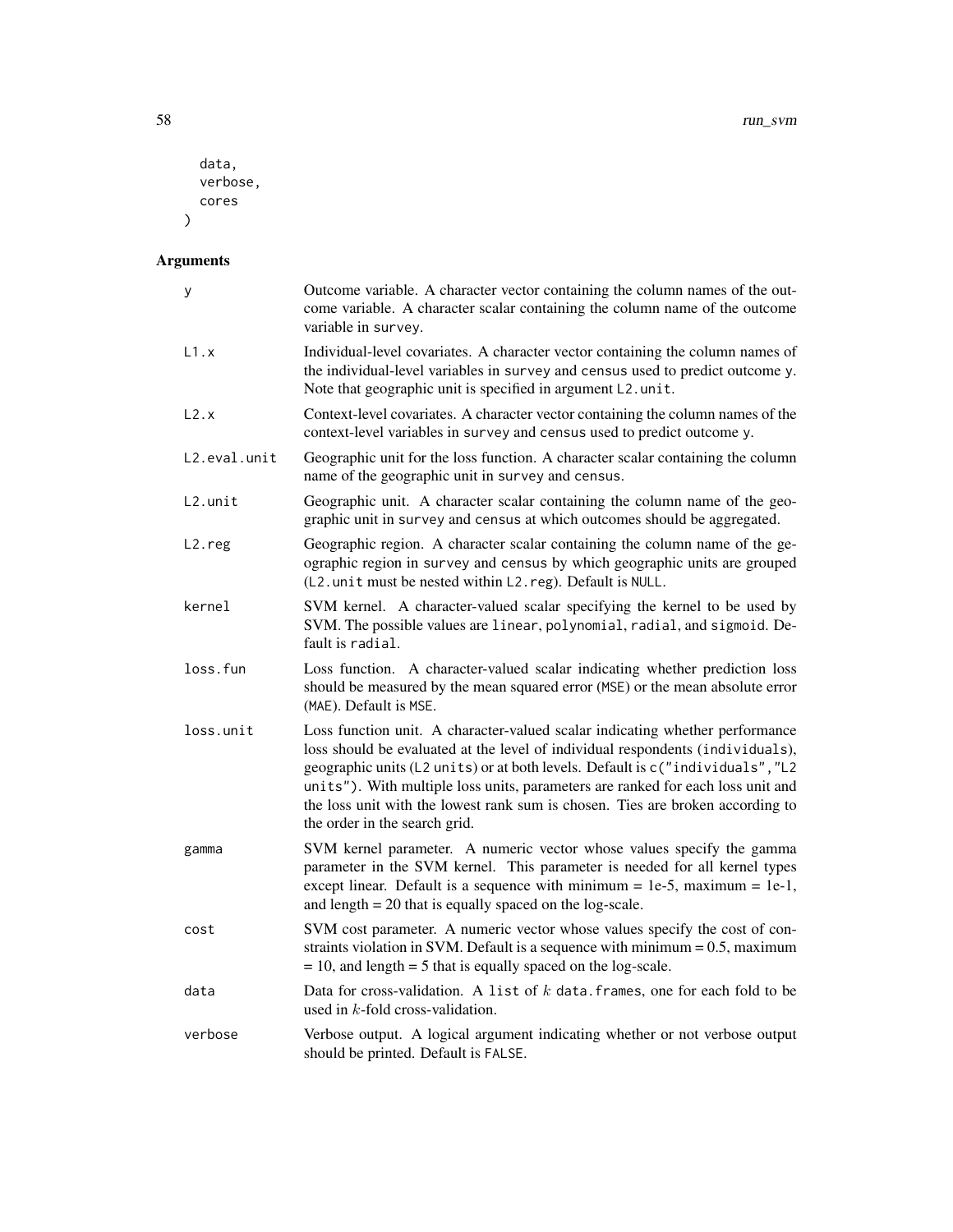# <span id="page-58-0"></span>run\_svm\_mc 59

| cores | The number of cores to be used. An integer indicating the number of processor |
|-------|-------------------------------------------------------------------------------|
|       | cores used for parallel computing. Default is 1.                              |

# Value

The support vector machine tuned parameters. A list.

run\_svm\_mc *SVM multicore tuning.*

# Description

run\_svm\_mc is called from within run\_svm. It tunes using multiple cores.

# Usage

```
run_svm_mc(
 y,
 L1.x,
 L2.x,
 L2.eval.unit,
 L2.unit,
 L2.reg,
 form,
 loss.unit,
 loss.fun,
 data,
 cores,
  svm.grid,
  verbose
```
# Arguments

)

| У            | Outcome variable. A character vector containing the column names of the out-<br>come variable. A character scalar containing the column name of the outcome<br>variable in survey.                                               |
|--------------|----------------------------------------------------------------------------------------------------------------------------------------------------------------------------------------------------------------------------------|
| L1.x         | Individual-level covariates. A character vector containing the column names of<br>the individual-level variables in survey and census used to predict outcome y.<br>Note that geographic unit is specified in argument L2. unit. |
| L2.x         | Context-level covariates. A character vector containing the column names of the<br>context-level variables in survey and census used to predict outcome y.                                                                       |
| L2.eval.unit | Geographic unit for the loss function. A character scalar containing the column<br>name of the geographic unit in survey and census.                                                                                             |
| $L2.$ unit   | Geographic unit. A character scalar containing the column name of the geo-<br>graphic unit in survey and census at which outcomes should be aggregated.                                                                          |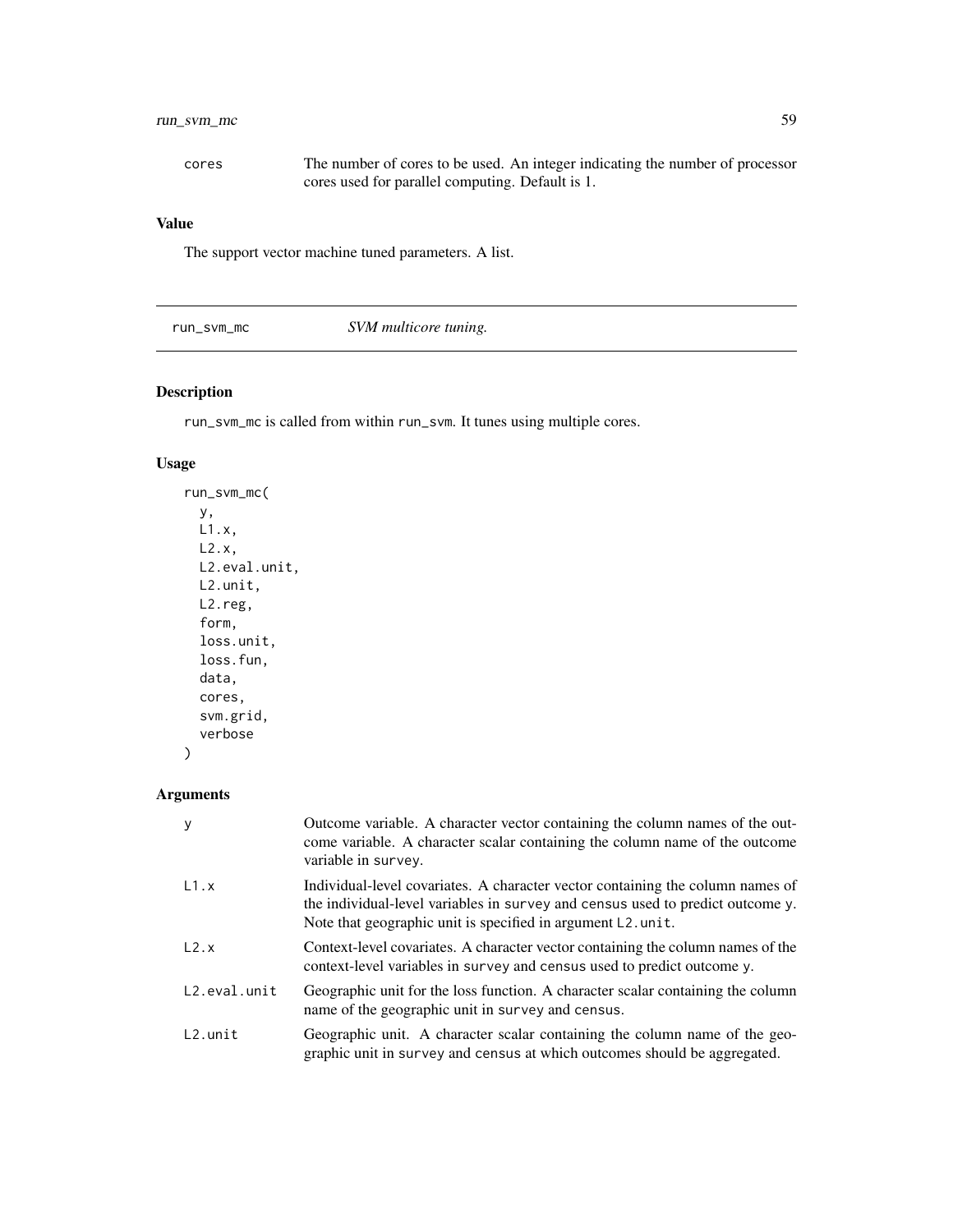<span id="page-59-0"></span>

| L2.reg    | Geographic region. A character scalar containing the column name of the ge-<br>ographic region in survey and census by which geographic units are grouped<br>$(L2.$ unit must be nested within $L2$ . reg). Default is NULL.                                                                                                                                                                                                                           |
|-----------|--------------------------------------------------------------------------------------------------------------------------------------------------------------------------------------------------------------------------------------------------------------------------------------------------------------------------------------------------------------------------------------------------------------------------------------------------------|
| form      | The model formula. A formula object.                                                                                                                                                                                                                                                                                                                                                                                                                   |
| loss.unit | Loss function unit. A character-valued scalar indicating whether performance<br>loss should be evaluated at the level of individual respondents (individuals),<br>geographic units (L2 units) or at both levels. Default is c("individuals", "L2<br>units"). With multiple loss units, parameters are ranked for each loss unit and<br>the loss unit with the lowest rank sum is chosen. Ties are broken according to<br>the order in the search grid. |
| loss.fun  | Loss function. A character-valued scalar indicating whether prediction loss<br>should be measured by the mean squared error (MSE) or the mean absolute error<br>(MAE). Default is MSE.                                                                                                                                                                                                                                                                 |
| data      | Data for cross-validation. A list of $k$ data frames, one for each fold to be<br>used in $k$ -fold cross-validation.                                                                                                                                                                                                                                                                                                                                   |
| cores     | The number of cores to be used. An integer indicating the number of processor<br>cores used for parallel computing. Default is 1.                                                                                                                                                                                                                                                                                                                      |
| svm.grid  | The hyper-parameter search grid. A matrix of all hyper-parameter combinations.                                                                                                                                                                                                                                                                                                                                                                         |
| verbose   | Verbose output. A logical argument indicating whether or not verbose output<br>should be printed. Default is FALSE.                                                                                                                                                                                                                                                                                                                                    |

# Value

The cross-validation errors for all models. A list.

summary.autoMrP *A summary method for autoMrP objects.*

# Description

```
summary.autoMrP() ...
```
# Usage

```
## S3 method for class 'autoMrP'
summary(
 object,
 ci.lvl = 0.95,
 digits = 4,
 format = "simple",
 classifiers = NULL,
 n = 10,
  ...
)
```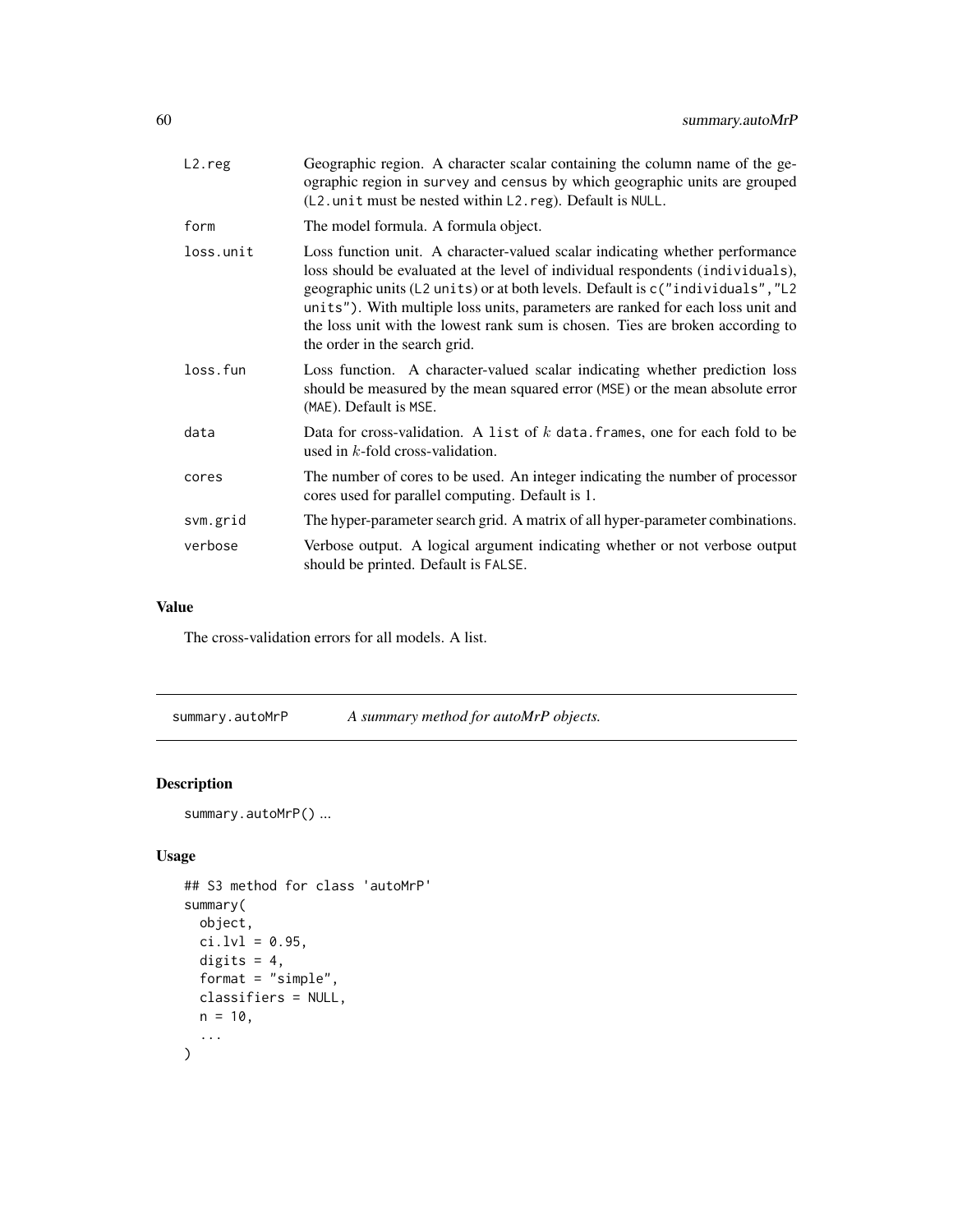# <span id="page-60-0"></span>survey\_item 61

#### Arguments

| object      | An autoMrP() object for which a summary is desired.                                                                                                                                                     |
|-------------|---------------------------------------------------------------------------------------------------------------------------------------------------------------------------------------------------------|
| ci.lvl      | The level of the confidence intervals. A proportion. Default is $0.95$ . Confi-<br>dence intervals are based on bootstrapped estimates and will not be printed if<br>bootstrapping was not carried out. |
| digits      | The number of digits to be displayed. An integer scalar. Default is 4.                                                                                                                                  |
| format      | The table format. A character string passed to kable. Default is simple.                                                                                                                                |
| classifiers | Summarize a single classifier. A character string. Must be one of best_subset,<br>lasso, pca, gb, svm, or mrp. Default is NULL.                                                                         |
| n           | Number of rows to be printed. An integer scalar. Default is 10.                                                                                                                                         |
| .           | Additional arguments affecting the summary produced.                                                                                                                                                    |
|             |                                                                                                                                                                                                         |

survey\_item *A sample of a survey item from the CCES 2008*

#### Description

The Cooperative Congressional Election Stuides (CCES) item (cc418\_1) asked: "Would you approve of the use of U.S. military troops in order to ensure the supply of oil?" The original 2008 CCES item contains 36,832 respondents. This sample mimics a typical national survey. It contains at least 5 respondents from each state but is otherwise a random sample.

#### Usage

survey\_item

## Format

A data frame with 1500 rows and 13 variables:

- YES 1 if individual supports use of troops; 0 otherwise
- **L1x1** Age group (four categories:  $1 = 18-29$ ;  $2 = 30-44$ ;  $3 = 45-64$ ;  $4 = 65+$ )
- **L1x2** Education level (four categories:  $1 = \langle$  high school;  $2 =$  high school graduate;  $3 =$  some college; 4 = college graduate)
- **L1x3** Gender-race combination (six categories:  $1 =$  white male;  $2 =$  black male;  $3 =$  hispanic male;  $4 =$  white female;  $5 =$  black female;  $6 =$  hispanic female)

state U.S. state

L2.unit U.S. state id

region U.S. region (four categories:  $1 = \text{Northeast}$ ;  $2 = \text{Midwest}$ ;  $3 = \text{South}$ ;  $4 = \text{West}$ )

- L2.x1 Normalized state-level share of votes for the Republican candidate in the previous presidential election
- L2.x2 Normalized state-level percentage of Evangelical Protestant or Mormon respondents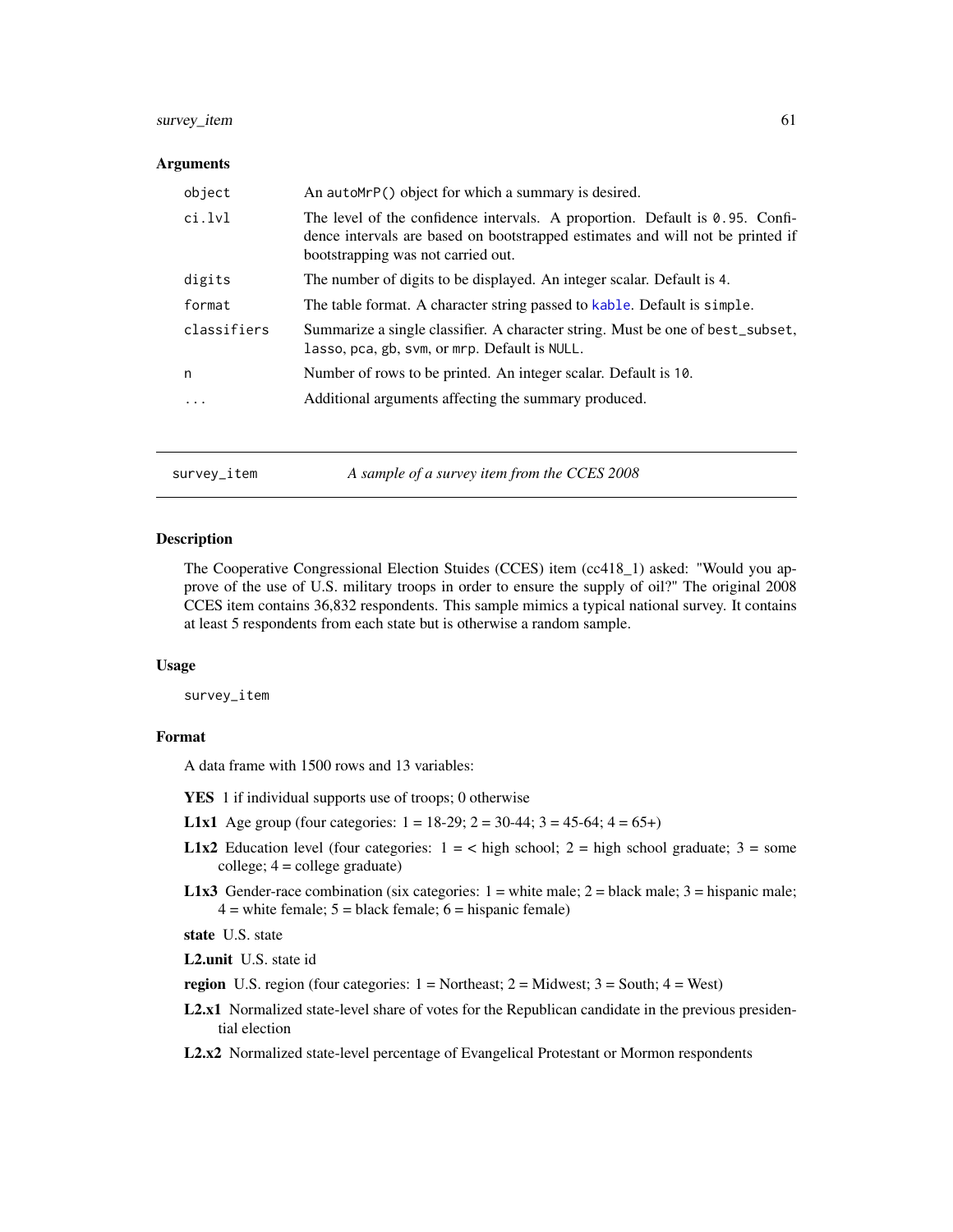<span id="page-61-0"></span>L2.x3 Normalized state-level percentage of the population living in urban areas

- L2.x4 Normalized state-level unemployment rate
- L2.x5 Normalized state-level share of Hispanics
- L2.x6 Normalized state-level share of Whites

#### Source

The data set (excluding L2.x3, L2.x4, L2.x5, L2.x6) is taken from the article: Buttice, Matthew K, and Benjamin Highton. 2013. "How does multilevel regression and poststrat-stratification perform with conventional national surveys?" Political Analysis 21(4): 449-467. It is a random sample with at least 5 respondents per state. L2.x3, L2.x3, L2.x4, L2.x5 and L2.x6 are available at [https:](https://www.census.gov) [//www.census.gov](https://www.census.gov).

svm\_classifier *SVM classifier*

# Description

svm\_classifier applies support vector machine classification to a data set.

# Usage

```
svm_classifier(
  form,
  data,
 kernel,
  type,
  probability,
  svm.gamma,
  svm.cost,
  verbose = c(TRUE, FALSE)
)
```

| form   | Model formula. A two-sided linear formula describing the model to be fit, with<br>the outcome on the LHS and the covariates separated by + operators on the RHS.                                                                                                                                                  |
|--------|-------------------------------------------------------------------------------------------------------------------------------------------------------------------------------------------------------------------------------------------------------------------------------------------------------------------|
| data   | Data. A data frame containing the cross-validation data used to train and evalu-<br>ate the model.                                                                                                                                                                                                                |
| kernel | Kernel for SVM. A character string specifying the kernel to be used for SVM.<br>The possible types are linear, polynomial, radial, and sigmoid. Default is radial.                                                                                                                                                |
| type   | sym can be used as a classification machine, as a regression machine, or for nov-<br>elty detection. Depending of whether y is a factor or not, the default setting for<br>type is C-classification or eps-regression, respectively, but may be overwritten<br>by setting an explicit value. Valid options are: # |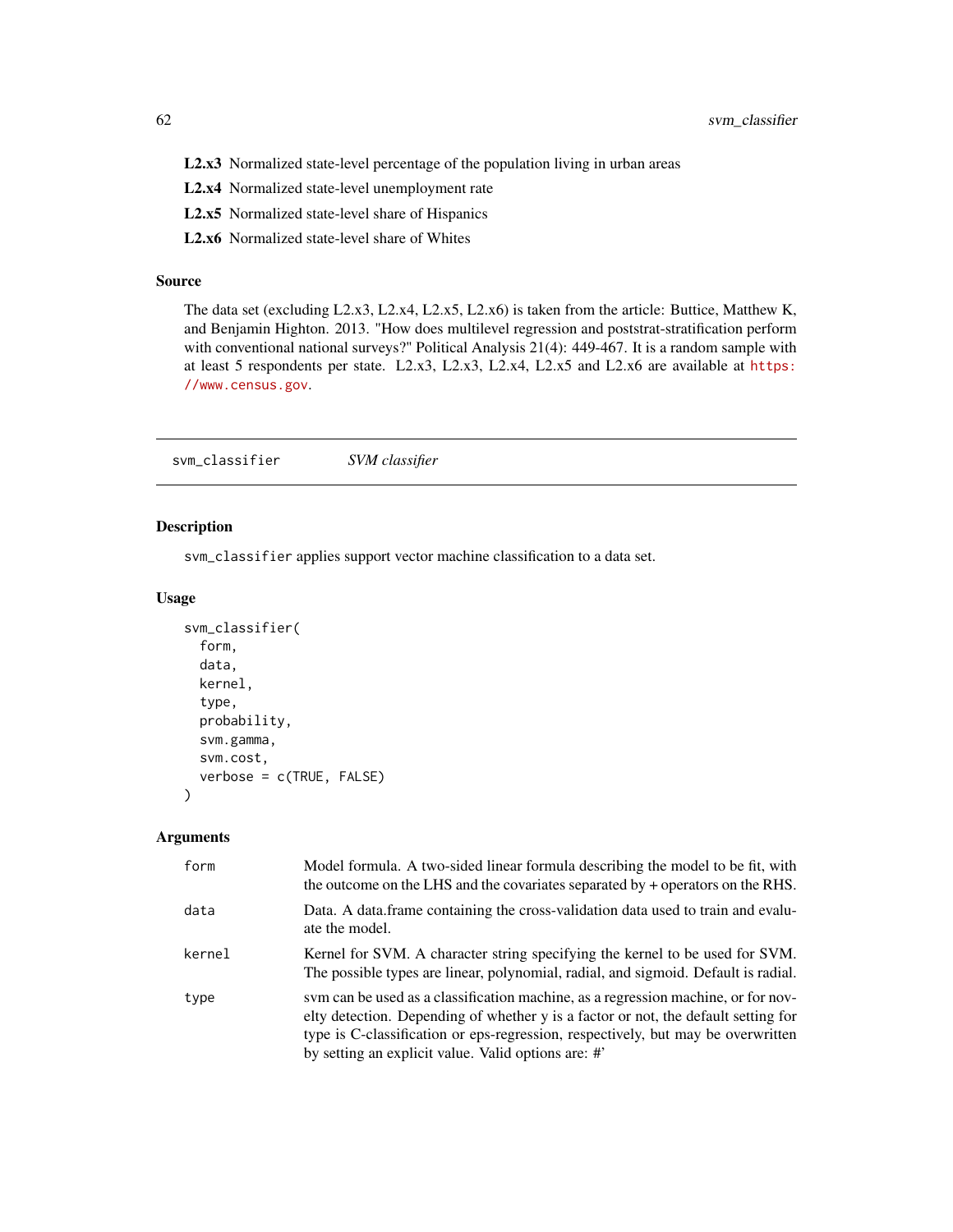<span id="page-62-0"></span>

|             | 1. C-classification                                                                                                  |
|-------------|----------------------------------------------------------------------------------------------------------------------|
|             | 2. nu-classification                                                                                                 |
|             | 3. one-classification (for novelty detection)                                                                        |
|             | 4. eps-regression                                                                                                    |
|             | 5. nu-regression                                                                                                     |
| probability | Probability predictions. A logical argument indicating whether the model should<br>allow for probability predictions |
| svm.gamma   | Gamma parameter for SVM. This parameter is needed for all kernels except<br>linear.                                  |
| sym.cost    | Cost parameter for SVM. This parameter specifies the cost of constraints viola-<br>tion.                             |
| verbose     | Verbose output. A logical vector indicating whether or not verbose output should<br>be printed.                      |

## Value

The support vector machine model. An [svm](#page-0-0) object.

taxes\_census *Quasi census data.*

#### Description

The census file is generated from the full 2008 National Annenberg Election Studies item CBb01 by dissaggregating the 64 ideal type combinations of the individual level variables L1x1, L2x2 and L1x3. A row is an ideal type in a given state.

#### Usage

data(taxes\_census)

#### Format

A data frame with 2934 rows and 13 variables:

state U.S. state

L2.unit U.S. state id

region U.S. region (four categories:  $1 = \text{Northeast}$ ;  $2 = \text{Midwest}$ ;  $3 = \text{South}$ ;  $4 = \text{West}$ )

L1x1 Age group (four categories)

L1x2 Education level (four categories)

L1x3 Gender-race combination (six categories)

freq State-level frequency of ideal type

proportion State-level proportion of respondents of that ideal type in the population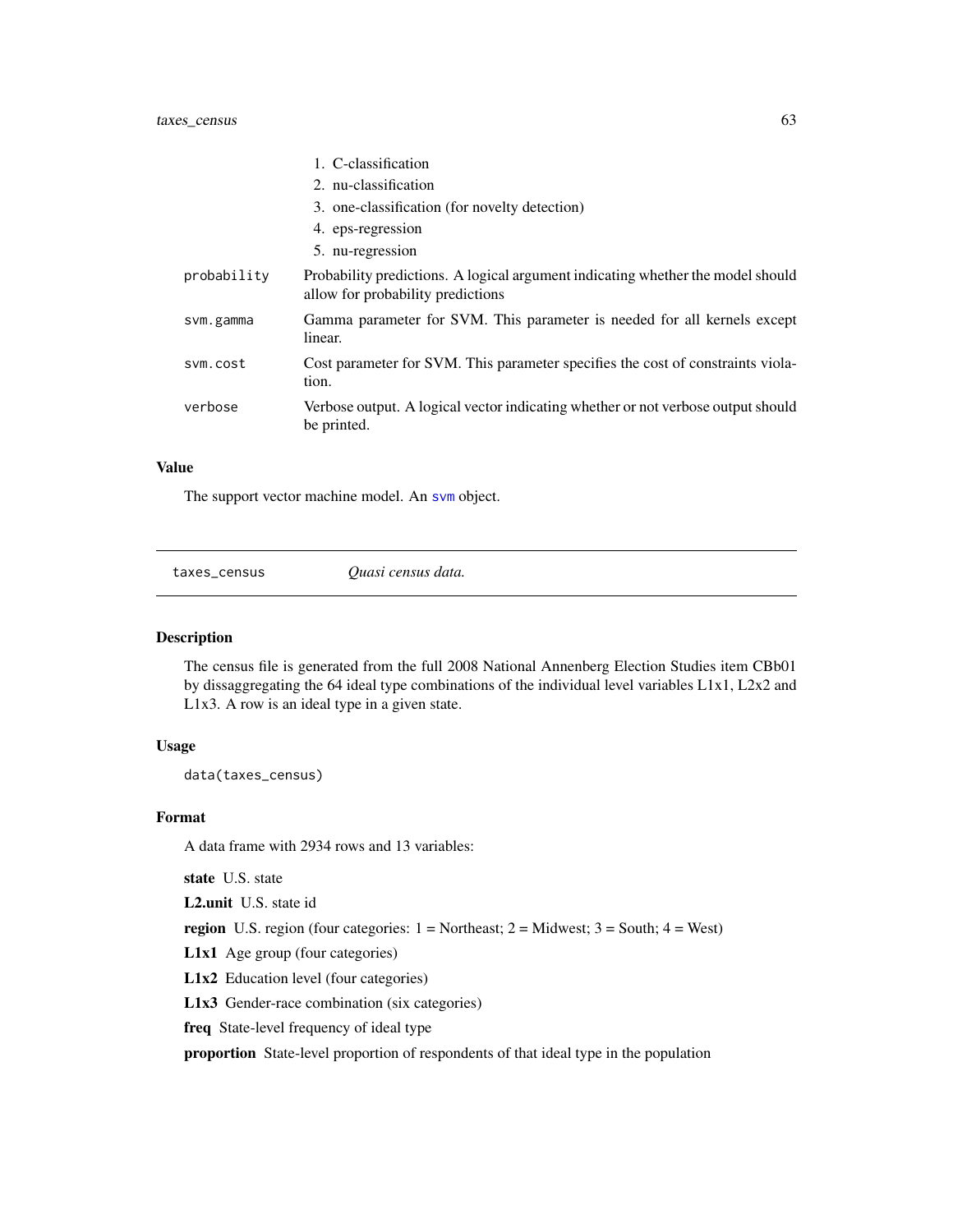- <span id="page-63-0"></span>L2.x1 State-level share of votes for the Republican candidate in the previous presidential election
- L2.x2 State-level percentage of Evangelical Protestant or Mormon respondents
- L2.x3 State-level percentage of the population living in urban areas
- L2.x4 State-level unemployment rate
- L2.x5 State-level share of Hispanics
- L2.x6 State-level share of Whites

#### Source

The data set (excluding L2.x3, L2.x4, L2.x5, L2.x6) is taken from the article: Buttice, Matthew K, and Benjamin Highton. 2013. "How does multilevel regression and poststrat-stratification perform with conventional national surveys?" Political Analysis 21(4): 449-467. L2.x3, L2.x3, L2.x4, L2.x5 and L2.x6 are available at <https://www.census.gov>.

| taxes_survey | Sample on raising taxes from the 2008 National Annenberg Election |  |  |  |  |
|--------------|-------------------------------------------------------------------|--|--|--|--|
|              | Studies.                                                          |  |  |  |  |

#### Description

The 2008 National Annenberg Election Studies (NAES) item (CBb01) asked: "I'm going to read you some options about federal income taxes. Please tell me which one comes closest to your view on what we should be doing about federal income taxes: (1) Cut taxes; (2) Keep taxes as they are; (3) Raise taxes if necessary; (4) None of these; (998) Don't know; (999) No answer. Category (3) was turned into a 'raise taxes response,' categories (1) and (2) were combined into a 'do not raise taxes' response. The original item from the phone and online surveys contains 50,483 respondents. This sample mimics a typical national survey. It contains at least 5 respondents from each state but is otherwise a random sample.

The 2008 National Annenberg Election Studies (NAES) item (CBb01) asked: "I'm going to read you some options about federal income taxes. Please tell me which one comes closest to your view on what we should be doing about federal income taxes: (1) Cut taxes; (2) Keep taxes as they are; (3) Raise taxes if necessary; (4) None of these; (998) Don't know; (999) No answer. Category (3) was turned into a 'raise taxes response,' categories (1) and (2) were combined into a 'do not raise taxes' response. The original item from the phone and online surveys contains 50,483 respondents. This sample mimics a typical national survey. It contains at least 5 respondents from each state but is otherwise a random sample.

#### Usage

data(taxes\_survey)

data(taxes\_survey)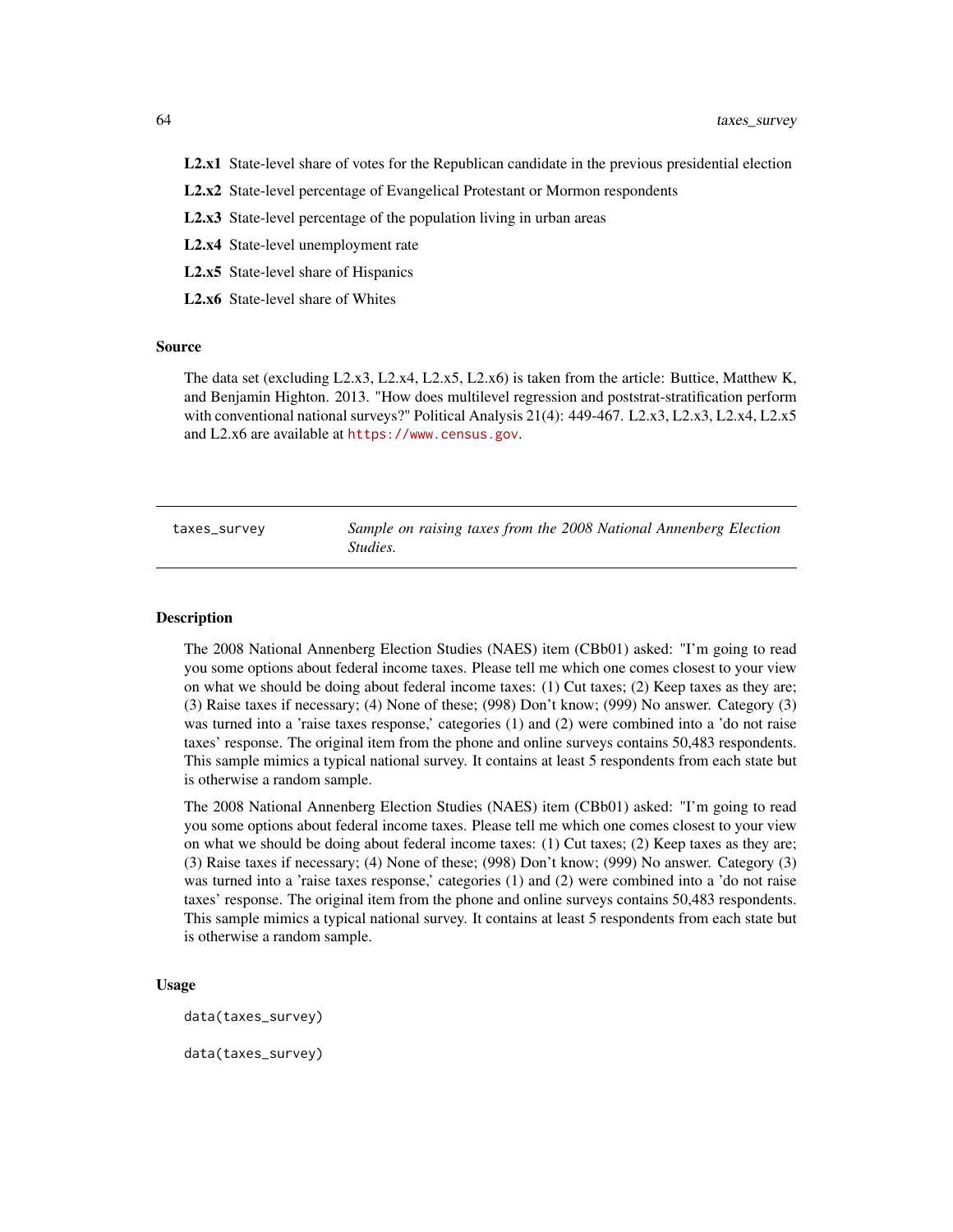#### Format

A data frame with 1500 rows and 13 variables:

- YES 1 if individual supports raising taxes; 0 otherwise
- **L1x1** Age group (four categories:  $1 = 18-29$ ;  $2 = 30-44$ ;  $3 = 45-64$ ;  $4 = 65+$ )
- **L1x2** Education level (four categories:  $1 = \langle$  high school;  $2 =$  high school graduate;  $3 =$  some college; 4 = college graduate)
- **L1x3** Gender-race combination (six categories:  $1 =$  white male;  $2 =$  black male;  $3 =$  hispanic male;  $4 =$  white female;  $5 =$  black female;  $6 =$  hispanic female)

state U.S. state

L2.unit U.S. state id

- **region** U.S. region (four categories:  $1 = \text{Northeast}$ ;  $2 = \text{Midwest}$ ;  $3 = \text{South}$ ;  $4 = \text{West}$ )
- L2.x1 State-level share of votes for the Republican candidate in the previous presidential election
- L2.x2 State-level percentage of Evangelical Protestant or Mormon respondents

L2.x3 State-level percentage of the population living in urban areas

- L2.x4 State-level unemployment rate
- L2.x5 State-level share of Hispanics
- L2.x6 State-level share of Whites

A data frame with 1500 rows and 13 variables:

- YES 1 if individual supports raising taxes; 0 otherwise
- **L1x1** Age group (four categories:  $1 = 18-29$ ;  $2 = 30-44$ ;  $3 = 45-64$ ;  $4 = 65+$ )
- L1x2 Education level (four categories:  $1 = \langle$  high school;  $2 =$  high school graduate;  $3 =$  some  $\text{collect: } 4 = \text{collecter} \text{ } \text{ } \text{ }$
- **L1x3** Gender-race combination (six categories:  $1 =$  white male;  $2 =$  black male;  $3 =$  hispanic male;  $4 =$  white female;  $5 =$  black female;  $6 =$  hispanic female)
- state U.S. state
- L2.unit U.S. state id

region U.S. region (four categories:  $1 = \text{Northeast}$ ;  $2 = \text{Midwest}$ ;  $3 = \text{South}$ ;  $4 = \text{West}$ )

- L2.x1 State-level share of votes for the Republican candidate in the previous presidential election
- L2.x2 State-level percentage of Evangelical Protestant or Mormon respondents
- L2.x3 State-level percentage of the population living in urban areas
- L2.x4 State-level unemployment rate
- L2.x5 State-level share of Hispanics
- L2.x6 State-level share of Whites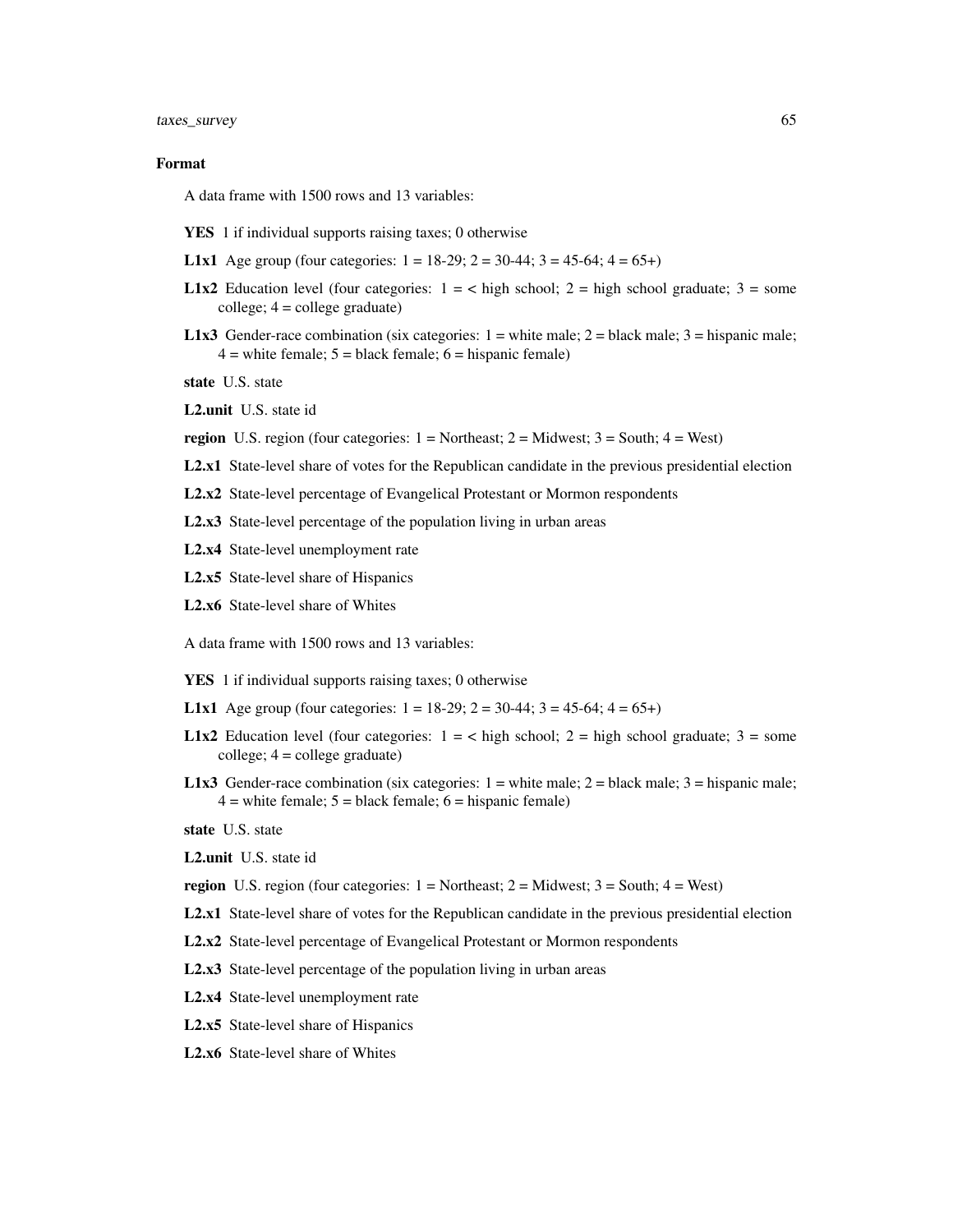#### Source

The data set (excluding L2.x3, L2.x4, L2.x5, L2.x6) is taken from the article: Buttice, Matthew K, and Benjamin Highton. 2013. "How does multilevel regression and poststrat-stratification perform with conventional national surveys?" Political Analysis 21(4): 449-467. It is a random sample with at least 5 respondents per state. L2.x3, L2.x3, L2.x4, L2.x5 and L2.x6 are available at [https:](https://www.census.gov) [//www.census.gov](https://www.census.gov).

The data set (excluding L2.x3, L2.x4, L2.x5, L2.x6) is taken from the article: Buttice, Matthew K, and Benjamin Highton. 2013. "How does multilevel regression and poststrat-stratification perform with conventional national surveys?" Political Analysis 21(4): 449-467. It is a random sample with at least 5 respondents per state. L2.x3, L2.x3, L2.x4, L2.x5 and L2.x6 are available at [https:](https://www.census.gov) [//www.census.gov](https://www.census.gov).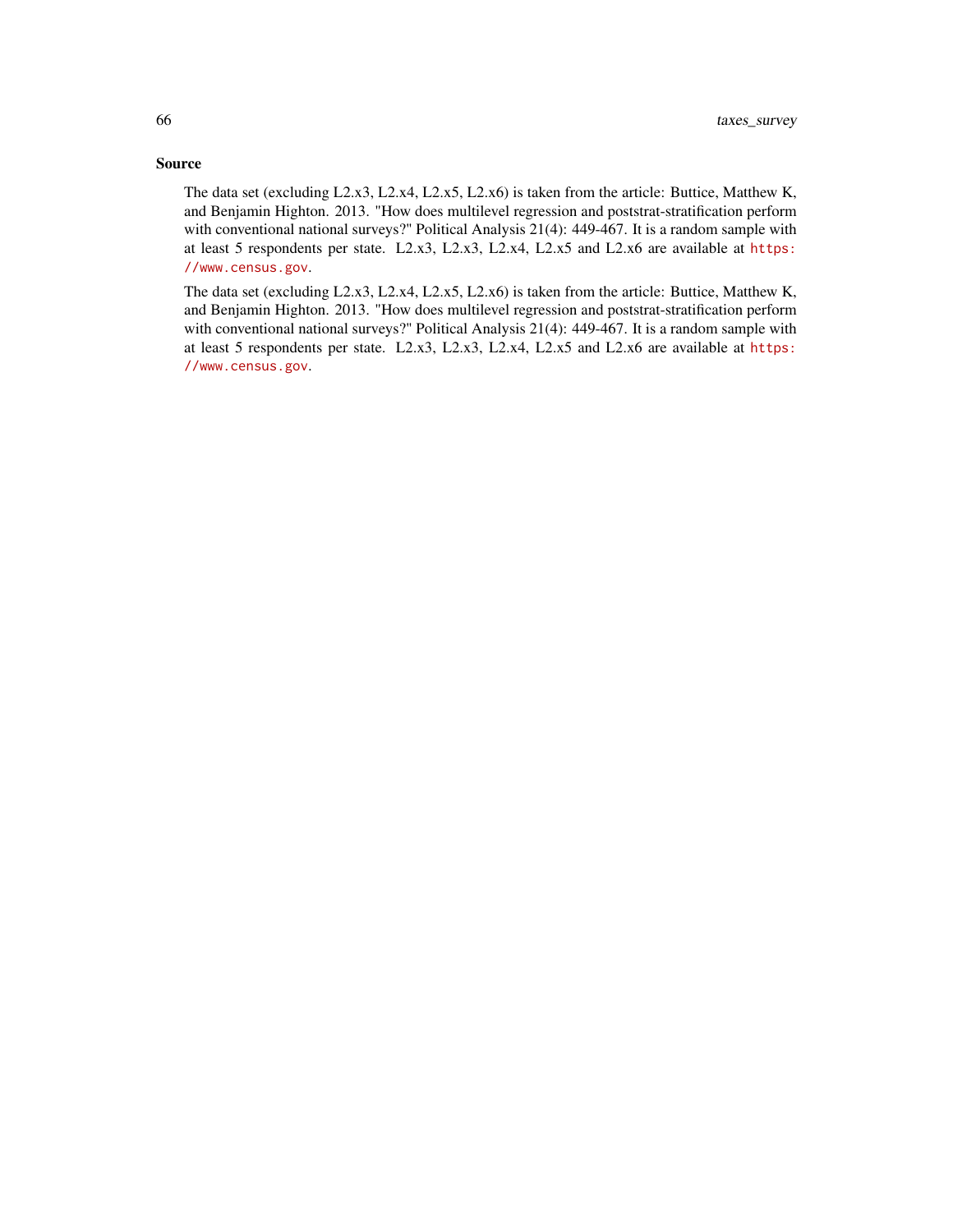# <span id="page-66-0"></span>Index

∗ Bayesian auto\_MrP , [5](#page-4-0) ∗ EBMA auto\_MrP , [5](#page-4-0) ∗ MRP auto\_MrP , [5](#page-4-0) ∗ averaging auto\_MrP , [5](#page-4-0) ∗ datasets absentee\_census , [3](#page-2-0) absentee\_voting , [4](#page-3-0) census , [18](#page-17-0) survey\_item , [61](#page-60-0) taxes\_census , [63](#page-62-0) taxes\_survey , [64](#page-63-0) ∗ ensemble auto\_MrP , [5](#page-4-0) ∗ learning auto\_MrP , [5](#page-4-0) ∗ machine auto\_MrP , [5](#page-4-0) ∗ model auto\_MrP , [5](#page-4-0) ∗ multilevel auto\_MrP , [5](#page-4-0) ∗ post-stratification auto\_MrP , [5](#page-4-0) ∗ regression auto\_MrP , [5](#page-4-0) absentee\_census , [3](#page-2-0) absentee\_voting , [4](#page-3-0) auto\_MrP , [5](#page-4-0) best\_subset\_classifier , [11](#page-10-0) binary\_cross\_entropy , [12](#page-11-0) boot\_auto\_mrp , [13](#page-12-0) census , [18](#page-17-0) cv\_folding , [19](#page-18-0)

ebma , [19](#page-18-0) ebma\_folding , [21](#page-20-0) ebma\_mc\_draws , [22](#page-21-0) ebma\_mc\_tol , [23](#page-22-0) error\_checks , [25](#page-24-0) f1\_score, [29](#page-28-0) gb\_classifier , [29](#page-28-0) gb\_classifier\_update , [30](#page-29-0) gbm , *[23](#page-22-0) , [24](#page-23-0)* , *[30](#page-29-0)* gbm.more , *[30](#page-29-0)* glmer , *[12](#page-11-0)* , *[23](#page-22-0) , [24](#page-23-0)* glmmLasso , *[23](#page-22-0) , [24](#page-23-0)* , *[31](#page-30-0)* kable , *[37](#page-36-0)* , *[61](#page-60-0)* lasso\_classifier , [31](#page-30-0) log\_spaced , [32](#page-31-0) loss\_function , [32](#page-31-0) loss\_score\_ranking , [33](#page-32-0) mean\_absolute\_error , [34](#page-33-0) mean\_squared\_error , [34](#page-33-0) mean\_squared\_false\_error , [35](#page-34-0) model\_list , [35](#page-34-0) model\_list\_pca,[36](#page-35-0) multicore, [37](#page-36-0) output\_table, [37](#page-36-0) plot.autoMrP , [38](#page-37-0) post\_stratification , [38](#page-37-0) predict\_glmmLasso , [40](#page-39-0) quiet , [41](#page-40-0) run\_best\_subset , [42](#page-41-0) run\_best\_subset\_mc , [43](#page-42-0) run\_classifiers , [44](#page-43-0) run\_gb , [49](#page-48-0)